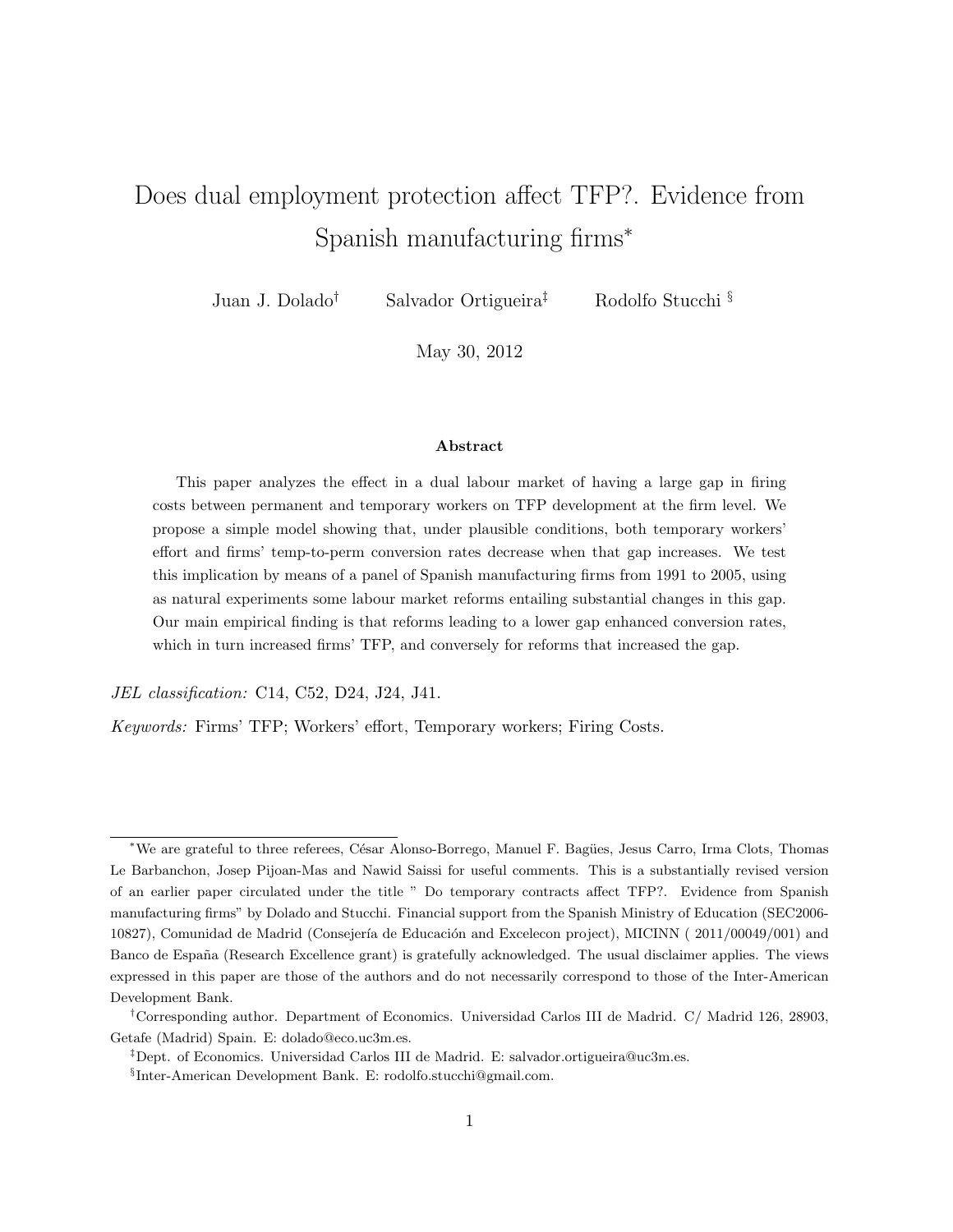# 1 Introduction

From the early nineties onwards, the Spanish labour market has exhibited two salient features (F) in cross-country comparisons: (F1) a highly segmented Employment Protection Legislation (EPL) leading to a widespread use of temporary (fixed-term) contracts, and (F2) a large slowdown in the growth rate of total factor productivity (TFP). As regards F1, it goes back to the approval in 1984 of a "two-tier" reform in Employment Protection Legislation (EPL) aiming to fight a very high unemployment rate in the early 1980s (around 18%). This reform allowed for much higher flexibility in the use of temporary contracts (entailing very low severance pay) which could be used for any type of jobs (not just for replacement or or seasonal activities), while the strict EPL regulation for regular open-ended/permanent contracts (entailing high severance pay) was left unchanged.<sup>1</sup> As a result, the share of temporary workers in total salaried employment surged from 10% in the mid-1980s to 35.4% in the mid-1990s, with more than 90% of new hires per year being signed under these flexible contracts. Later on, this proportion reached a plateau of 30%, about twice the European average, despite several additional countervailing reforms. Even during the recent (great) recession, where a massive destruction of temporary jobs in the real state and services sectors has taken place (see Bentolila *et al.*, 2012), the rate of temporary workers has only dropped to 26% which still remains one of the highest in the OECD.

With regard to F2, labour productivity experienced a significant slowdown during the 1990s, with average annual growth rate of GDP per hour worked falling from 2.9% in 1970-1994 to 0.3% in 1995-2005. Over the latter period, up to the ontset of the current global crisis, both employment and hours worked surged (average annual growth rates of 3.5% and 3.1%, respectively). Yet, the fall in productivity growth has not been the outcome of lower capital accumulation per worker in the aftermath of rapid employment growth but rather it has been the outcome of a drastic reduction in TFP growth, from 1.5% in 1980-1994 to -0.5% in 1995-2005. Although a relevant part of this slowdown in TFP growth has been due to the strong dependence of the Spanish economy on several low value-added industries (like residential construction, tourism and personal services), there is ample evidence documenting that it has also affected tradable sectors, like manufacturing (see Escribá and Murgui, 2009). This dismal performance, over a period where the use of new ICT technologies was very intense worldwide, contrasts sharply not only with the US experience -where productivity sharply accelerated since the nineties- but also with the rest of the EU-15, where the productivity slowdown has been less acute (labour productivity and TFP fell from 2.7% and 0.7% in 1970-1994 to 1.3% and 0.3% in 1995-2005, respectively) than in Spain.<sup>2</sup>

<sup>&</sup>lt;sup>1</sup>In contrast with regular open-ended contracts, the 1984 reform meant that temporary contracts entailed no severance payments and their temination could not be appealed to labour courts (for details, see Dolado *et al.*, 2002 and 2008).

<sup>&</sup>lt;sup>2</sup>The data source is EUKLEMS, a harmonized dataset for multifactor productivity in EU countries (see Escribá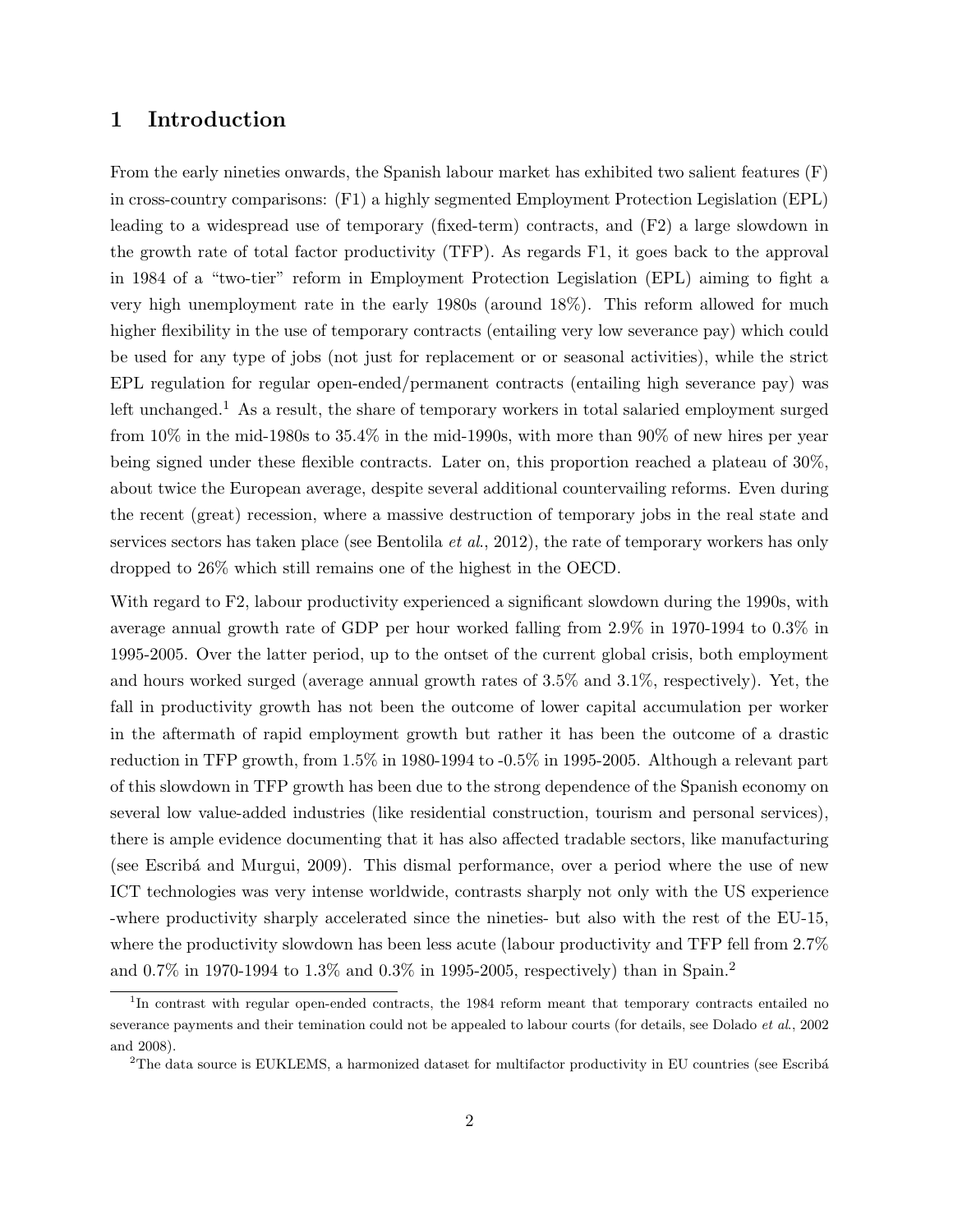Given that work practices are fundamental determinants of firms' productivity (see Schmitz, 2005), our goal in this paper is to analyze whether a link can be established between persistent duality/ segmentation in the labour market and the TFP slowdown. In particular, we focus on evaluating the impact of having large differences between EPL for permanent and temporary workers (the firing-cost gap, hereafter) on TFP development in Spanish manufacturing firms. The mechanism we explore is one whereby a change in the firing-cost gap can affect firms' decisions on contract upgrading which, in turn, affects temporary workers' decisions on how much effort is exerted and how much paid-for training they receive from employers. To the extent that effort and training are important components of TFP, both of these channels can play a significant role in relating dual EPL and TPF.

In order to provide a causal interpretation of this relationship, we start by proposing a streamlined model of how firms' and workers' decisions interact in a prototypical dual labor market. Regarding firms, it is assumed that they always use a *probation* temporary contract for their initial hirings of workers.<sup>3</sup> Specifically, this is a non-renewable fixed-term contract, lasting for one period, after which the worker can be dismissed with low or even without termination costs. Accordingly, once this contract expires, employers must decide whether to dismiss or maintain the worker. Legal regulations imply that, if the worker remains in the job, the temporary contract should be upgraded to a open-ended (permanent) contract subject to much higher severance pay. As for workers, we simplify the model by assuming that they only choose the level of job effort when they work under a temporary contract. They do so by maximizing their expected discounted utility which is increasing in the probability of getting promoted to a preferable long-lasting job. By contrast, it is assumed that strict EPL for permanent contracts does not affect the level of effort exerted by those workers who accede to these jobs. The implicit assumption is that protection of this kind, by reducing hold-ups and opportunistic behaviour by employers and employees, implies that the latter do not shirk and provide the required level of effort to make these jobs profitable.

Hence, while temporary workers supply effort by trading off the disutility of working against a higher probability of getting promoted, firms with this type of jobs design contracts and choose conversion rates from temporary to permanent contracts (temp-to-perm conversion rate in short) to elicit that level of workers' effort that maximizes their expected profits, subject to workers' participation and incentive compatibility constraints. Moreover, we also extend this setup by considering firms' decisions to provide paid-for training to temporary workers as an additional way of increasing their productivity if they were to remain in the firm. Our main finding is that,

and Murgui, 2009).

 $3$ We simplify the analysis by abstracting from direct hirings by firms of workeres under permanent contract since these only have represented around 10% of all annual hirings during the sample period (see Dolado *et al.*, 2008, 2012)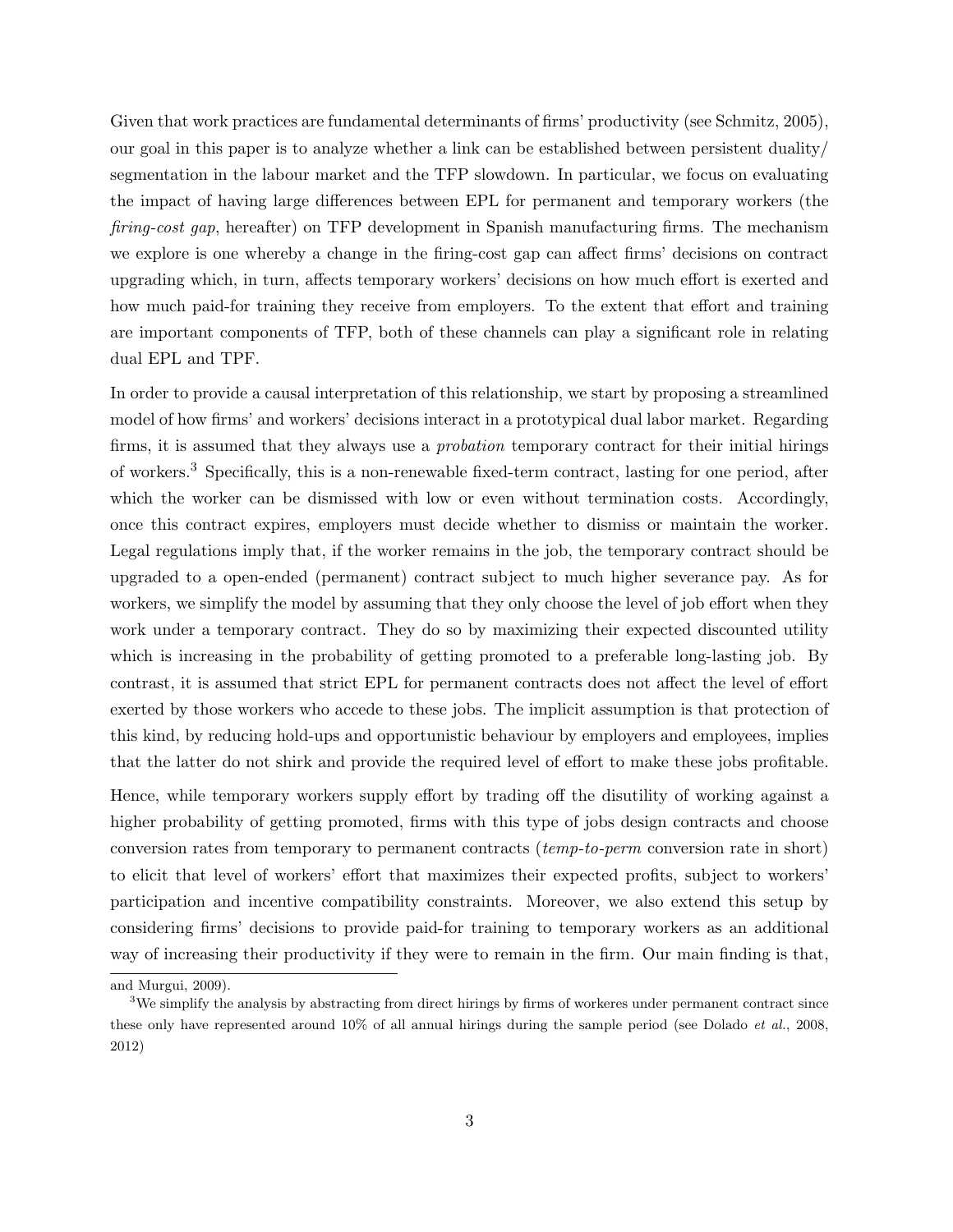insofar as effort and training are costly and severance pay is not neutral,  $4$  a higher firing-cost gap will reduce effort, paid-for training and temp-to-perm conversion rates, as long as an increase in effort by temporary workers increases the worker´s contribution to the probability of getting promoted by more than the cost of of exerting effort. The basic insight is that, under the latter condition, an increase (decrease) in this gap reduces (increases) firm's propensity to promote temporary workers or even to train them which, in turn, induces temporary workers to exert lower (higher) effort.

To test this implication, we use longitudinal firm-level data from the Survey on Business Strategies (Encuesta sobre Estrategias Empresariales, ESEE) which provides detailed information on a representative sample of Spanish manufacturing firms from 1991 to 2005. In particular, a valuable feature of this dataset is that it includes information on the different types of labour contracts held by workers in each firm. This allows us both to retrieve temp-to-perm conversion rates and TFP at the firm level in each year of the sample. .

Some preliminary motivation for our empirical approach is provided by Figure 1 where the (employment weighted) annual averages of the temp-to-perm conversion rates (left axis) and TFP growth rates (right axis) are jointly displayed for our sample of manufacturing firms.<sup>5</sup> As can be observed, both variables move quite closely over time. Specifically, not only they share a common declining time trend from the early 2000s, when an EPL reform ended up increasing EPL for permanent jobs, but also experience noticeable increases in 1995-1996 and 1998-1999, just after another two earlier reforms which succeeded in reducing the firing-costs gap. In view of this evidence, it is worth exploring by how much changes in dual EPL regulation are able to explain these similar time patterns in the two above-mentioned rates.

#### [ FIGURE 1 ABOUT HERE]

To do so, lacking direct measures of workers' effort or paid-for training in our dataset, our stategy is to assume a monotonic increasing relationship between those two variables and firms' TFP. Under this plausible assumption, we evaluate the impact of changes in the firing-cost gap on firms' TFP using as natural experiments several labour market reforms entailing changes in EPL during the available sample period (1994, 1997 and 2002) Since these reforms are nationwide, we obtain variation across firms in the "treatment" by assuming that, controlling for size and other observable characteristics, firms with higher shares of temporary workers before the reforms are bound to be more strongly affected by their subsequent implementation. Our main empirical finding is that firms which benefited the most from these reforms, because they had more can-

<sup>4</sup>That is, it is not perfectly transferable between employers and workers, as in Lazear (1990).

<sup>5</sup>As will be explained in Section 3, TFP has been computed using Levinsohn and Petrin's (2003) estimation approach of production functions since the computation of standard Solow-Hall residuals would invalidate our identifying strategy of the relationship between both variables.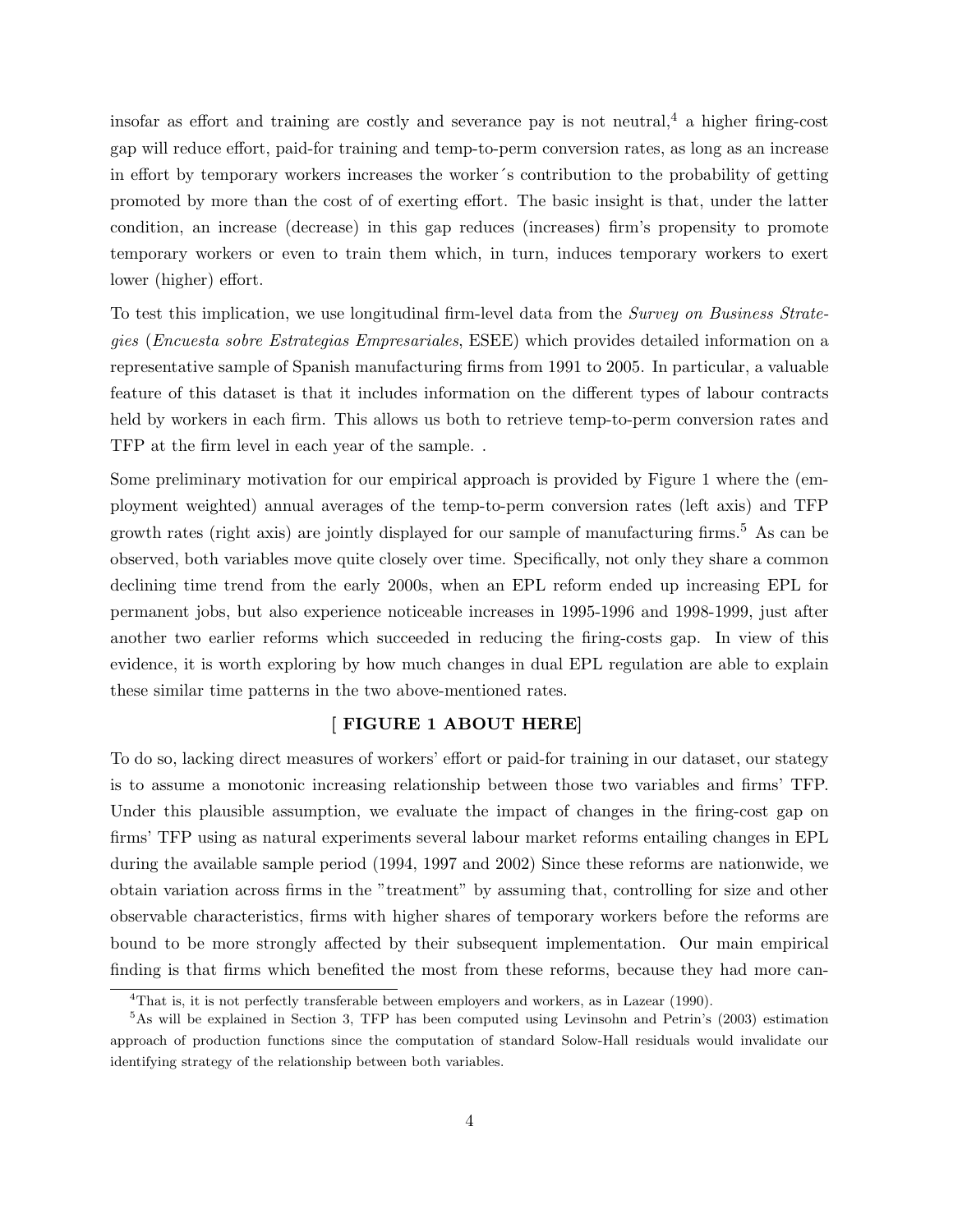didates for promotion, exhibited higher conversion rates and, as a result, were significantly more productive than those firms which benefited the least. Hence, we interpret this result as yielding some favourable support to the main prediction of the model.<sup>6</sup>

In regards to how this paper fits in the available research on the impact of reforms of EPL on the labour market, our main contribution lies in analyzing how a large firing-cost gap may affect TFP rather than employment and unemployment, which has been the main focus in most of the related literature on dual labour markets.<sup>7</sup> There are, however, some papers that have previously dealt with the effects of EPL on labour productivity, but from a different angle than ours. For example, Autor et al. (2007), Bassanini et al. (2008) provide empirical evidence showing that strict EPL has a depressing impact on productivity because it reduces the level of risk that firms are ready to endure in experimenting with new technologies or because there is less threat of layoff in response to poor work performance (see also Ichino and Riphan, 2005). Yet these studies do not analyze a dual EPL system, as we do, but rather focus on the effects of the overall level of EPL. Further, our focus also differs from that strand of this literature which considers dual EPL.. For example, Boeri and Garibaldi (2007) analyze the Italian two-tier labour market and find a negative relationship between the share of temporary workers and firms' labour productivity growth in Italy. They interpret this finding in terms of a transitory increase in labour demand induced by the higher flexibility of temporary jobs (i.e., the so-called "honeymoon" effect of this type of reforms) which, by, assuming decreasing marginal returns to labour, leads firms to increasingly hire less productive workers through these contracts. Likewise, estimating the reduced form of a standard efficiencywage model for the same database we use here, albeit for a much shorter period (1991-1994), Sánchez and Toharia (2000) find a negative relationship between the share of temporary work and labour productivity in Spanish manufacturing firms. Similar but more updated results for this country have been obtained by Alonso-Borrego (2010) using the Firms' Balance Sheets of the Bank of Spain. Yet, none of these papers explore the key mechanism linking changes in firingcosts gap to conversion rates and effort that we stress here. Finally, the closest paper to ours is Engellhandt and Riphan (2005), who find evidence that that Swiss temporary workers exert a higher effort than permanent workers, using the willingness to undertake unpaid overtime work as a proxy for exerting effort. Yet, as will be discussed further below, the seemingly opposite results to ours that they report can be rationalized within our analytical framework. The insight is that,

 $6$ Another plausible interpretation of this effect, which is explored in our model, could be that firms invest less in providing paid-for- training to temporary workers given their high turnover rate when the firing -costs gap is high. This result has been found elsewhere in the literature (see Alba-Ramírez, 1994 and de la Rica et al., 2008) using alternative datasets that do not allow to obtain TFP estimates at the firm level. Yet, we cannot evaluate this effect since ESEE does not contain information on training.

<sup>&</sup>lt;sup>7</sup>See, inter alia, Blanchard and Landier (2002), Dolado *et al.* (2002), Cahuc and Postel-Vinay (2002) and Bentolila et al. (2010).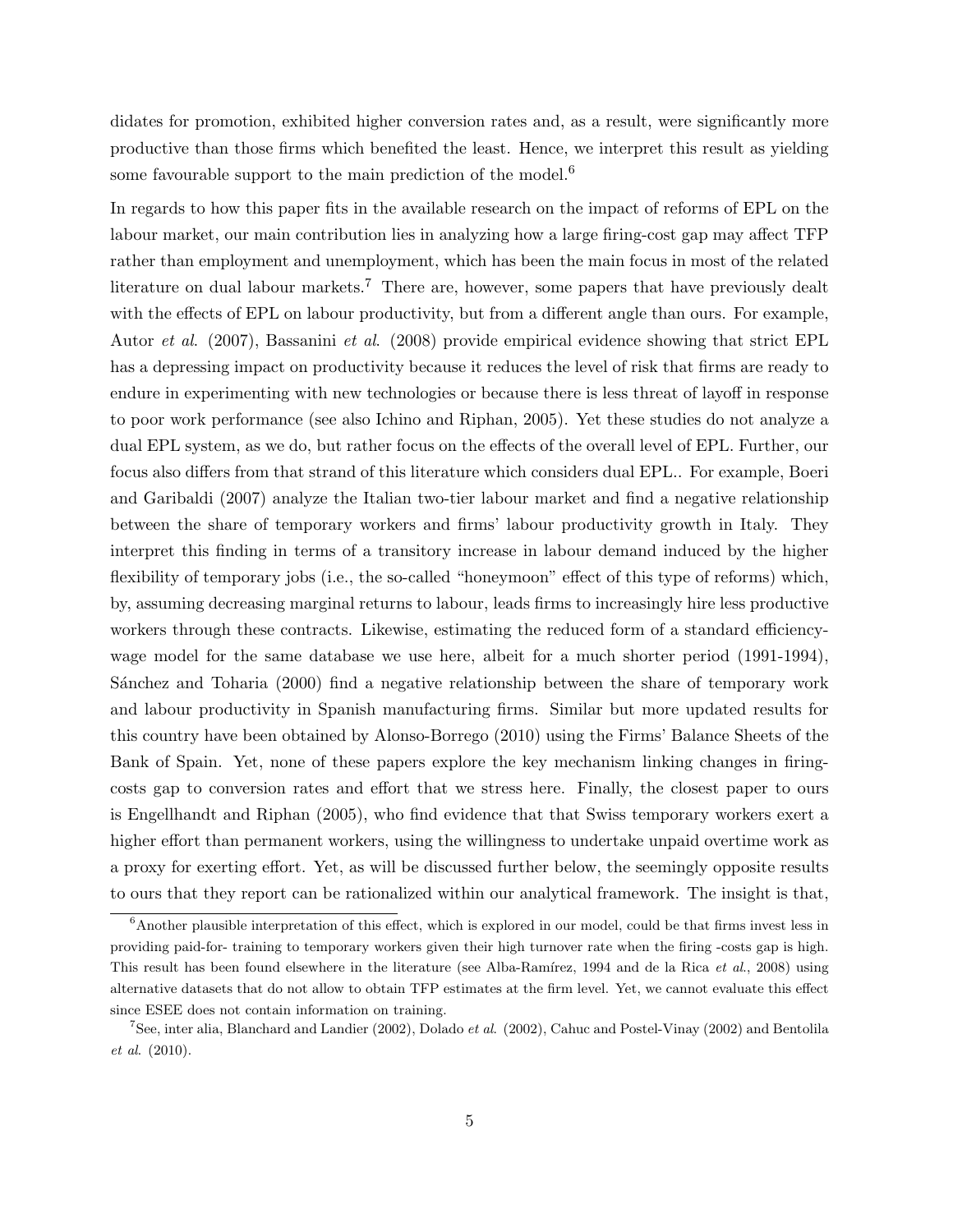being the EPL gap and the share of temporary workers (12%) in Switzerland much lower than in Spain, Swiss temporary workers expect much larger conversion rates and therefore exert higher effort.

The rest of the paper is organized as follows. Section 2 lays out a simple model of the determinants of temporary workers' effort and firms' temp-to-perm conversion rates and paid-for training that provides relevant predictions for the subsequent empirical analysis. Section 3 describes the dataset and presents descriptive statistics on firms' TFP, the share of temporary workers and the contract conversion rates, together with a preliminary nonparametric analysis of how the distribution of TFP differs across firms depending on their conversion rates. Section 4 presents further evidence based on panel regression about the effect of changes in the firing costs gap, via conversion rates, on firms' TFP and discusses the empirical results. Finally, Section 5 concludes. An Appendix contains detailed definitions of the variables.

# 2 A simple analytical framework of a two-tier labour market

It is assumed that labour-market regulations imply that the initial contract offered by firms to any job seeker is always a non-renewable fixed-term contract (T) which only lasts for one period. At its termination, the firm has to decide whether to renew the worker with a permanent contract (P) or to close the job. Workers under temporary contracts choose a level of work effort, e, and receive a wage,  $w_T$ , determined by the firm. For convenience, we follow most of the literature on efficiency-wage models in assuming that workers' instantaneous utility is of the form  $U(w_T, e)$  =  $w_T - c(e)$ , with  $c(e) = 0.5\phi e^2$ , such that  $\phi > 0$ , where effort is taken to be bounded and normalized such that  $e \in [0, 1]$ . Permanent contracts differ from temporary ones not only in length (they are open ended) but also in firing costs (they entail severance pay  $F$  whereas, for simplicity, temporary contracts are assumed to entail none). Hence,  $F$  can be directly interpreted as the *firing-cost gap*. A temporary contract is converted into a permanent one with an (endogenous) probability  $p(e)R$ . This signifies that the conversion probability is the product of: (i) the probability rate at which the worker becomes eligible for conversion at each level of effort,  $p(e)$ , which satisfies  $p(0) = 0$ ,  $p(1) = 1$  and  $p'(e) > 0$ ,  $p''(e) < 0$ , and (ii) the conversion rate, R, chosen by firms among the set of eligible workers. The insight is that, if the worker chooses to exert no effort  $(e = 0)$  she/he will have no chances of conversion whatsoever while, even if the worker exerts maximal effort  $(e = 1)$ , the probability of being upgraded to a permanent contract may not be unity due to the presence of other costly regulations (i.e., the firing-cost gap in our case) faced by firms in deciding whether to promote workers.

For the sake of analytical tractability, we assume in the sequel a hazard function of the form  $p(e) = e^{\lambda}$ , with  $\lambda \in (0,1)$  and  $e \in [0,1]$ , which verifies  $p(0) = 0$ ,  $p(1) = 1$ ,  $p'(e) > 0$  and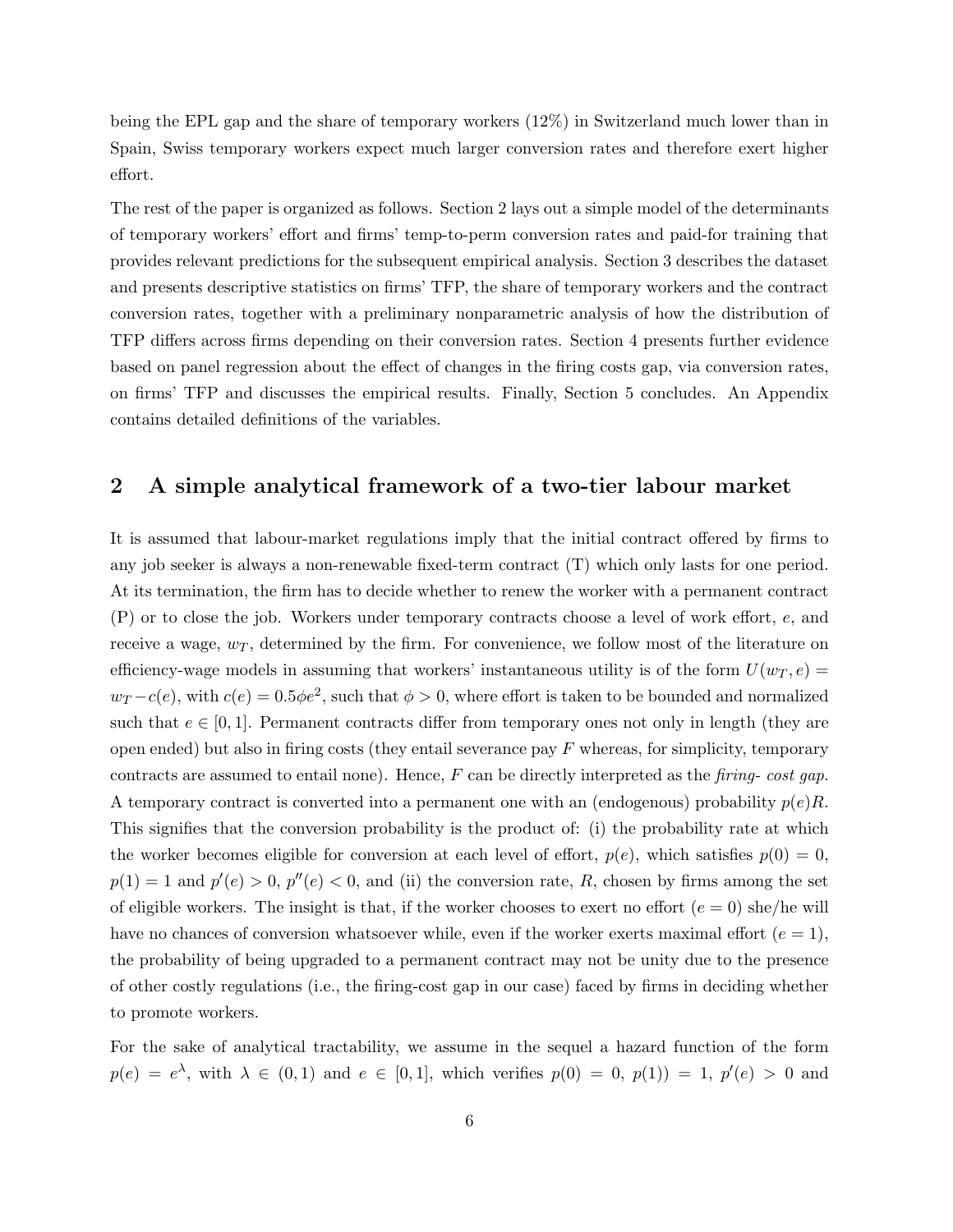## $p''(e) < 0.8$

As will become clear below, our model of effort and conversion boils down to a simple problem of incentives, whereby the firm's and the worker's repective choices of the conversion rate,  $R$ , and effort, e., become interrelated. It is noteworhy that, in order to highlight this issue in the subsequent analysis, we abstract from the use of temporary contracts by firms as a screening device for workers' unobservable skills under asymmetric information, ignoring therefore the signaling role of workers' effort.<sup>9</sup> Also, since our focus lies on rank-and-file workers, instead of professionals, we also abstract in part from other arguments used in the theory of labour market tournaments (see, e.g., Lazear and Rosen, 1981) whereby temporary workers could be thought of as competing for a *given* number of open-ended positions. In such a setup, a low value of  $R$  could achieve higher workers' effort through competition, a channel which is also present in our model. Yet, in our setup access to better jobs is not ensured. The alternative interpretation we stress here is that worker ´s effort (plus the EPLregulations) is the only variable the firm takes into account when deciding upon contract upgrading of a particular employee, irrespectively of how other temporary workers perform.

Workers who get promoted to a permanent contract are assumed to receive a wage  $w_P$  and exert a fixed level of work effort  $\bar{e}$ . Since this level of effort is given, we simplify the analysis by assuming a linear utility function  $U(w_P, \bar{e}) = w_P - \bar{e}^{10}$  In contrast with temporary jobs, which are kept alive until their termination, permanent jobs are subject to an exogenous destruction rate.

The remaining notation is as follows. Let  $V^i$  and  $\Pi^i$ , for  $i = \{T, P\}$ , be the asset values of a worker with contract i and of a firm with job i, respectively. Also  $V^U$  and H denote the asset values for the workers of being unemployed and for the firm of opening a vacancy (always consisting of a temporary job), respectively.

#### 2.1 Temporary jobs

We start by presenting the effort decision by temporary workers and then analyze firms' decisions about the wage offer and conversion rates for workers on fixed-term contracts. Workers choose

<sup>&</sup>lt;sup>8</sup>Similar qualitative results are obtained for other functional forms, like e.g.,  $p(e) = \frac{1-\exp(-\lambda e)}{1-\exp(-\lambda)}$ , where e and  $\lambda$ lie.in [0, 1]

<sup>9</sup>See Michelacci and Pijoan-Mas (2011) for an analysis of this alternative mechanism.

<sup>&</sup>lt;sup>10</sup>As mentioned earlier, one way of modelling variable effort by workers with permanent contracts could be by introducing the possibility of shirking in these jobs, as in Güell (2003) and Ichino and Riphan (2005). However, since our focus here lies on the effort exerted by temporary workers, that would unnecessarily complicate the model without qualitatively altering the main results.With shirking in permanent jobs, both types of workers would exert lower effort when  $F$  is high but, since the incentive problems are bound to be more serious for temporary workers, their effort will be lower that the one of permanent workers.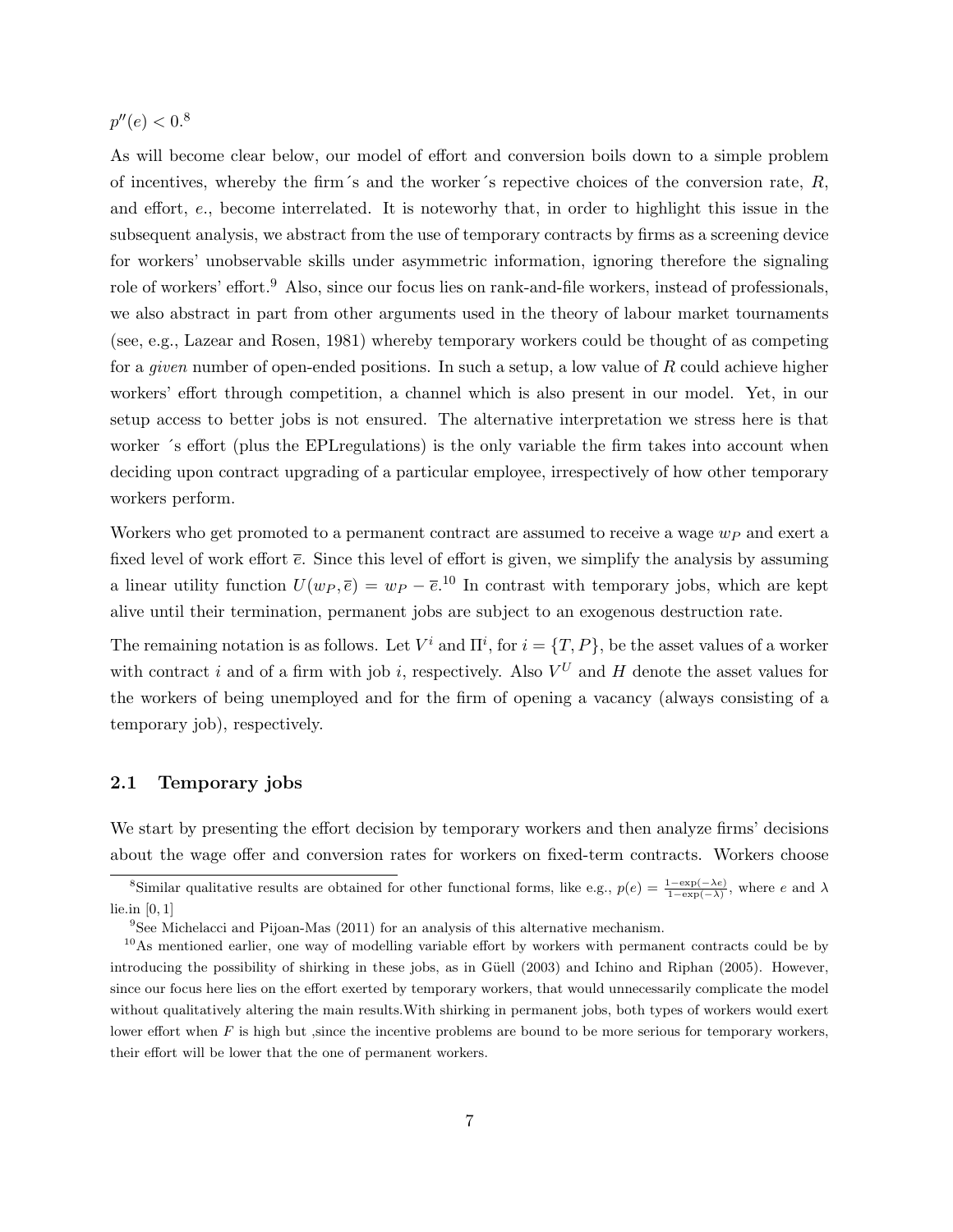the level of effort, which is not contractible, that maximizes their expected utility discounted at rate  $\beta$ , given by,

$$
V^T = \max_{e} \{ w_T - 0.5\phi e^2 + \beta [p(e)RV^P + (1 - p(e)R)V^U] \}.
$$
 (2.1)

The first-order condition (f.o.c) to this problem is,

$$
\beta p'(e)R[V^P - V^U] - \phi e \le 0,\tag{2.2}
$$

with strict inequality if  $e = 0$ . Notice that the concavity of  $p(e)$ , i.e.  $p''(e) < 0$ , ensures the second-order condition (s.o.c) for the maximization of  $V^T$ , namely  $\beta p''(e)R[V^P - V^U] - \phi < 0$ , since, as will be shown in section 2.2,  $V^P > V^U$ .

Next, since the level of effort is not enforceable, the firm chooses  $e, R$  and  $w<sub>T</sub>$ , subject to worker's participation and incentive constraints, denoted in short as  $\overline{PC}$  and  $\overline{IC}$ , respectively. Thus, the firm's optimization problem becomes,

$$
\Pi^T = \max_{e, w_T, R} \{ f(e) - w_T + \beta [p(e)R\Pi^P + (1 - p(e)R)H] \}
$$
\n(2.3)

$$
V^T \ge V^U \tag{2.4}
$$

$$
\beta p'(e)R[V^P - V^U] - \phi e \le 0 \qquad (IC), \tag{2.5}
$$

where  $f(e)$  is the firm' production function, with  $f' > 0$ ,  $f'' < 0$ . The PC guarantees that a worker with a temporary contract gets at least the value of unemployment. If we restrict attention to interior solutions, the f.o.c´s of the above-mentioned constrained maximization problem, using the above-mentioned functional form of  $p(e)$ , yield,

$$
w_T = \frac{\phi}{2}e^2 \left(1 - \frac{2\phi}{\lambda}\right) + (1 - \beta)V^U \tag{2.6}
$$

$$
f'(e) - \phi e + \frac{2\phi^2 e}{\lambda} \left( 1 + \frac{\Pi^P - H}{V^P - V^U} \right) = 0
$$
 (2.7)

$$
\beta p'(e)R[V^P - V^U] = 1.
$$
\n(2.8)

REMARK 1. Notice from (2.6) that  $w_T$  is increasing in e when  $\phi$  is very small relative to  $\lambda$ (denoted as  $\phi \ll \lambda$  in what follows) and decreasing when the converse happens. The intuition for this result relies on the fact that the firm has two margins to incentivate the worker to exert effort, namely: (i) by increasing her/his wage  $(w_T)$  or (ii) by increasing the conversion rate  $(R)$ . When  $\phi$  is large (relative to  $\lambda$ ), exerting additional effort is very costly for workers and thus employers will use the second instrument more intensively, and vice versa when  $\phi \ll \lambda$ .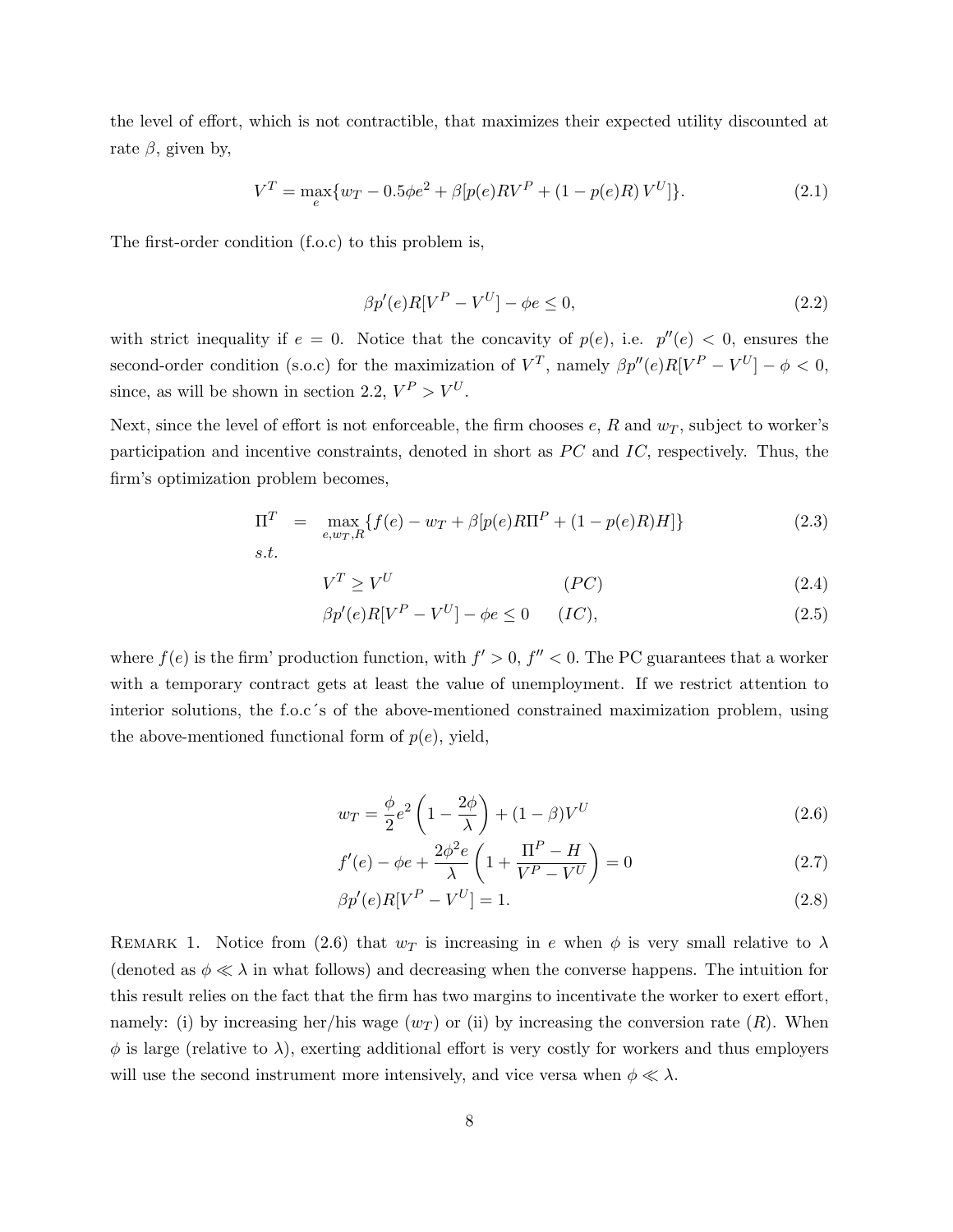The asset value of being unemployed,  $V^U$  in (2.1), is given by,

$$
V^{U} = b + \beta[\mu V^{T} + (1 - \mu)V^{U}],
$$
\n(2.9)

where b is the unemployment income flow and  $\mu \in (0,1)$  is an (exogenous) hiring rate. Therefore, use of the PC with equality implies that  $V^U = b/(1 - \beta)$ .

Next, differentiating the  $IC$  with equality along the optimal contract yields,

$$
\beta p'(e)[V^P - V^U]dR + \beta p''(e)R[V^P - V^U]de = 0,
$$

or, using (IC),

$$
\beta p'(e)[V^P - V^U]dR + \beta p'(e)R[V^P - V^U]\frac{p''(e)}{p'(e)}de = 0,
$$

which, using the chosen functional form for  $p(e)$ , implies,

$$
\frac{de}{dR} = \frac{\beta \lambda e^{\lambda - 1} \left[ V^P - V^U \right]}{\phi(2 - \lambda)} > 0
$$
\n(2.10)

Thus, under the previous assumptions, firms' temp-to-perm conversion rates and temporary workers' effort are positively related. In other words, higher conversion rates unambiguously induce higher effort and conversely.

#### 2.2 Permanent jobs

The next step is to consider the decisions made by workers and firms with permanent jobs whose asset values are respectively given by,

$$
V^{P} = w_{P} - \overline{e} + \beta[\delta(V^{U} + F) + (1 - \delta)V^{P}].
$$
\n(2.11)

and

$$
\Pi^{P} = zf(\overline{e}) - w_{P} + \beta[\delta(H - F) + (1 - \delta)\Pi^{P}], \qquad (2.12)
$$

where  $\delta \in (0,1)$  is an (exogenous) job destruction rate, F denotes a firing tax paid by the firm to the worker upon dismissal, and  $z > 1$  is an exogenous technology parameter which captures larger productivity in these jobs. For simplicity, the level of effort exerted by permanent workers,  $\bar{e}$ , is assumed to be exogenously determined. Specifically,  $\bar{e}$  is assumed to satisfy the following two conditions: (i)  $f'(\overline{e}) = 1/z < 1$  and, (ii)  $zf(\overline{e}) - \overline{e} > b$ , which ensure that the expression  $zf(\overline{e}) - \overline{e} - b$  is maximized. As will be later explained, this assumption, jointly with another condition on  $F$  to be discussed below, guarantees positive profits for firms with permanent jobs.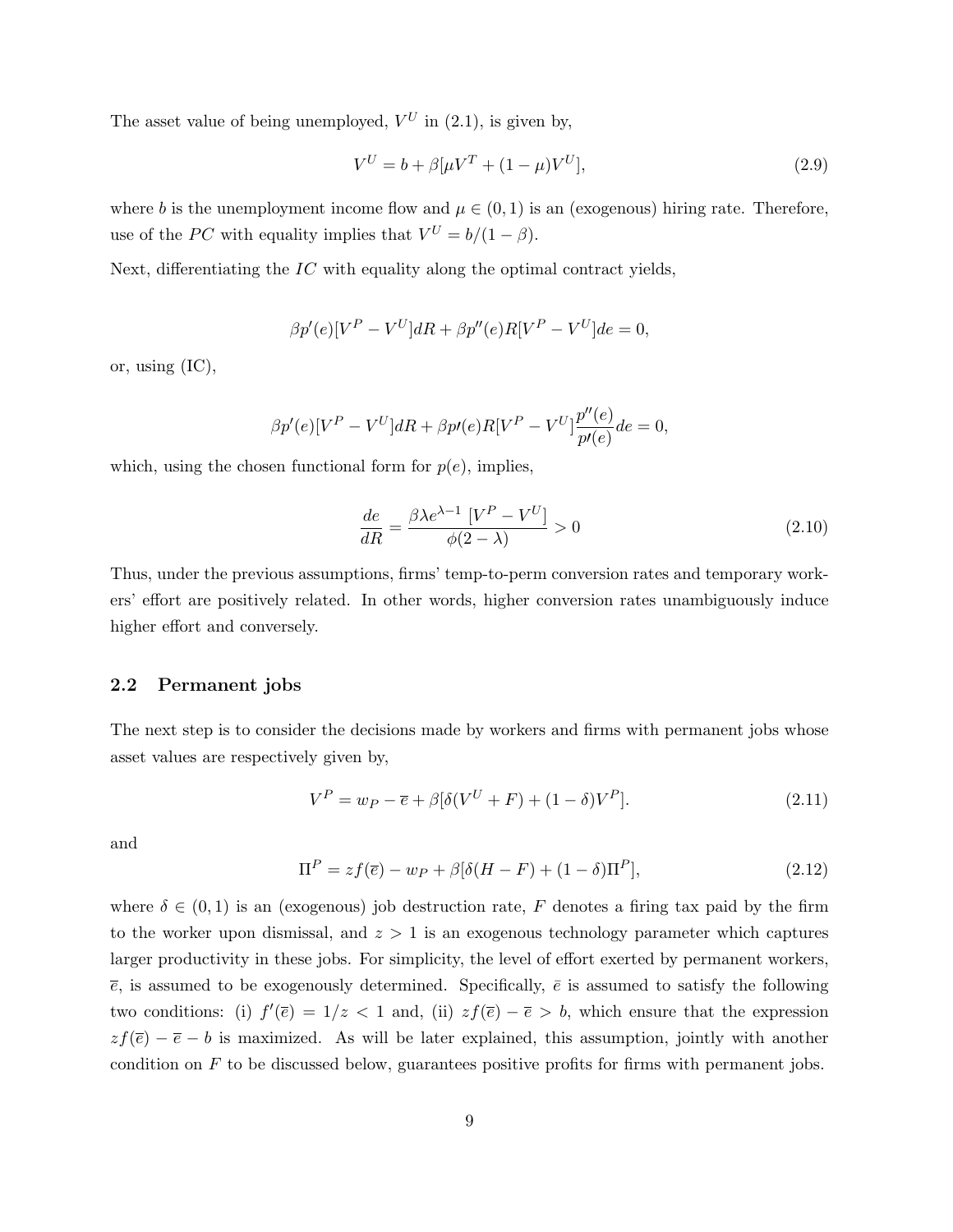The value of a new vacancy, assumed to consist of a temporary job, is given by,

$$
H = -c + \beta \left[\xi V^T + (1 - \xi)H\right],\tag{2.13}
$$

where  $c > 0$  is the cost of opening a vacancy and  $\xi$  is the vacancy filling rate which, like the hiring rate, is assumed to be exogenous. Under free entry, we have that  $H = 0$ , which implies a vacancy filling rate satisfying,

$$
\xi = \frac{1-\beta}{\beta} \frac{c}{b},
$$

where use of  $V^T = V^U$  has also been made.

Contrary to  $TCs$ , where wages are set by firms, it is assumed that the wage in a PC is determined by Nash bargaining where  $\gamma \in (0, 1)$  denotes the worker's bargaining power. Thus,

$$
\gamma[\Pi^{P} - (H - F)] = (1 - \gamma)[V^{P} - (V^{U} + F)], \qquad (2.14)
$$

Notice that firms will only promote a temporary worker to a  $PC$  if  $\Pi^P \geq 0$  which implies that firing costs cannot be too high since permanent workers' effort is assumed to be given. Indeed, combining  $(2.13)$  with  $(2.15)$  leads to the following upper bound for  $F$ ,

$$
F \le \frac{(1-\gamma)[zf(\bar{e})-\bar{e}-b]}{1-\beta(1-\delta)}.
$$

where  $zf(\bar{e})-\bar{e}-b>0$ , given the above-mentioned properties on how  $\bar{e}$  is determined. The above inequality is assumed to hold in the sequel.

Next, use of  $(2.11)-(2.12)$  and  $(2.14)$ , yields the wage obtained by workers with a PC,

$$
w_P = \gamma z f(\overline{e}) + (1 - \gamma)(\overline{e} + b) + (1 - \beta)F,
$$
\n(2.15)

which leads to the following solutions for asset values in permanent jobs,

$$
[V^P - V^U] = \frac{\gamma[zf(\overline{e}) - \overline{e} - b]}{1 - \beta(1 - \delta)} + F > 0,
$$
  

$$
\Pi^P = \frac{(1 - \gamma)[zf(\overline{e}) - \overline{e} - b]}{1 - \beta(1 - \delta)} - F > 0,
$$

so that  $\frac{dV^P}{dF} = 1$  and  $\frac{d\Pi^P}{dF} = -1$ . Notice that these two opposite results are just the outcome of a hold-up problem whereby the worker, once employed with a  $PC$ , cannot credibly refrain from exploiting an enhanced bargaining position. Consequently, the firing cost appears as negative in the employer's threat point,  $H - F$ , but as positive in the workers' threat point,  $V^U + F$ , in the surplus sharing rule (2.15).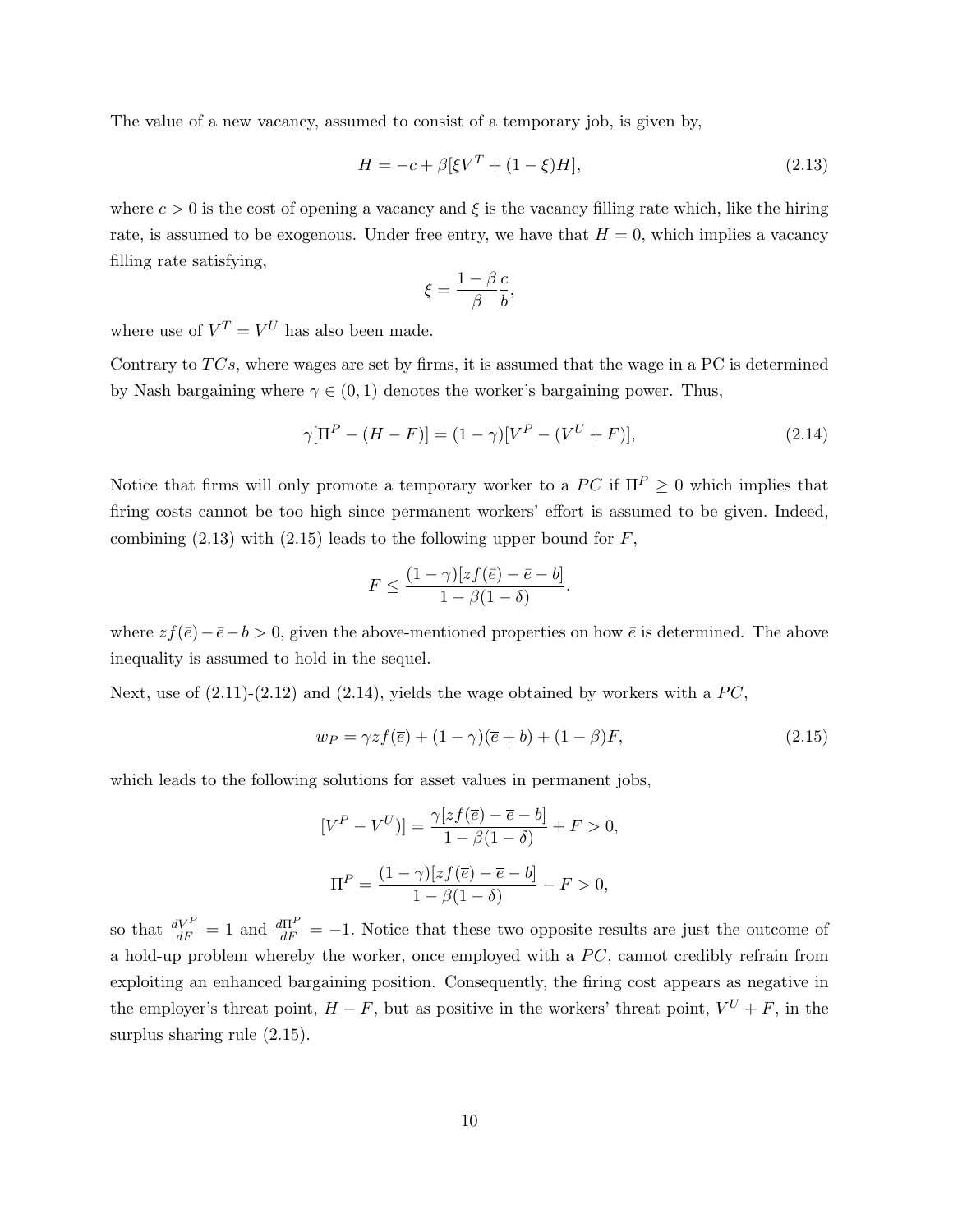#### 2.3 The effect of the firing-costs gap on effort and conversion rates

Finally, replacing the wage equation into (2.11) and (2.12) and using the specific hazard function chosenabove to simplify the derivations, imply that  $(2.7)$  can be rewritten as,

$$
f'(e) - \phi e = -\frac{2\phi^2 e}{\lambda} \left[ \frac{zf(\overline{e}) - \overline{e} - b}{\gamma [zf(\overline{e}) - \overline{e} - b] + [1 - \beta(1 - \delta)]F} \right].
$$
 (2.16)

where the term in brackets in (2.16) will be labeled as  $A(F)$  in the sequel. Notice that  $\partial A/\partial F$ 0. Hence, differentiating  $(2.16)$  w.r.t. to e and F yields

$$
(f''(e) - \phi)de = -\frac{2\phi^2}{\lambda}A(F) de - \frac{2\phi^2 e}{\lambda} \frac{\partial A}{\partial F} dF,
$$
\n(2.17)

from which,

$$
\frac{de}{dF} = \frac{-2\phi^2 e \frac{\partial A}{\partial F}}{(f''(e) - \phi + \frac{2\phi^2}{\lambda}A)}.\tag{2.18}
$$

Given that the numerator in (2.17) is positive, since  $\partial A/\partial F < 0$ , and that the sign of the denominator is ambiguous, then the effect of an increase in  $F$  on  $e$  does not exhibit an unambiguous sign. However, when  $\phi \ll \lambda$ , the sign of the denominator will be dominated by the sign of  $f''(e)$ which is negative. In this case, it will hold that,

$$
\frac{de}{dF} < 0. \tag{2.19}
$$

and, since  $de/dR > 0$ , we also get,

$$
\frac{dR}{dF} < 0. \tag{2.20}
$$

In other words, when  $\phi \ll \lambda$ , a higher value of F makes firms more reluctant to upgrade a TC into a PC which, in turn, reduces the level of effort exerted by temporary workers in view of their lower chances of getting upgraded.

REMARK 2. The intuition for the previous result is similar to that given in Remark 1. When  $\phi$  is large (relative to  $\lambda$ ), exerting additional effort is very costly for the worker. Hence, he/she knows that the firm will use the conversion-rate margin more intensively than the wage margin  $(w_T)$  will depend negatively on e, see  $(2.6)$ ).. Since a rise in F reduces R, the worker will try to offset this by increasing effort. The opposite will happen when  $\phi \ll \lambda$ .

This result is summarized in the following proposition.

**Proposition 1** Under our assumptions in  $(2.1)$ ,  $(2.3)$ - $(2.5)$ , and  $(2-12)$ - $(2.15)$ , an exogenous increase in the firing costs gap between permanent and temporary workers, F, leads to a reduction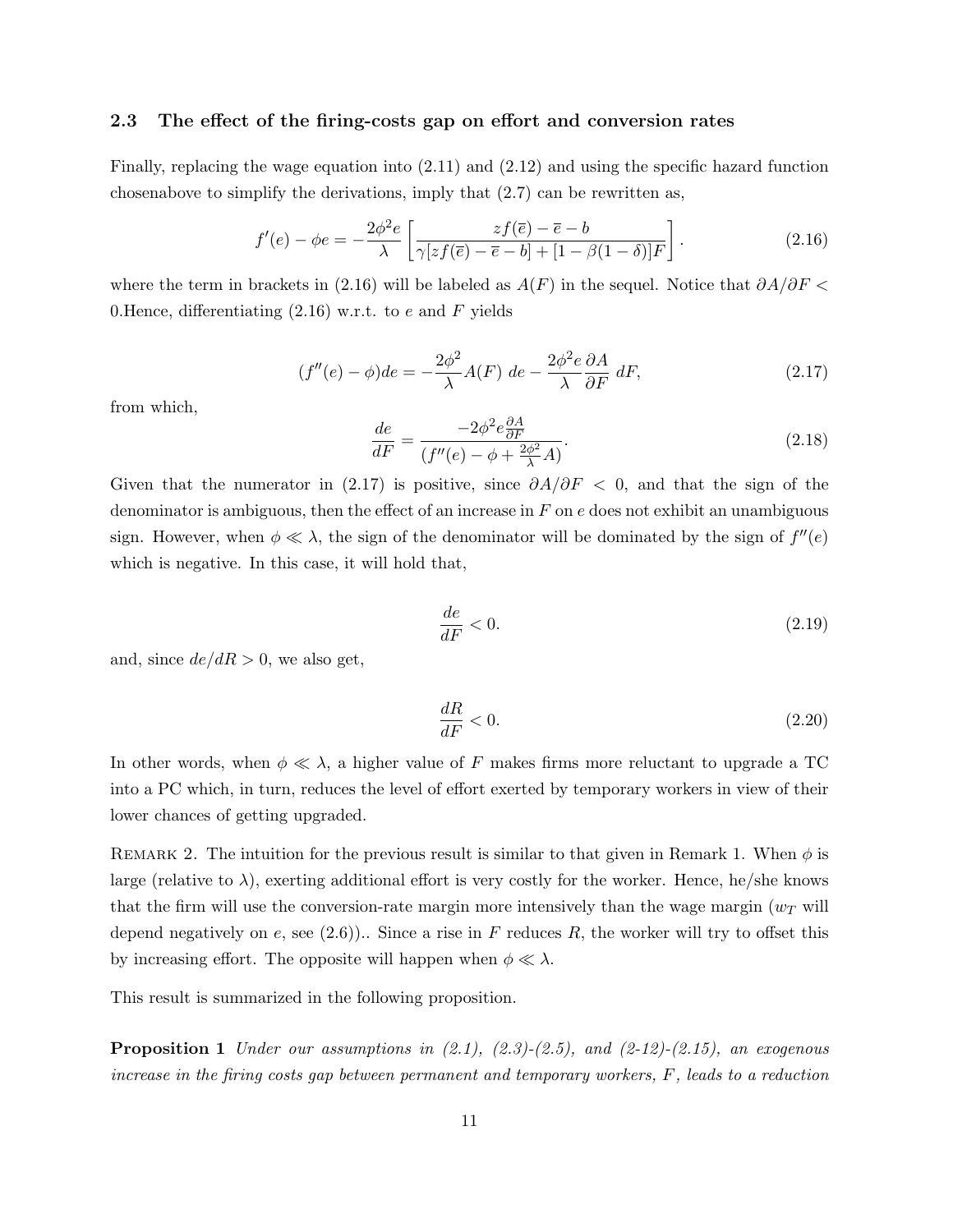(increase) in both the optimal temp-perm conversion rate, R, decided by firms, and the optimal level of effort, e, exerted by temporary workers when parameter  $\phi$  is low (high) relative to parameter λ.

Finally, by comparing the optimality condition in (2.15) with  $f'(\overline{e}) = 1/z < 1$ , it is easy to check that  $e < \overline{e}$  for sufficiently large values of F relative to z, while  $\overline{e} < e$  in the opposite situation. Notice that this result could be used to explain the empirical results reported by Engellhandt and Riphan (2005) on Swiss temporary workers exerting larger effort than permanent ones since, in contrast to Spain,  $F$  is fairly low relative  $z$  in Switzerland and hence the conversion rate in this country is is much higher than in Spain.

## 2.4 Adding paid-for- training to the model

We next check whether the previous conclusions remain robust once we incorporate the possibility that firms also make decisions about how much to invest on paid–for training to their workers under TC in order to improve the profitability of permanent jobs. Whereas the  $z$  parameter was earlier taken as exogenously given in the production function for firms offering PC, it is now allowed to depend on the level of training provided by the firm to workers under the initial TC. For tractability, it is assumed that there is a one-period lag in the effect of training on worker's productivity, so that the latter only raises after the worker is renewed with a  $\overline{PC}$  after the expiration of the  $TC$ . Conversely, if the worker is dismissed, then he/she loses the received training, as it is is considered to be firm-specific. As a result, firms decide upon this level of training,  $\tau$ , where the cost of providing training is assumed to be linear in  $\tau$ , i.e.,  $c\tau$ , with c > 0.Thus, while productivity in a temporary job remains  $f(e)$ , it becomes now  $g(\tau) f(\bar{e})$  in a permanent job, instead of  $zf(\overline{e})$ , where  $g' > 0$  and  $g'' < 0$ . This implies that, while  $V^P$  remains the same as in (2.12),  $\Pi^P$  now changes to,

$$
\Pi^{P}(\tau) = g(\tau)f(\overline{e}) - w_{P}(\tau) + \beta[\delta(H - F) + (1 - \delta)\Pi^{P}(\tau)].
$$
\n(2.21)

Using the same Nash sharing rule as in (2.15), we get

$$
\Pi^{P}(\tau) - H = \frac{(1 - \gamma)[(g(\tau)f(\bar{e}) - \bar{e} - b]}{1 - \beta(1 - \delta)} - F,
$$
\n(2.22)

$$
V^{P}(\tau) - V^{U} = \frac{\gamma[(g(\tau)f(\overline{e}) - \overline{e} - b]}{1 - \beta(1 - \delta)} + F.
$$
\n(2.23)

Regarding the asset values of workers and firms under  $TC$ , our previous assumption about the time delay in the effect of training on productivity implies that, while workers face the same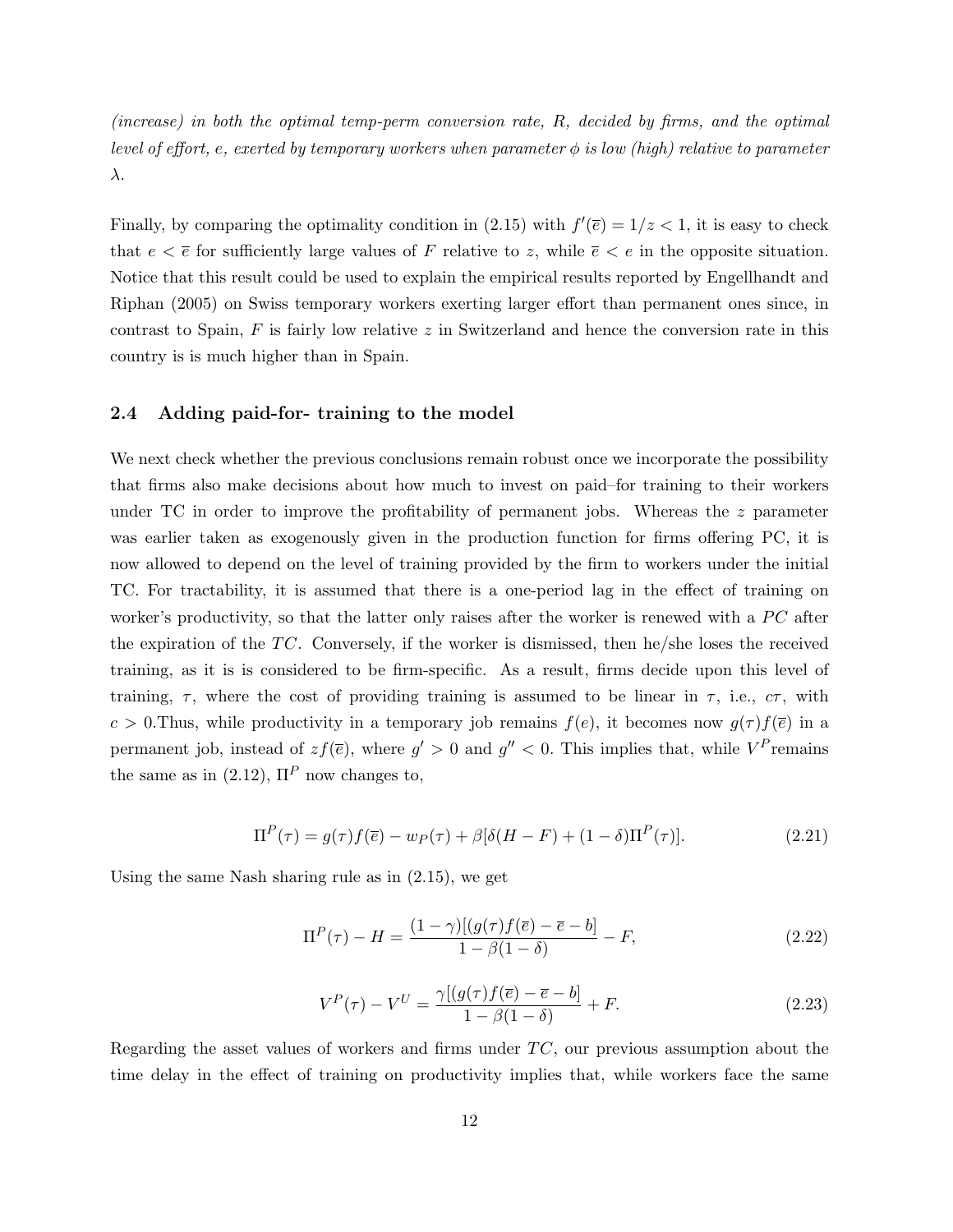optimization problem as in (2.1), firms now have to account for the cost of training temporary workers, so that their optimization problem becomes,

$$
\Pi^T = \max_{e,\tau,w_T,R} \{ f(e) - w_T - c\tau + \beta [p(e)R\Pi^P(\tau) + (1 - p(e)R)H] \}
$$
(2.24)  
s.t.

$$
V^T(\tau) \ge V^U \tag{2.25}
$$

$$
\beta p'(e)R[V^P(\tau) - V^U] - \phi e \le 0 \qquad (IC),
$$
\n
$$
(2.26)
$$

where, using the specific hazard function discussed above, it follows from  $(2.10)$  and the PC with equality, that  $w_T = 0.5\phi^2 e(1 - 2\phi/\lambda) + b$ . Moreover, before presenting the f.o.c of this problem it is convenient to re-write the bracketed expression in (2.7) as,

$$
1 + \frac{\Pi^{P}(\tau) - H}{V^{P}(\tau) - V^{U}} = A(F, \tau) = \frac{1}{\gamma} \left[ 1 - \frac{F}{V^{P}(\tau) - V^{U}} \right].
$$
 (2.27)

Now, using  $(2.26)$ , the three f.o.c. of the maximization problem  $(2.23)-(2.25)$  become

$$
\beta p'(e)R[V^P(\tau) - V^U] - \phi e = 0,
$$
\n
$$
2\phi^2 e \left[ \begin{array}{cc} F & 1 \end{array} \right]
$$
\n(2.28)

$$
[f'(e) - \phi e] = -\frac{2\phi^2 e}{\gamma \lambda} \left[ 1 - \frac{F}{V^P(\tau) - V^U} \right],
$$
\n(2.29)

$$
\frac{e\gamma F}{\lambda} \frac{g'(\tau)f(\overline{e})}{1-\beta(1-\delta)} = c[V^P(\tau) - V^U]^2,
$$
\n(2.30)

where use has been made in (2.29) of  $\partial [F/[1 - \frac{F}{V^P - V^u}]/\partial \tau = [F\gamma g'(\tau)f(\overline{e})]/[1 - \beta(1 - \delta)][V^P V^{U}$ <sup>2</sup>, which, in turn, follows from differentiation of (2.22) w.r.t.  $\tau$  and F. This implies that  $\partial A(F,\tau)/\partial \tau > 0,$ 

Next, differentiating (2.28) w.r.t. e and  $\tau$ , holding F constant, and considering again (2.22), yields,

$$
(f''(e) - \phi)de = -\frac{2\phi^2}{\lambda}A(F,\tau)de - \frac{2\phi^2 eA(F,\tau)}{\lambda} \frac{\partial A(F,\tau)}{\partial \tau}d\tau.
$$
 (2.31)

Hence, (2.30) implies that,

$$
\frac{de}{d\tau} = \frac{-\frac{2\phi^2 e}{\lambda} \frac{\partial A(F,\tau)}{\partial \tau}}{\left[f''(e) - \phi + \frac{2\phi^2 A(F,\tau)}{\lambda}\right]},
$$
\n(2.32)

leading to the result that effort and training are positively related (i.e., they are complements) in equilibrium if  $\phi \ll \lambda$ , and substitutes otherwise. Further, under  $\phi \ll \lambda$ , it can be shown that differentiation of (2.28) w.r.t.  $e, \tau$  and F, yields  $\frac{de}{dF} < 0$ , just as before. Therefore  $\frac{d\tau}{dF} = \frac{d\tau}{de}$ de  $\frac{de}{dF} < 0,$ so that, under this condition, an increase in  $F$  not only reduces temporary workers' effort but also decreases the amount of paid-for training they receive from firms. The last issue to be checked is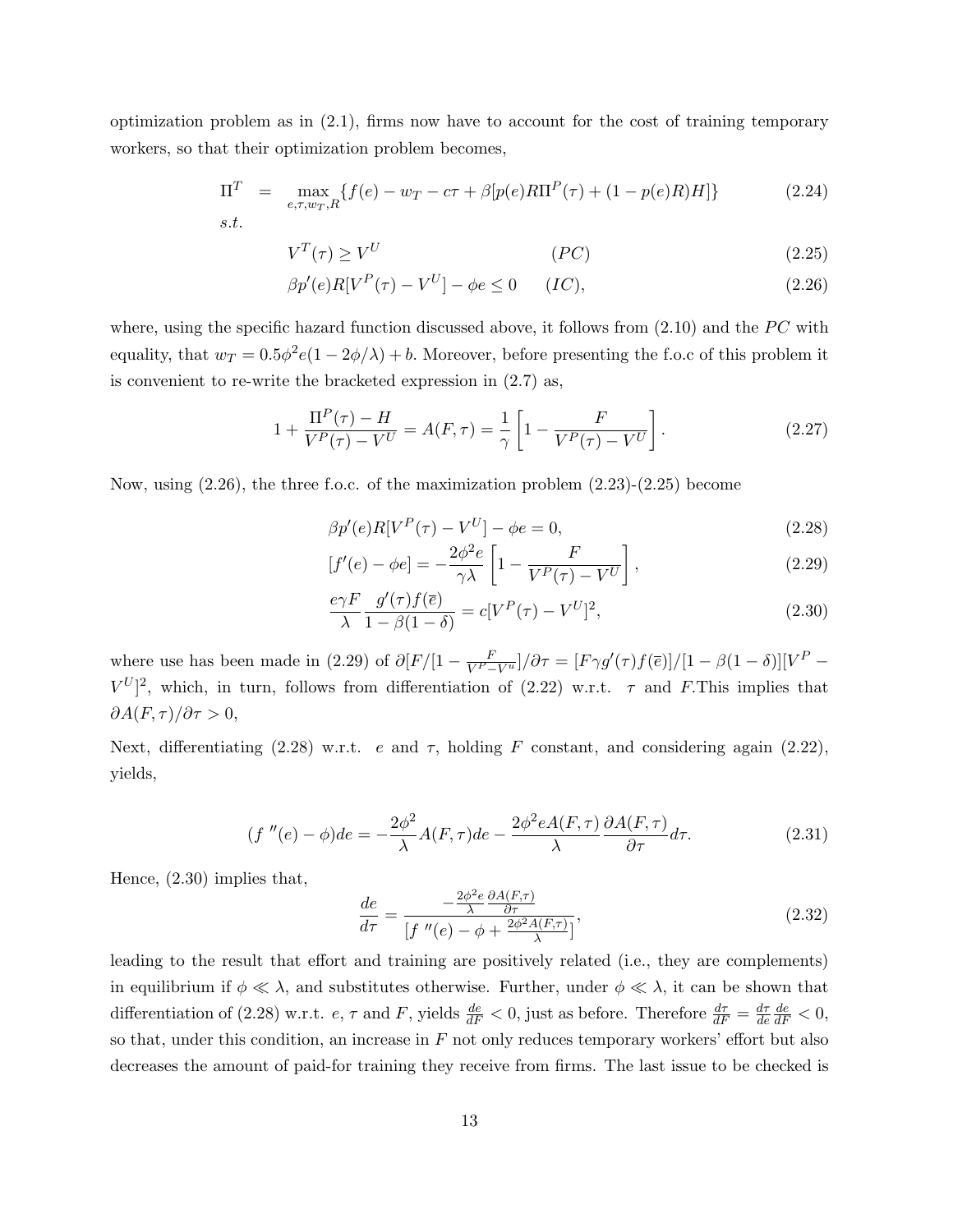the effect of F on R. For this, consider  $(2.27)$ , where it can be easily checked that, due to  $(2.22)$ , a higher value of F increases  $[V^P(\tau) - V^U]$ , and therefore decreases  $p'(e)R$  if  $\phi \ll \lambda$ . Hence, since e is decreasing in F and  $p''(e) < 0$ ,  $p'(e)$  must go up. Therefore, R has to go down, implying that  $\frac{dR}{dF}$  < 0. The opposite will occur when  $\phi$  is large (relative to  $\lambda$ ). In sum, whenever  $\phi \ll \lambda$ , the signs of responses of both e and R to a change in F remain the same as in Proposition 1 whereas, in addition,  $\tau$  decreases as F increases.

REMARK 3. So far we have assumed that the job destruction rate  $\delta$  is exogeneous. Yet, it may be the case that in the real world, albeit not in this model, a higher firing cost for PC may help solving a hold-up problem, as has been argued in the literature (see, e.g. MacLeod and Nakavachara, 2007). A shortcut to take this into account could be to assume that  $\delta$  is a decreasing function of F, that is  $\delta(F)$  with  $\partial \delta/\partial F < 0$ . It is easy to check that in this case, both  $A(F)$  (in the case of no training) and  $A(F, \tau)$  (in the case of training) may not satisfy  $\partial A(F)/\partial F < 0$  and  $\partial A(F,\tau)/\partial F < 0$  Thus, under this assumption, we may get that both effort by temporary workers and paid-for- training may increase with F even when  $\phi \ll \lambda$ . Against this argument, there is the one posed by Ichino and Riphan (2005), stating that, in the case of shirking in permanent jobs, effort in those jobs may decrease. Overall, it only the the data that can tell us which of these opposite effects is stronger.

Hence, these results in this section can be summarized as follows

**Proposition 2** Under the assumptions in Proposition 1 and with firms being allowed to choose paid-for training for temporary workers, an increase in F leads to lower training, besides lower effort and conversion rates if  $\phi \ll \lambda$ , and the opposite if  $\phi$  is large (relative to  $\lambda$ ).

#### 2.5 From the model to the data

Lacking any direct proxy for effort (or paid-for training) in our data set, our indirect strategy is to relate workers' effort to firms' TFP, which can be estimated from firms' output and inputs. For that, let us assume that each firm in the economy has the following constant-returns-to- scale  $(CRS)$  Cobb-Douglas  $(CD)$  production function,  $^{11}$ 

$$
Y = A(\overline{e}L_P)^{\alpha_P} (eL_T)^{\alpha_T} X^{1-\alpha_P-\alpha_T}
$$

where Y is final output, A is an index of Harrod-neutral technical progress,  $e$  is effort of temporary workers,<sup>12</sup>  $\bar{e}$  is effort by permanent workers (assumed to be constant as in the model),  $L_P$  and  $L_T$ 

<sup>&</sup>lt;sup>11</sup>The choice of a (multiplicative) Cobb-Douglas production function is justified in our case because no firm in the dataset has zero temporary or permanent contracts. Otherwise,  $L_P$  and  $L_T$  would need to be additive in a labour composite.

 $12$ In a broader sense, e could also be interpreted as a combined index comprising not only temporary workers  $\dot{\ }$ effort but also their level of paid-for training. However, to simplify matters, we will only refer to effort in the sequel.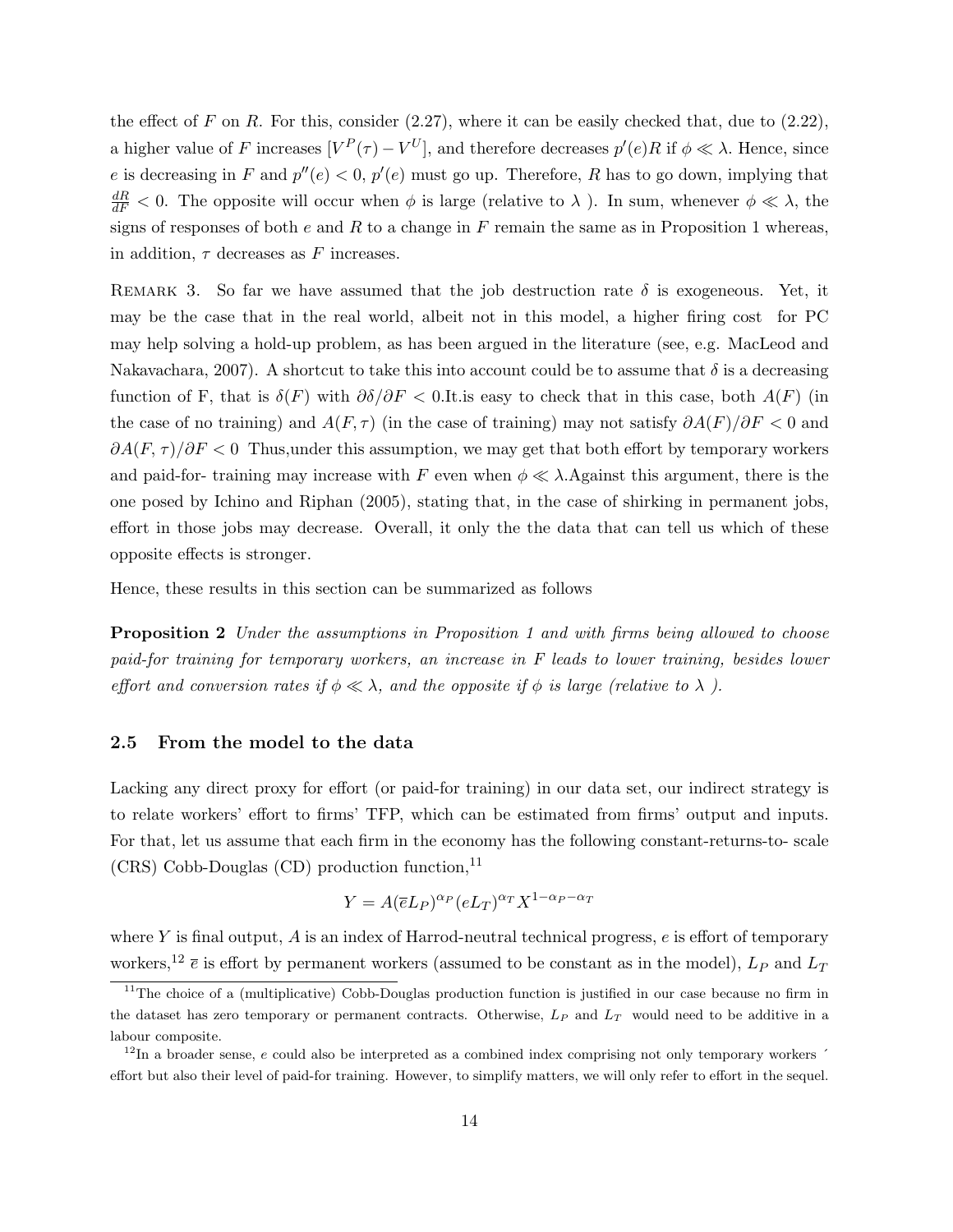are hours of work by permanent and temporary workers, respectively, and X denotes additional production inputs (i.e., capital and raw materials). Hence, using small letters to denote logs of capital ones and labeling  $\alpha_0 = \alpha_P \ln \bar{e}$ , we can measure logged composite TFP at the firm level as  $\tilde{a} = a + \alpha_0 + \alpha_T e = y - \alpha_T l_T - (1 - \alpha_p - \alpha_T) x$ , using estimates of the different input elasticities. In this way, given a and  $\bar{e}$ , TFP becomes a proxy for unobservable e. Our previous results imply that, ceteris paribus, firms with higher conversion rates will exhibit higher TFP via higher workers' effort, i.e,  $\frac{\partial \tilde{a}}{\partial R} = \frac{\partial \tilde{a}}{\partial e}$  $\frac{\partial e}{\partial R} = \alpha_T \frac{\partial e}{\partial R} > 0$ . Further, it is assumed that TFP also depends on a vector of other determinants, z, to be described in Section 3, which affect its remaining components, i.e., a and  $\bar{e}$ , that are not explicitly modelled. From these considerations, our benchmark model of firms' TFP in the empirical section can be simply summarized as follows,

$$
\widetilde{a} = \widetilde{a}(R, \mathbf{z}).\tag{2.33}
$$

to which a disturbance term capturing unobserved components of TFP should appended (see section 3.2). Since  $\tilde{a}$  and R are endogenous variables, our strategy is to exploit natural experiments implied by three major labour market reforms in Spain implemented in 1994, 1997 and 2002, respectively, where the gap between the firing costs of permanent and temporary workers,  $F$ , was changed. As will be discussed below, once we control for other observable characteristics at the firm level (like firm's size), our implicit identification strategy of the effect of R on  $\tilde{a}$ is that an exogenous and fairly unexpected change in  $F$  will affect  $R$  in each firm differently depending on their share of temporary jobs, defined as  $tw (= L_T/(L_P + L_T))$ , before the reform.<sup>13</sup> In other words, firms<sup> $\prime$ </sup> differences in tw just before the reforms took place are bound to induce heterogeneous variation in R and, through this channel, changes in F will affect  $\tilde{a}$  across firms.

## 3 Data

Our microdata at the firm level come from the Survey on Business Strategies (Encuesta sobre Estrategias Empresariales, ESEE). This is an annual survey on a representative sample of Spanish manufacturing firms which has the advantage of providing the information required to compute temp-perm conversion rates (see below). The available sample period is 1991-2005. Firms were chosen in the base year according to a sampling scheme applied to each industry in the manufacturing sector where weights depend on their size category. While all manufacturing firms with more than 200 employees are surveyed and their participation rate in the survey reaches approximately 70%, smaller firms with 10 to 200 employees are surveyed according to a random sampling scheme with a participation rate close to 5%.

<sup>&</sup>lt;sup>13</sup>This would be equivalent to an (unexpected) educational reform which raises tuition fees in schools. It will not affect the same to families with no kids than with five kids.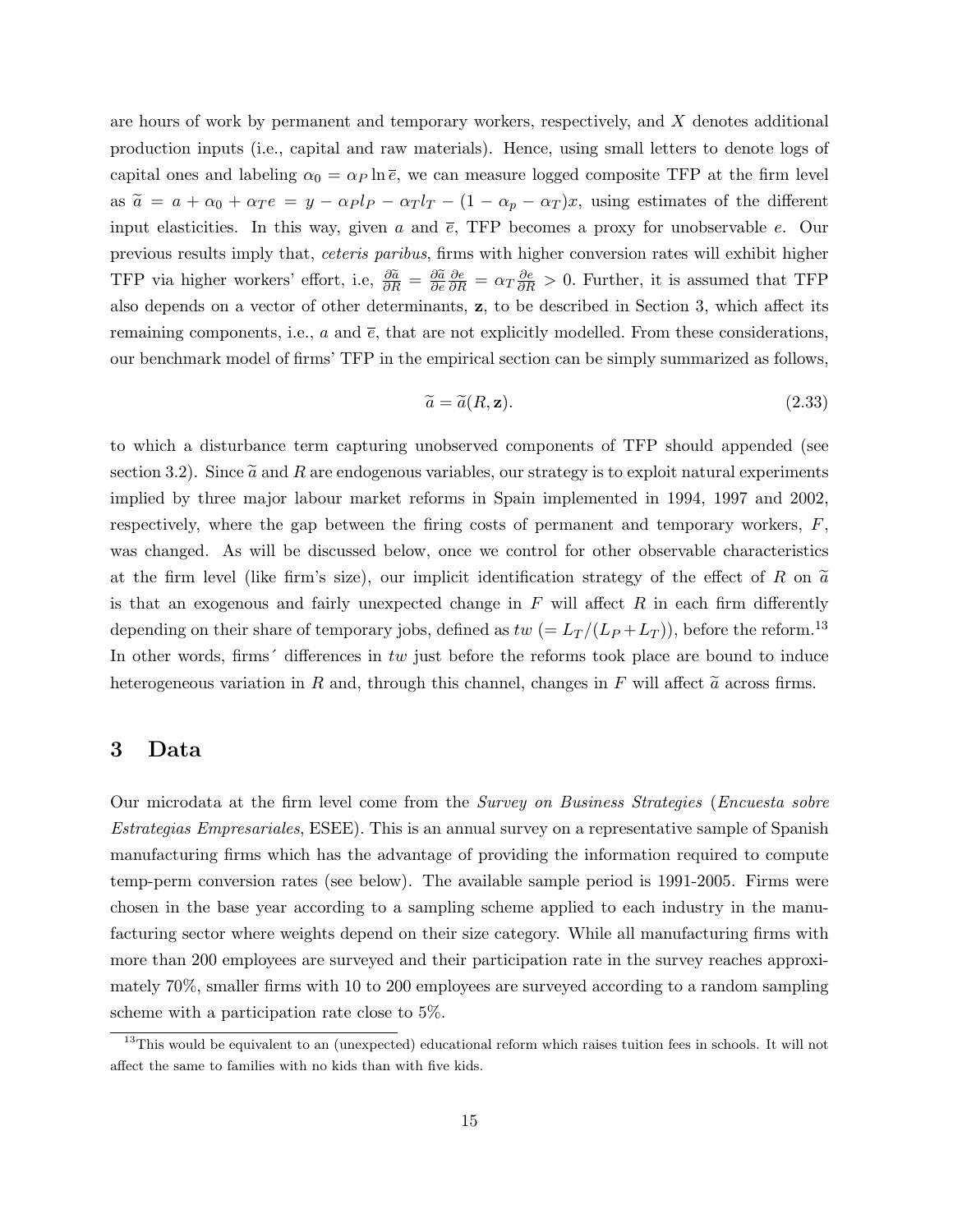Another important feature of the survey is that the initial sampling properties have been maintained throughout all subsequent years. Newly created and exiting firms have been recorded in each year with the same sampling criteria as in the base year. As a result of this entry and exit process, the data set is an unbalanced panel where the number of firms is 3,759 while the number of firm-year observations is 22,292. Further details about the criteria used to select our specific sample are presented in the Appendix.

#### 3.1 Temporary work

Table 1 shows the share of temporary workers by industry, size and age category. With regard to size category, small firms are defined as those with less than 50 employees, while medium-sized and large firms are those with more than 50 but less than 200 employees, and more than 200 employees, respectively. Regarding age categories, young firms are defined as those which have been operating during less than 5 years since they were opened, while mature firms are those which have been operating for a longer period.

#### [TABLE 1 ABOUT HERE]

As can be observed in the Table, the share of temporary workers exhibits large variability across industries, age and size categories. Within each industry, in general, small and medium-sized young firms exhibit a larger share of this type of contracts. This is traditionally rationalized by the fact that newer firms are bound to make a more widespread use of flexible temporary contracts for precautionary reasons since that they are likely to face a higher probability of failure.

Next, we proceed to describe the computation of both firms' TFP and conversion rates

### 3.2 TFP

As regards TFP, we construct a measure based on the generalization proposed by Levinsohn and Petrin (2003, henceforth LP) of the well-known Olley and Pakes' (1996) approach to estimate the parameters of production functions using inputs to control for unobservables.

As will become clear below, the reason for adopting this approach, rather than computing the conventional Solow residuals, is that the use of the latter invalidates our strategy to identify heterogeneity across firms in the effect of changes in  $F$  at the nationwide level on  $R$  and then on TFP (through e and  $\tau$ ) at the firm level. In a nutshell, the idea is that firms which have a higher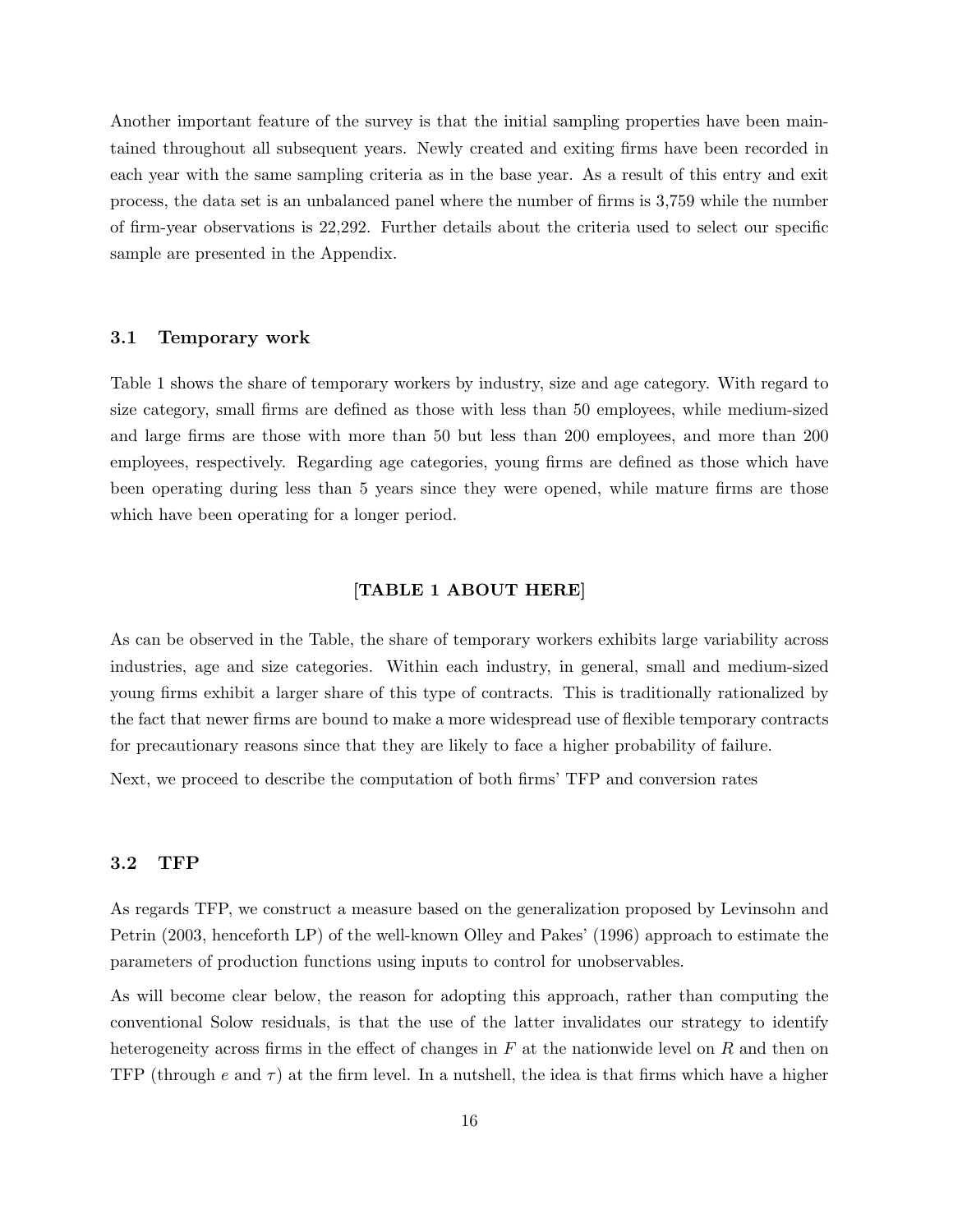proportion of temporary workers  $(tw)$  before changes in F take place will be more affected by these changes than firms with a lower proportion. Yet, this requires that tw does not directly affect TFP. It only does so indirectly through its effects on  $R$ , a condition which will not be satisfied if we were to compute Solow residuals from the available information on output and inputs in our dataset. In effect, given our assumption about a CRS-CD production function, the standard Solow procedure to compute firm i's (logged) TFP level in period t, denoted by  $\tilde{a}_{it}$ , would be as follows,

$$
\widetilde{a}_{it} = y_{it} - \alpha_P l_{Pit} - \alpha_T l_{Tit} - \alpha_m m_{it} - \alpha_k k_{it},\tag{3.1}
$$

where y is logged final output;  $l_P$ ,  $l_T,m$ , and k are logged labour (hours of work) by permanent and temporary workers, respectively, materials, and capital weighted by its logged annual average capacity utilization rate reported by each firm; and  $\alpha_x$  ( $x = \{l_P, l_T, m, k\}$ ) are input elasticities which satisfy  $\alpha_P + \alpha_T + \alpha_m + \alpha_k = 1$  under CRS.<sup>14</sup>.

The problem with this approach is that, lacking information on the different cost shares of permanent and temporary workers (payrolls reported in ESEE do not distinguish between wages paid by type of contract), we would end up having a measure of  $\tilde{a}$  that is contaminated by tw, invalidating the use of this variable in the construction of IVs required to estimate (2.32) consistently. To see this, let us rewrite the production function as  $Y = A(\bar{e}L_P/L)^{\alpha_P}(eL_T/T)^{\alpha_T}L^{\alpha_P+\alpha_T}X^{1-\alpha_P-\alpha_T}$ , with  $L = L_P + L_T$ . Thus, taking logs and recalling that  $tw = L_T/L$ ,  $\tilde{a}$  would be defined as,

$$
\begin{aligned}\n\tilde{a} &= y - (\alpha_P + \alpha_T)l - \alpha_k k - (1 - \alpha_P - \alpha_T - \alpha_k)m = \\
&= a + \alpha_0 + \alpha_T[e + \ln(tw)] + \alpha_P \ln(1 - tw),\n\end{aligned}
$$

so that  $\tilde{a}$  depends on tw, and we cannot assume an exclusion restriction for this variable or its lagged value in a regression equation explaining  $\tilde{a}$ .

To overcome this problem, we follow instead LP's (2003) approach, where it is assumed that  $\tilde{a}_{it}$ can be expressed as the sum of two unobserved components,

$$
\widetilde{a}_{it} = \omega_{it} + v_{it},\tag{3.2}
$$

such that  $\omega_{it}$  represents a firm-specific component which is known to the firm while  $v_{it}$  is an idiosyncratic component unknown to the firm but with no impact on firm's decisions. The endogeneity problem in estimating the production function by OLS arises from the correlation of  $\omega_{it}$ with the input choices. LP (2003) follow Olley and Pakes (1996) in considering k as a quasi-fixed

<sup>&</sup>lt;sup>14</sup>Final output is measured as the value of produced goods and services deflated with each firm's output price index; capital, as as firm's value of the capital stock deflated using the price index of investment in equipment goods; materials, as the value of intermediate consumption deflated by a firm's price index of materials. Finally, following Hall (1990), the input elasticities would correspond to.firms' average cost shares over our sample period, which are available in ESEE.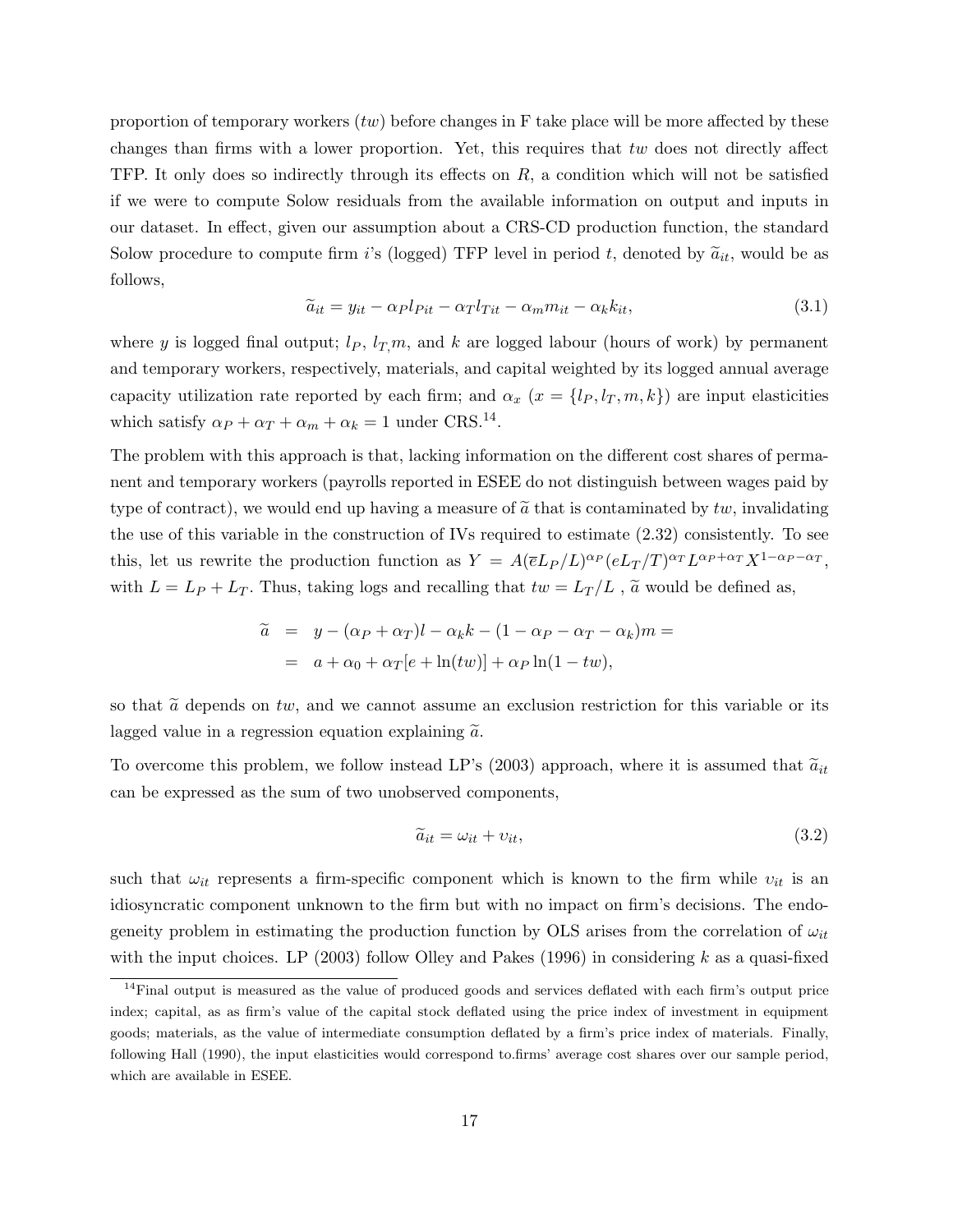input and  $l_P$ ,  $l_T$  and m as freely adjustable inputs. Olley and Pakes  $\hat{ }$  (1996) original approach relied upon the assumption that investment, i, installed in period t only becomes productive at  $t+1$ , so that  $i_{it} = i(\omega_{it}, k_{it})$  can be inverted to yield  $\omega_{it} = \omega_t(i_{it}, k_{it})$  under the assumption of increasing monotonicity of  $i_{it}$  in  $\omega_{it}$ . Yet, instead of using the investment demand function, LP (2003) advocate to invert the materials' demand function  $m_{it} = m(\omega_{it}, k_{it})$  to obtain  $\omega_{it} = \omega_t(m_{it}, k_{it}),$ also under monotonicity plus some additional assumptions.<sup>15</sup>. The justification for this alternative choice is that, while most firms (99.3% in our case) report positive expenditure on materials every year, a much lower proportion (about 52% in our sample) undertake investment every year, implying a severe efficiency loss when about half of the sample of firms needs to be truncated.

In what follows we briefly describe the details of LP's (2003) procedure to estimate our (logged) production function,

$$
y_{it} = \alpha_P l_{Pit} + \alpha_T l_{Tit} + \phi_t(m_{it}, k_{it}) + v_{it},\tag{3.3}
$$

such that  $\phi_t(m_{it}, k_{it}) = \alpha_0 + \alpha_k k_{it} + \alpha_m m_{it} + \omega_t(m_{it}, k_{it})$ . Equation (3.3) is estimated by OLS in the first stage using a third-order polynomial in  $m_{it}$  and  $k_{it}$  with constant slopes over time. However, we allow for time-variant intercepts (by means of binary time dummies) to get time variation in  $\bar{e}$  which, for simplicity, was earlier assumed to be constant. The estimates  $\hat{\alpha}_P$  and  $\hat{\alpha}_T$  will consistently identify the two labour elasticities  $\alpha_P$  and  $\alpha_T$ . Next, following Olley and Pakes (1996), it assumed that  $\omega_{it}$  follows a first-order Markov process, leading to  $\omega_{it} = g(\omega_{it-1})$ . Although  $g(.)$ has been specifically chosen to be a fourth-order polynomial in our empirical implementation, we will consider a simple AR(1) process  $\omega_{it} = \rho \omega_{it-1} + \varepsilon_{it}$ , where  $\varepsilon_{it}$  is i.i.d., to briefly illustrate the second stage of the procedure which yields the remaining input elasticities. By defining  $\widetilde{y}_{it} = y_{it} - \widehat{\alpha}_P l_{Pit} - \widehat{\alpha}_T l_{Tit}$ , and taking into account that  $\omega_{it-1} = \omega_{t-1}(m_{it-1}, k_{it-1})$ , it holds that,

$$
\tilde{y}_{it} = \alpha_0^* + \alpha_k k_{it} + \alpha_m m_{it} + \n+ \rho [\phi_{t-1}(m_{it-1}, k_{it-1}) - \alpha_k k_{it-1} - \alpha_m m_{it-1}] + v_{it} + \varepsilon_{it},
$$
\n(3.4)

This is the equation estimated by NLS in the second stage, using the predicted values for  $\tilde{y}_{it}$  and  $\phi_{t-1}(m_{it-1}, k_{it-1})$  obtained from the first-stage estimation. As LP (2003) have shown, this second stage leads to consistent estimates of  $\alpha_k$  and  $\alpha_m$ . Notice that, since the predicted values have been used for  $\tilde{y}_{it}$  and  $\phi_{t-1}(.,.)$ , the standard errors of the estimated coefficients in (3.4) should be corrected by bootstrap. We implement this procedure separately for each of the 18 manufacturing industries included in our dataset. In Table 2 we report the estimates of the parameters where CRS is imposed in all instances since the null hypothesis that the sum of the four input elasticities is equal to unity cannot be rejected at typical significance levels in all cases. Overall, the coefficients

<sup>&</sup>lt;sup>15</sup>For example, input prices are assumed to be common across firms.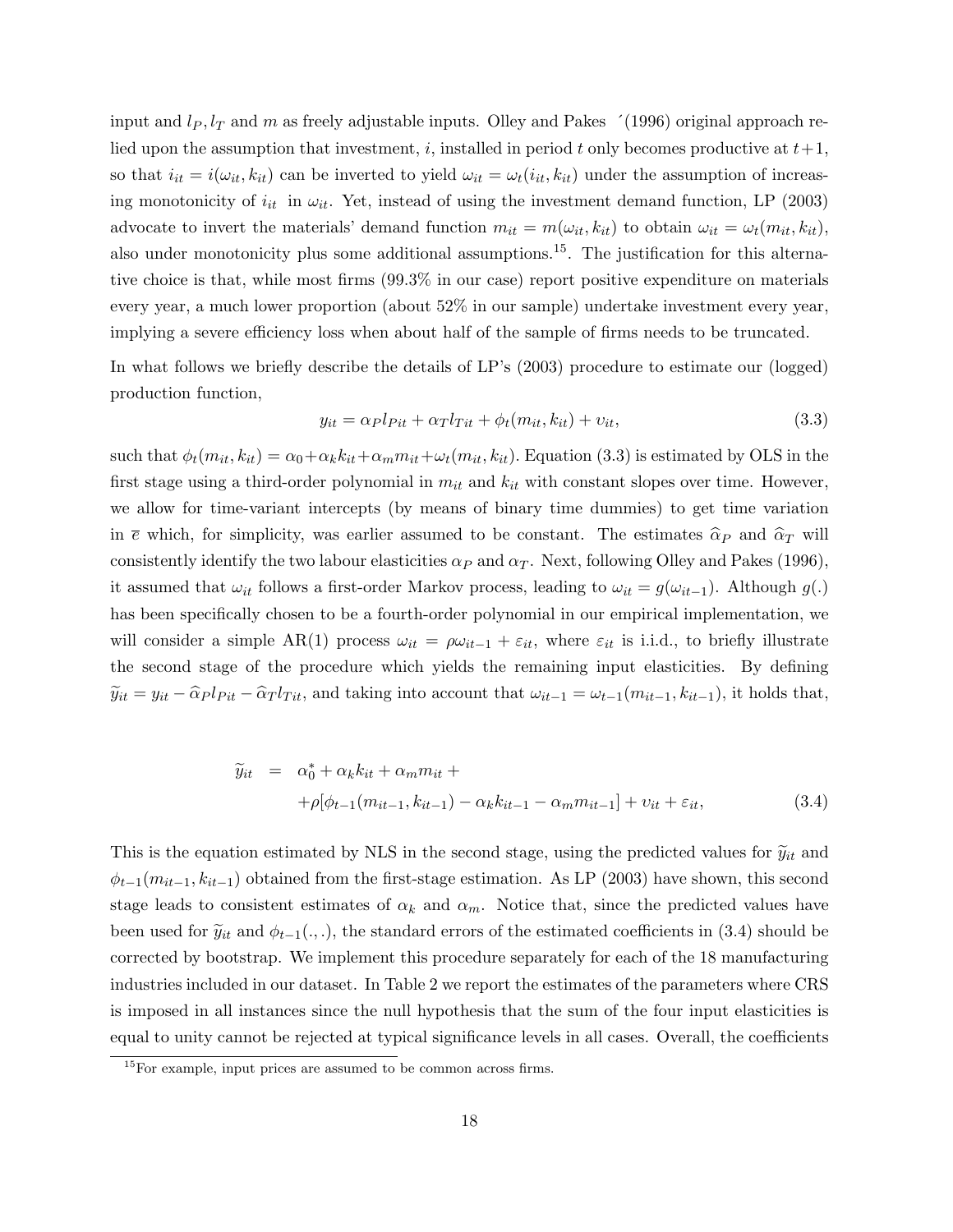on labour, capital and materials are in line with those available in the literature using data on Spanish firms (see, e.g, Aguirregabiria and Alonso-Borrego, 2010, and González and Miles, 2011) though a novelty in this paper is that we distinguish between the elasticities of permanent and temporary labour in the production function. Our estimates point out that the former tends to be about 4 to 5 times larger than the latter in most industries.

## [TABLE 2 ABOUT HERE]

#### 3.2.1 Conversion rates

Our dataset provides direct information on the types of contracts used by firms in each year of the sample, from which conversion rates at the firm level can be retrieved. In effect, we have data on the number of permanent and temporary workers in firm i at period t  $(L_{P,it}$  and  $L_{T,it}$ , respectively), as well as on the number of permanent contracts which have been signed in each year by workers who previously held temporary contracts in the firm. This is denoted as  $L_{TP,it}$  where the subscript "TP" signifies conversion from "T" to "P". Using this information, we compute annual conversion rates as  $R_{it} = L_{TP,it}/L_{T,it-1}$ . On average, it yields an estimate of R equal to 0.118, that is, about 12% of temporary workers get permanent contracts when their contracts expire. Interestingly, this value is quite close to the conversion rates reported in other available studies in Spain about this topic which use information from aggregate labour surveys (see Alba-Ramírez, 1994, Amuedo-Dorantes, 2000, 2001, and Güell and Petrongolo, 2007) whose estimates range between 10% and 15%.

Figure 2 displays the histogram of the estimated conversion rates. About 85% of firms exhibit conversion rates between  $0\%$  and  $20\%$ , and only  $3\%$  of firms exhibit rates above 50%. Industries like "Vehicles and motors", "Textiles and apparels" and "Paper and printing products" are the ones exhibiting the higher conversion rates whilst other industries, like "Food and tobacco", exhibit very low rates. In sum, this evidence points out that, in general, Spanish manufacturing firms have been rather reluctant to offer contract conversions, most plausibly due to the large EPL gap between permanent and temporary workers.

#### [FIGURE 2 ABOUT HERE]

# 3.3 Conversion rates and TFP: A descriptive (nonparametric) bivariate analysis

To motivate the econometric analysis undertaken later in Section 4.1, we start by evaluating whether there are significant differences in the distribution of TFP across firms with different con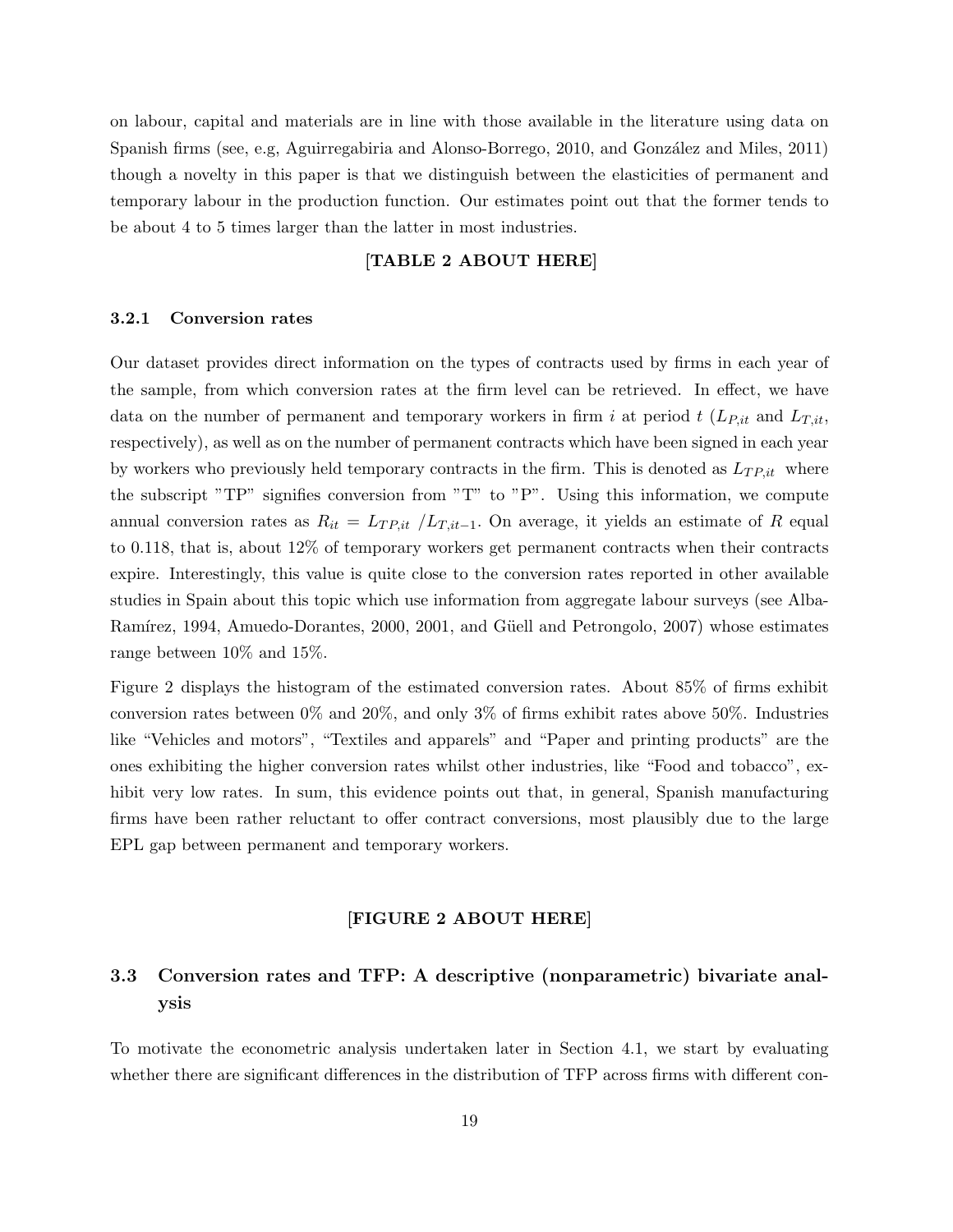version rates. To do so, we follow the nonparametric approach proposed by Delgado et al. (2002) in their analysis of productivity differences between exporting and non-exporting manufacturing firms in Spain. In our slightly different setup, we test the null hypothesis that the c.d.f.'s of TFP in firms with low and high conversion rates are identical against the alternative of stochastic dominance.

The initial stage in this procedure is to construct a TFP index at the firm level that measures the proportional difference of TFP in firm  $i$  at time  $t$  relative to a given (artificial) reference firm in each industry. As shown in Delgado *et al.*  $(2002)$ , this index allows to pool observations across different industries, facilitating comparison on a homogeneous basis of TFP in different firms. The reference firm in a given industry  $j$  is defined as the firm which satisfies the following properties over the entire sample period: (i) its output is equal to the geometric mean of firms' output quantities in industry  $j$ ; (ii) its input quantities are equal to the geometric means of firms' input quantities in industry  $j$ ; and (iii) its input elasticities equal to the arithmetic mean of the elasticities obtained by the LP's (2003) approach in industry j. Hence, if firm i belongs to the size group  $\tau$  and to industry j, its logged TFP index at time t is given by:

$$
\tilde{a}_{it} = y_{it} - \overline{y}_{\tau j} - \frac{1}{2} \sum_{x=\{l_P, l_T, m, k\}} \left( \alpha_{it}^x + \bar{\alpha}_{\tau j}^x \right) (x_{it} - \overline{x}_{\tau j}) \n+ \overline{y}_{\tau j} - \overline{y}_j - \frac{1}{2} \sum_{x=\{l_P, l_T, m, k\}} \left( \bar{\alpha}_{\tau j}^x + \bar{\alpha}_{j}^x \right) (\overline{x}_{\tau j} - \overline{x}_j),
$$
\n(3.5)

where  $x = \{l_P, l_T, m, k\}; j = 1, 2, \ldots, 18; \tau = \{\text{small } \& \text{ medium-sized, large}\};$  <sup>16</sup> and, for a generic variable  $z_{it}$  (=  $y_{it}$ ,  $\alpha_{it}^x$  or  $x_{it}$ ),  $\overline{z}_{\tau j}$  =  $\frac{1}{N!}$  $\frac{1}{NT} \sum_{i=1}^{N} \sum_{t=1}^{T} z_{it} \mathbf{1}[i \in \text{size group } \tau] \mathbf{1}[i \in \text{ industry } j];$  and  $\bar{z}_j = \frac{1}{N'}$  $\frac{1}{NT} \sum_{i=1}^{N} \sum_{t=1}^{T} z_{it} \mathbf{1}[i \in \text{ industry } j]$  where  $\mathbf{1}[\cdot]$  is an indicator function.

As shown earlier in Table 1, young manufacturing firms tend to hire a larger proportion of temporary workers that more mature firms. Given that the former may be less productive than the latter, a potential concern is that TFP gaps may just reflect differences in firms' age and not in their fraction of temporary workers (see Fariñas and Ruano, 2004). For this reason, Figure 3 displays the empirical c.d.f's of the estimated TFP index  $\tilde{a}$  in the four categories of firms which result from combining the two age (young and mature) and the two size (small & medium sized, and large) groups. In each of the four panels, the dashed line corresponds to firms with conversion rates below a preset threshold whereas the solid line represents those firms with conversion rates above that threshold value. This threshold value is set to be equal to 8% (approximately the

<sup>&</sup>lt;sup>16</sup>Due the selective sampling scheme in our dataset, in what follows we restrict the three firm-size categories discussed above to two broader groups: small & medium-sized (less than 200 employees), and large firms (more than 200 employees).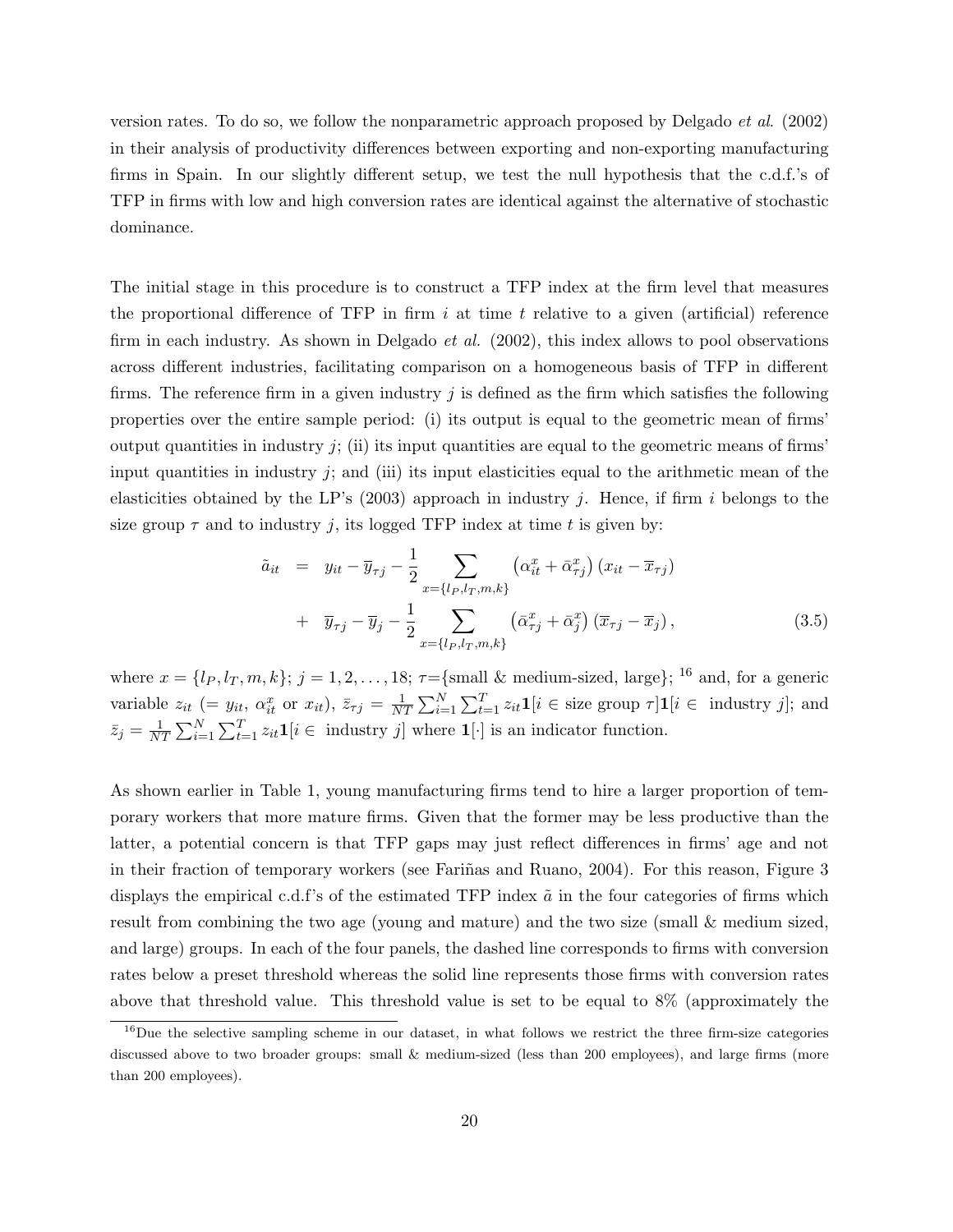average level of the conversion rate in all sectors of the Spanish economy thoughout the sample period). Admittedly, this choice is somewhat arbitrary, but we have experimented with other choices ranging from 5% to 15% obtaining very similar results. As can be observed, the c.d.f. of the TFP index for firms with conversion rates above 8% lies to the right of the c.d.f. of the TFP index for those with less than 8% in three out of the four cases, implying that the former are seemingly more productive than the latter. The only exception holds for the group of young large firms and might be due to the low proportion of such firms in our sample (only 276 out of 22,292 observations).

#### [FIGURE 3 ABOUT HERE]

The next step is to test formally whether these gaps in the c.d.f.'s are statistically significant. We apply the nonparametric test of (first-order) stochastic dominance  $(SD)$  proposed by Delgado  $et$ al (2002) which works as follows. Let  $F_t$  and  $G_t$  denote the c.d.f. of the TFP index in period t of firms with conversion rates in period  $t$  below and above preset thresholds, respectively.<sup>17</sup> We test for SD in each size category,  $\tau$ , by conditioning the distributions  $F_t$  and  $G_t$  on a given size group  $\tau_0$  with  $\tau_0 = \{\text{small } \& \text{ medium-sized}, \text{ large}\}, \text{ and a given age group } \kappa_0 \text{ with } \kappa_0 = \{\text{young and} \}$ mature}.<sup>18</sup> Then, the distribution  $F_t(\cdot|\tau=\tau_0,\kappa=\kappa_0)$  stochastically dominates the distribution  $G_t(\cdot | \tau = \tau_0, \kappa = \kappa_0)$  if the null hypothesis  $H_0^a : F_t(\cdot | \tau = \tau_0, \kappa = \kappa_0) = G_t(\cdot | \tau = \tau_0, \kappa = \kappa_0)$ (two-sided test) is rejected and  $H_0^b: F_t(\cdot | \tau = \tau_0, \kappa = \kappa_0) > G_t(\cdot | \tau = \tau_0, \kappa = \kappa_0)$  (one-sided test) is not rejected. In each period, the Kolmogorov-Smirnov test statistics for these one- and two-sided tests are as follows:

$$
\delta_N = \sqrt{\frac{n.m}{N}} \max_{1 \le i \le N} |T_N(\tilde{a}_i)|
$$

and

$$
\eta_N = \sqrt{\frac{n.m}{N}} \max_{1 \le i \le N} \{T_N(\tilde{a}_i)\},\
$$

where n and m denote, respectively, the sample size of firms with conversion rates below and above the threshold values,  $N = n+m$ , and  $T_N(\tilde{a}_i) = F_n(\tilde{a}_i) - G_m(\tilde{a}_i)$  with  $F_n$  and  $G_m$  being the empirical counterparts of  $F$  and  $G$  (although the time subindex is omitted to simplify notation, the comparison always takes place in each period). The limiting distributions of these statistics are known under independence (see Delgado et al., 2002).<sup>19</sup>

<sup>&</sup>lt;sup>17</sup>We use the distributions in each year because observations have to be independent and this condition is not satisfied if we pool observations of the same firm in different years.

<sup>&</sup>lt;sup>18</sup>Notice that, since the TFP index removes the difference in productivity between firms' in different industries, we are in fact not only controlling for age and size, but also for industry.

<sup>&</sup>lt;sup>19</sup>Under this assumption,, the limiting distributions of  $\delta_N$  and  $\eta_N$  under H<sub>0</sub> are given by  $\lim_{N\to\infty}P(\delta_N > v)$  $-2\sum_{k=1}^{\infty}(-1)^{k}exp(-2k^{2}v^{2})$  and  $\lim_{N\to\infty}P(\eta_{N} > v) = exp(-2v^{2})$ , respectively. For more details, see Darling (1957).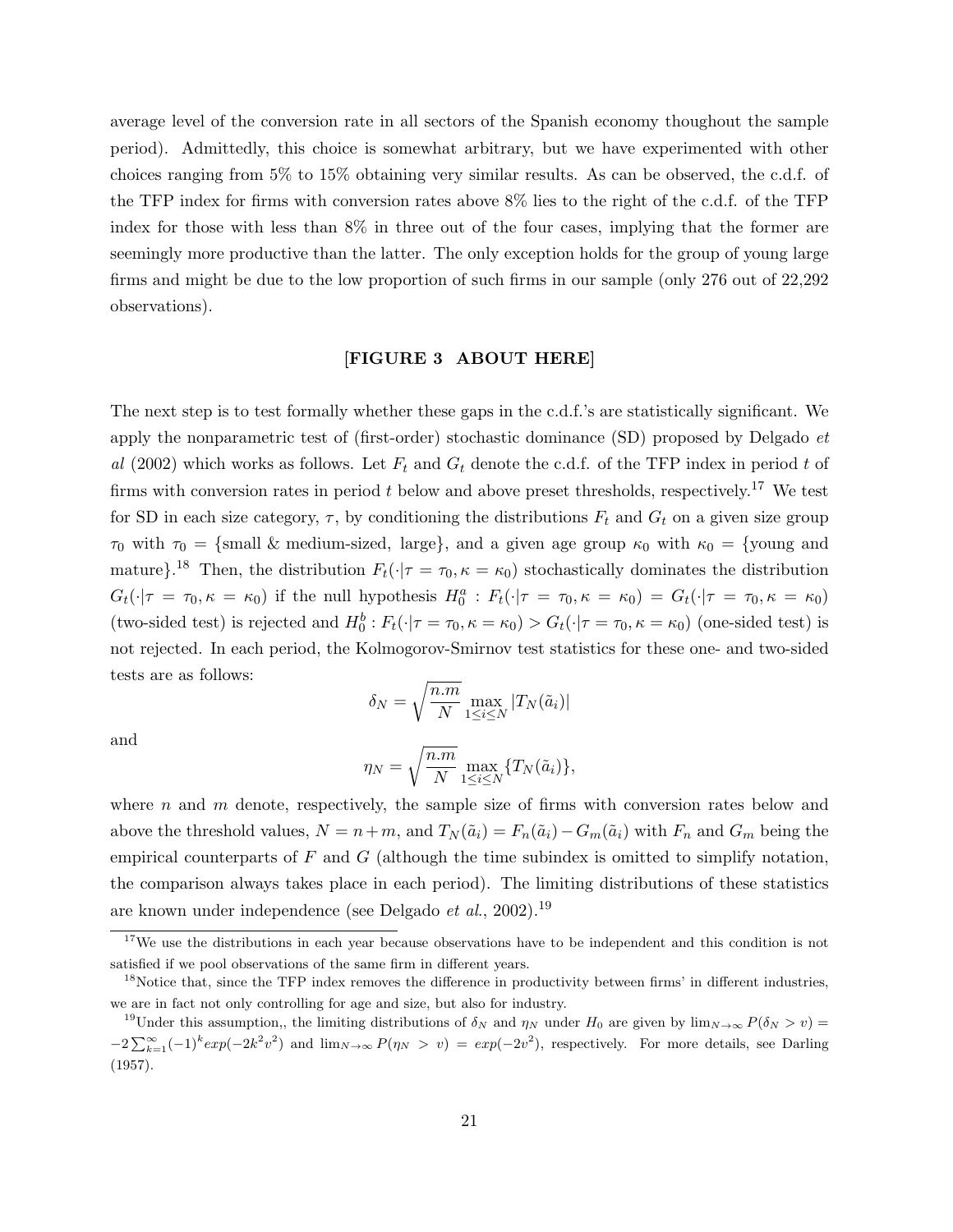For brevity, we discuss here the results of the SD test conditioning on size, namely  $F_t(\cdot|\tau=\tau_0)$ against  $G_t(\cdot|\tau=\tau_0)$ , which are reported in Table 3 For the group of small & medium- sized firms, we find that  $H_0^a$  can be rejected at the 5% significance level in every year between 1992 and 2005, while the hypothesis that the sign of the difference is favourable to firms with a higher conversion rate  $(H_0^b)$  can always be rejected at any reasonable significance level. In the case of large firms,  $H_0^a$  can be rejected except in 1992 and 1993. Further, in all the remaining years  $H_0^b$  cannot be rejected. Similar results hold when conditioning on firms 'age.<sup>20</sup>

#### [TABLE 3 ABOUT HERE]

Overall, these preliminary findings point out that the TFP distribution of firms with higher conversion rates (above our threshold of 8%) stochastically dominates the corresponding distribution of firms with lower conversion rates. Yet, there are two shortcomings when interpreting this evidence as fully supportive for our model. First, it ignores other factors, captured by  $z$  in  $(2.32)$ , that may also affect the link between conversion rates and firms' TFP, like e.g., R&D expenditure, workers' educational attaintment, etc. Secondly, and foremost, it just captures a relationship between a pair of variables without identifying a causal link. After all, it may well be that less productive firms offer lower conversion rates rather than the other way around.<sup>21</sup> Given these caveats, the next step is to use a parametric panel regression approach to estimate equation (2.32) in order to check whether a causal interpretation holds once we are able to identify valid instruments for the effect of conversion rates on TFP.

# 4 Panel regression

To evaluate the impact of the firing-cost gap on manufacturing firms' TFP, via its effect on conversion rates, we regress our estimate of TFP,  $\tilde{a}$ , on R plus a set of additional controls in the following dynamic panel data model at the firm level,

$$
\widetilde{a}_{it} = \eta_i + \eta_t + \eta_I t + \rho \widetilde{a}_{i,t-1} + \beta R_{it} + \gamma' \mathbf{z}_{it} + v_{it},\tag{4.1}
$$

where  $\eta_i$ ,  $\eta_I$  and  $\eta_t$  are firm, industry fixed effects and time effects, respectively, while t is a linear trend and  $v_{it}$  is an i.i.d. error term. The interaction terms  $\eta_I t$  try to capture the trending patterns of TFP in different industries. As discussed earlier, the vector  $z_{it}$  contains a set of controls which are likely to affect the a and  $\bar{e}$  components of  $\tilde{a}$ <sup>22</sup> It includes an index of skilled

<sup>20</sup>These results are available upon request.

<sup>&</sup>lt;sup>21</sup>Yet, very similar results hold when we use an average of  $R_{it-1}$  and  $R_{it}$  as a predetermined variable since most reforms took place in the middle of the year.

 $22$ Notice that, to the extent that some of these covariates capture changes in effort of permanent workers, our identification strategy will capture variations in the relative effort exerted by temporary workers vis-á-vis permanent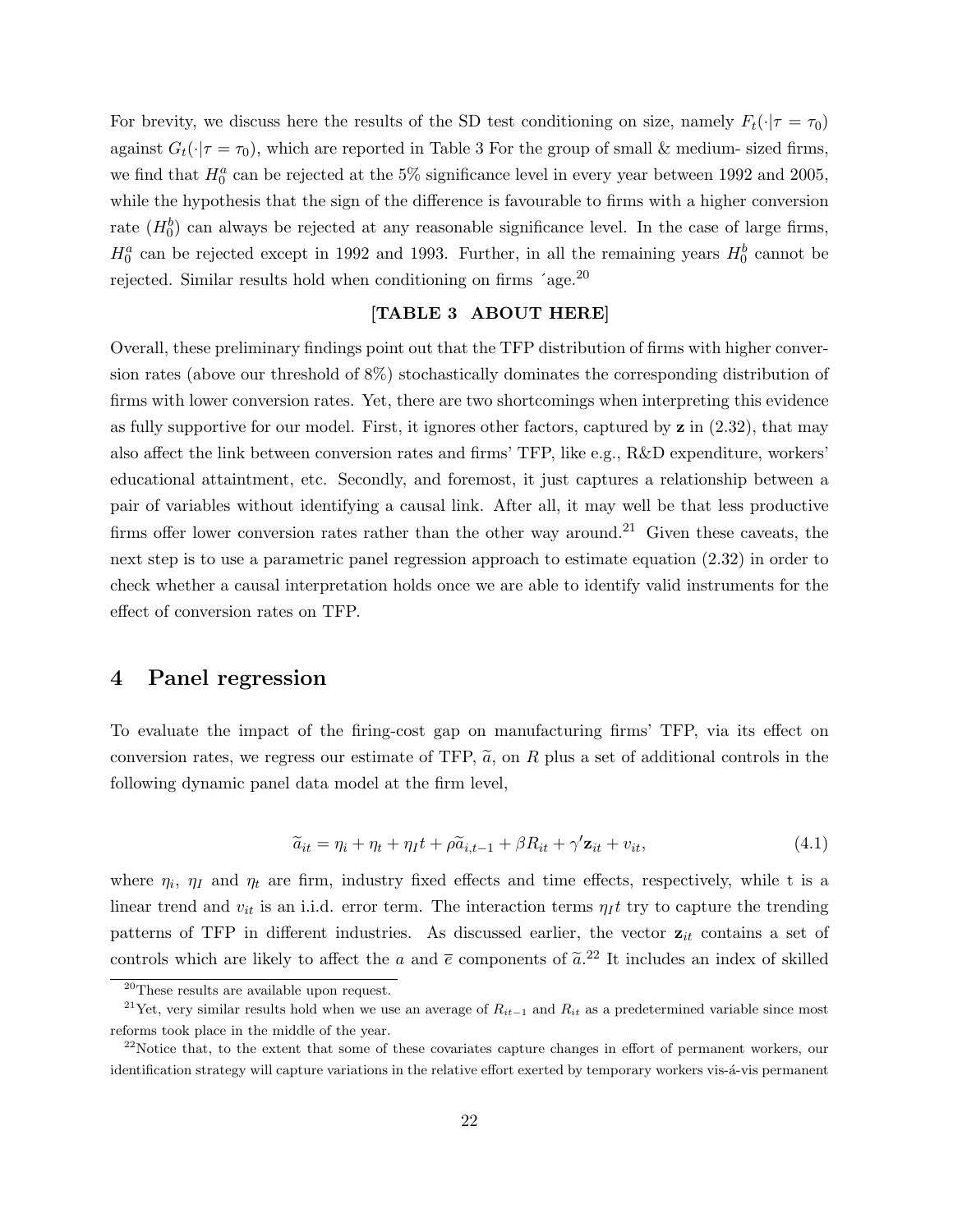human capital available at the firm level (i.e., the proportion of employees with a college degree), size, age and its square, a dummy variable for incorporated companies, the proportion of foreign capital, the proportion of public capital, two indicators on whether the firm perceives it operates in an expansive or recessive market, R&D expenditure by the firm, industry dummies, firm' s entry, exit, merger and scission dummies.<sup>23</sup> Detailed definitions of these variables can be found in the Appendix. Lastly, since TFP levels are highly persistent over time, we also include a lagged dependent variable.

Table 4 contains descriptive statistics of the variables in (4.1). As can be seen, there is a large and persistent slowdown in firms' TFP growth since 2000 leading to even a negative growth rate in 2005. This path is somewhat similar to the one discussed in the Introduction for the overall market economy, although much less dramatic than in other sectors - like construction, distribution, personal and social services- where TFP growth has become negative since the midnineties (see Escriba and Murgui, 2009). It is also noteworthy that the average share of temporary workers in our sample is about 23%, namely, around 10 pp. lower than the aggregate share for the Spanish economy during the whole sample period given that seasonal activities associated to the manufacturing industry are much less prevalent than in the services and construction sectors.

## [TABLE 4 ABOUT HERE]

According to our model, the main driving force behind the positive correlation between temporary workers' effort and firms' conversion rates is a change in the gap of firing costs between permanent and temporary workers. During the available sample period, there have been three major EPL reforms following the introduction of widespread temporary contracts in 1984.

The first one took place in may 1994 (Law  $10/94$ ) when the conditions for "fair" dismissals of permanent workers were relaxed while conditions for the use of temporary contracts were restricted. Regarding the former, fair dismissals –involving redundancy pay of 20 days' wages per year of seniority (dpys) with a maximum of 12 months gainst of 45 dpys with a maximum of 42 months of wages for "unfair" dismissals– that could only be used for economic reasons, also qualified for organizational and technological reasons. As regards the latter, the most popular temporary contract, i.e., the so-called contrato de fomento ( with a maximum duration of 3 years) was abolished, except for some disadvantaged groups of workers. Overall, we interpret this reform as lowering F. The next reform was implemented in may 1997 (Law Decrees 8 and 9/97) reducing the above-mentioned mandatory redundancy pay in case of "unfair" dismissals to 33 *dpys* with a maximum of 24 months of wages for most new hires, with the exception of workers aged 30-44 years old whose unemployment spells were below one year. In paralell, a new severance payment of 8

ones.

 $23$ These variables take value 1 in all the periods in which the firm appears in our sample.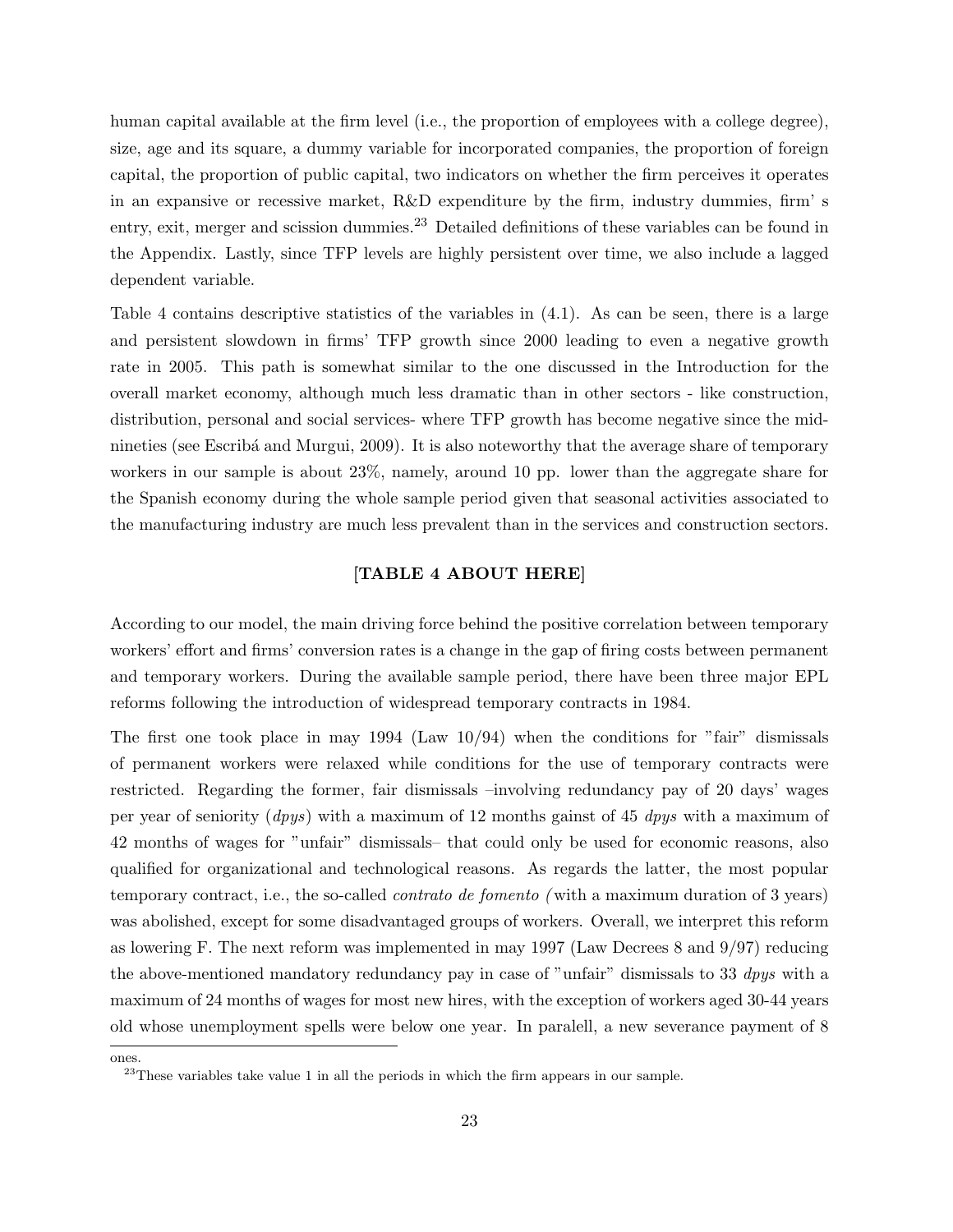dpys, instead of no firing cost, was implemented for temporary workers whose fixed-term contracts were not renewed and significant rebates of social security contributions were also introduced for conversions or direct hires under the new permanent contract (see Dolado *et al.*, 2002).<sup>24</sup> All in all, we interpret again this reform as one where  $F$  was significantly reduced.

Finally, in december 2002 (Law 45/02), the use of the new contracts was extended to the hiring of new workers aged 16-30 years old (instead of 18-29) as well as of the unemployed with more than 6 months. However, the most important change in this reform was the abolition of the firm's obligation to pay interim wages when dismissed workers appealed to labour courts, as long as the the firm acknowledged the dismissal to be unfair and deposited the highest severance pay  $(45 \; dpys)$ in court two days before the dismissal. It is arguable whether this reform meant a reduction in  $F$  since, although the extension of the new contract aimed to do so, many excessively risk-averse employers may have ended up paying much higher firing costs than the statutory ones (under "fair" dismissals) to avoid the uncertainty of going to court.

In line with the previous discussion, the idea is to use these three reforms separately as natural experiments to generate exogenous changes in  $F$  which subsequently would affect  $R$  without having a direct effect on  $\tilde{a}$ , i.e., fulfilling the required exclusion properties for a valid instrument. In principle, we would construct three dummy variables denoted  $F1$ ,  $F2$  and  $F3$  which take the value 1 from the year after the implementation of the reforms (1995, 1998 and 2003, respectively) onwards, and zero before those dates. However, one important problem with these indicators is that, capturing nationwide reforms, they would hardly correlate well with the situation of each particular firm. For example, a firm with very few temporary workers and another with plenty of them will benefit very differently from the reforms. To address this problem, we use the interactions of the three reform dummies with the value of the rate of temporary workers in the year before the reform took place, denoted as  $tw_{it-1}$ . This leads to the choice of three interacted indicators, denoted respectively as  $F1_{it-1}$ ,  $F2_{it-1}$  and  $F3_{it-1}$ , as the corresponding IVs with variation both across firms and over time. Notice that, since we also control for firm's size, our comparison focuses on firms with equal size but with a rather different number of temporary workers.

#### 4.1 Estimation method

Since the dependent variable in  $(4.1)$ ,  $\tilde{a}_{it}$ , is usually very persistent, our estimation method relies on Blundell and Bond's (1998) System-GMM which consists of the estimation of a system of two simultaneous equations, one in levels (with lagged levels as instruments) and the other in first

<sup>&</sup>lt;sup>24</sup>The rebates ranged from 40% to 60% during the first two years of the new contracts used to hire workers in some targeted groups (youth, long-term unemployed, and women under-represented in some industries).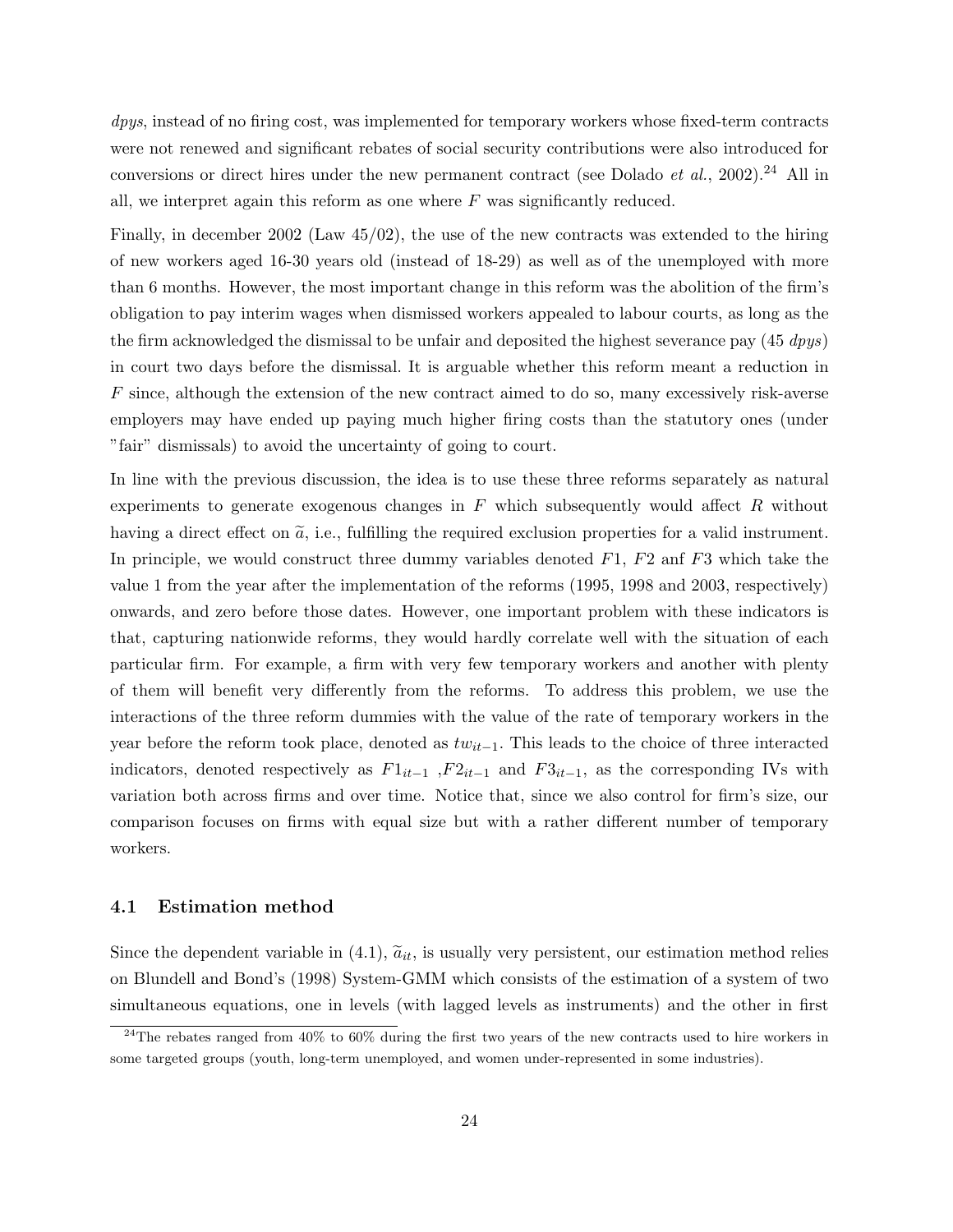differences (with lagged first differences as instruments). We use as IVs the three reform dummies interacted with  $tw_{it-1}$ , plus the remaining variables in (4.1) lagged twice (except size, age and its square). As shown in the first column of Table 5, the choice of  $FS_{it-1}$ ,  $(S = 1, 2, 3)$  as our key IVs is seemingly validated by the relatively high partial  $R^2$ 's in the first-stage OLS regressions of  $R_{it}$  on these three dummies, where the remaining lagged IVs in  $(4.1)$  have also been included. We find that the three  $FS_{it-1}$  turn out to be strongly significant and that, while  $F1_{it-1}$  and  $F2_{it-1}$ have large positive estimated coefficients (in line with their attempt to reduce that firing cost gap),  $F3_{it-1}$  exhibits a smaller negative one, pointing out that, in net terms, the EPL reform in 2002 increased  $F$ . These results are supported by the scatter plots displayed in Figure 4 which depict conversion rates the year before and after each of the three reforms, together with the 45 degree line, for each of the 72 cells of firms which result from combining industry (18), size (2) and age (2) categories.

Finally, as a robustness check on our identification strategy, we depict a similar scatter plot in Figure 5 for a placebo reform taking place in 1999, namely, a year when there was no change in EPL regulations. As can be observed the observations are neither above the  $45^{\circ}$  line (as in the 1994 and 1997 reforms) nor below it (as in 2002). Further, when adding a similar reform dummy variable interacted with  $tw_{it-1}$  at that year (denoted by  $F_{t-1}$ ) in the second column of Table 5, its coefficient turns out to be highly insignificant.

### [TABLE 5 & FIGUREs 4 & 5 ABOUT HERE]

## 4.2 Empirical results

Table 6 reports the estimated coefficients of the controls in equation  $(4.1)$ . First, as a benchmark for the GMM estimates, column [1] reports the OLS estimation results. Secondly, columns [2] and [3] present GMM specifications including and excluding  $tw_{it-1}$ , respectively, in the list of regressors so as to check the validity as IV of this key component of our three interacted reform dummies.<sup>25</sup> Finally, in column [4], estimates are also shown for a specification where the placebo interacted dummy variable  $F4_{it-1}$  is also included as an IV. Notice that, in all specifications, the Sargan  $m_1$  and  $m_2$  tests for  $MA(1)$  and  $MA(2)$  in the first-differenced disturbances point out that the choice of the second lags as IVs is not rejected.

The main findings are as follows. First, the OLS estimated coefficient of the conversion rate in [1] appears large and significant . By contrast, its IV estimate is smaller pointing out that the OLS is upward biased since it is also capturing the reverse causalitity going from higher TFP to larger conversion rates. Secondly, as regards [2], the GMM coefficient on twit−<sup>1</sup> does not appear

 $^{25}$ In column [2], only secong lags of the regressors are used as IVs, whereas in column [3] the three reform dummies interacted with  $tw_{it-1}$  are also added to the set of IVs.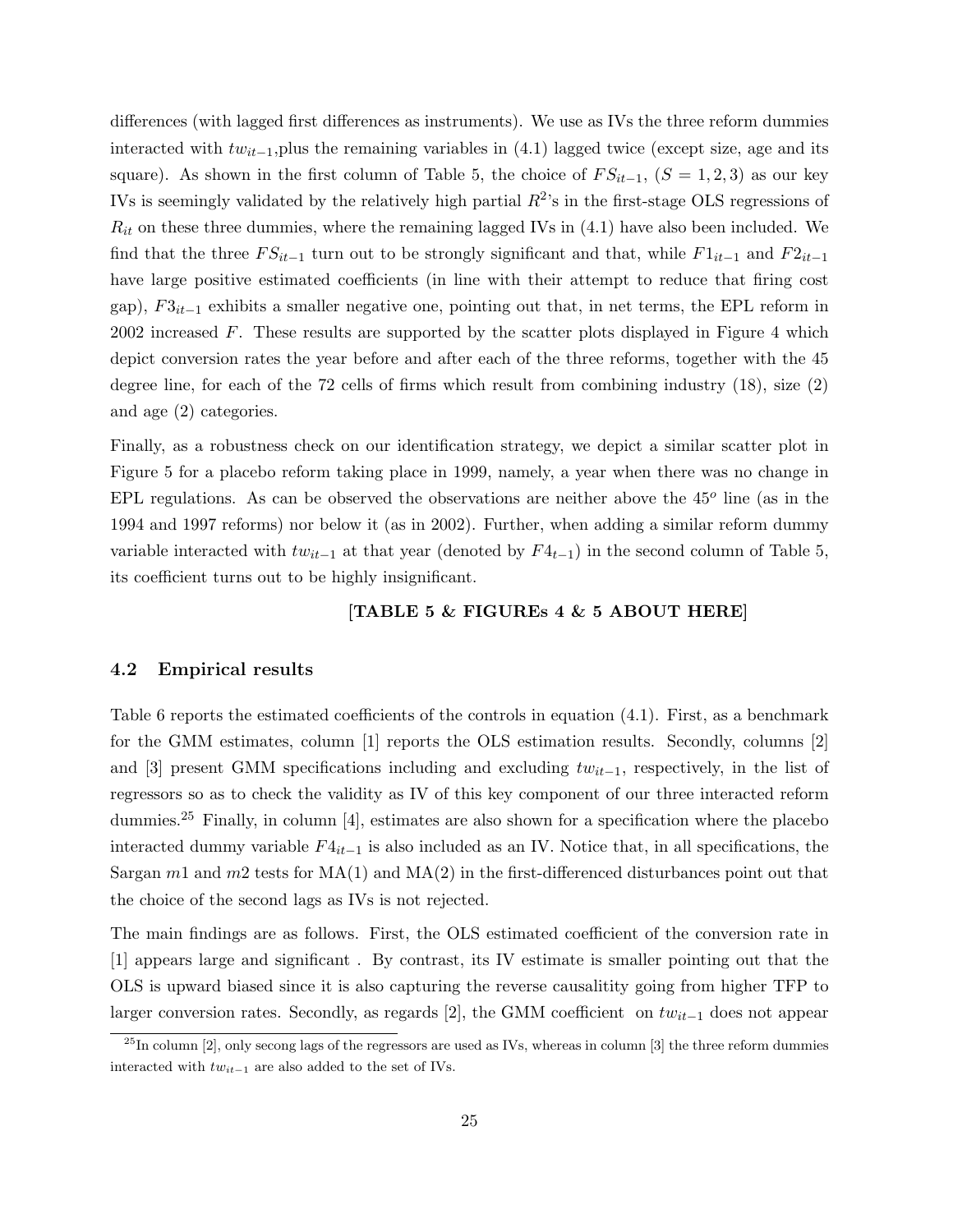statistically significant, confirming our identification strategy. Thirdly, and foremost, the effect of  $R_{it}$  on  $\tilde{a}_{it}$  is positive and highly significant in both columns [2] and [3] when the whole set of controls is considered. The estimated coefficient on  $R_{it}$  in column [3] is 0.089 (t-ratio: 3.90). Finally, the estimates in columns [3] and [4] are very similar pointing out that the placebo dummy does not provide any additional explanatory power.

If we were to take this point estimate at face value, we could compute the fraction of the slowdown in TFP growth during 1992-2005 (from 1.52% in 1992 to -0.17% in 2005, that is a decrease of 1.67pp.) which is due, *ceteris paribus*, to the fall in the conversion rate (from 12.2\% in 1992 to 10.3 in 2005, that is a decrease of 1.9 pp.).Once the dynamic effects of the  $AR(1)$  in (4.1) are considered, our simulation results imply that the observed decline in conversion rates explains 0.25 pp. of the 1.67 pp. reduction in TFP growth, namely about 15 percent. Alternatively, if a future (after 2005) labour market reform entailing reduction in the firing-cost gap were to increase temp-to-perm conversion rates, say from 10.3% to 15%, TFP growth rates for manufacturing firms would raise from  $-0.17\%$  to  $0.45\%$  in five years. These are admittedly not very large effects, since we keep constant all the other determinants of TFP, but they are unambiguously relevant given that temporary workers represent less than one-fourth of all employess in our data set..

### [TABLE 6 ABOUT HERE]

Finally, it should be noted that most of the decline in TFP and conversion rates occurs between the late 1990s and the mid 2000s (see Figure 1). Since the only reform during that period was the 2002 one which seems to have induced and one and for all increase in  $F$ , but not an increasing  $F$ , there is the issue of what explains the fall of TFP over that period. In Table 7, we report that estimates of the coefficients on the interaction terms  $\eta_I t$  for the 18 industries considered in our sample, together with the change in TFP growth in those sectors between 2000-2005 and 1995-1999, and the rate of temporary workers in 1998. We can observe that the estimated slopes are negative and significant in most of the sectors which experienced a decline in TFP growth and where the rate of temporary workers was higher in 1998. Interestingly, most of these industries, like Non-Metallic Mineral Products, Plastic and Rubber Products, Textiles and Apparel, etc. are highly complementary to the boom in the construction sector which took place during this period as a result of the large reduction in real interest rates which Spain enjoyed in the process of joining the euro area in 1999. As argued by Bentolila et al. (2012), investors in Spain partly bet rationally for low-value added industries rather than high value-added ones (like ICT) because the rigid permanent contracts would have been inadequate to specialize in more innovative industries where higher labor flexibility is required to accommodate the higher degree of uncertainty typically associated with producing high value-added goods (Saint-Paul, 1997). This last evidence seems to point out that this specialization pattern may have had adverse spillover effects over TFP in the manufacturing sector since the late nineties.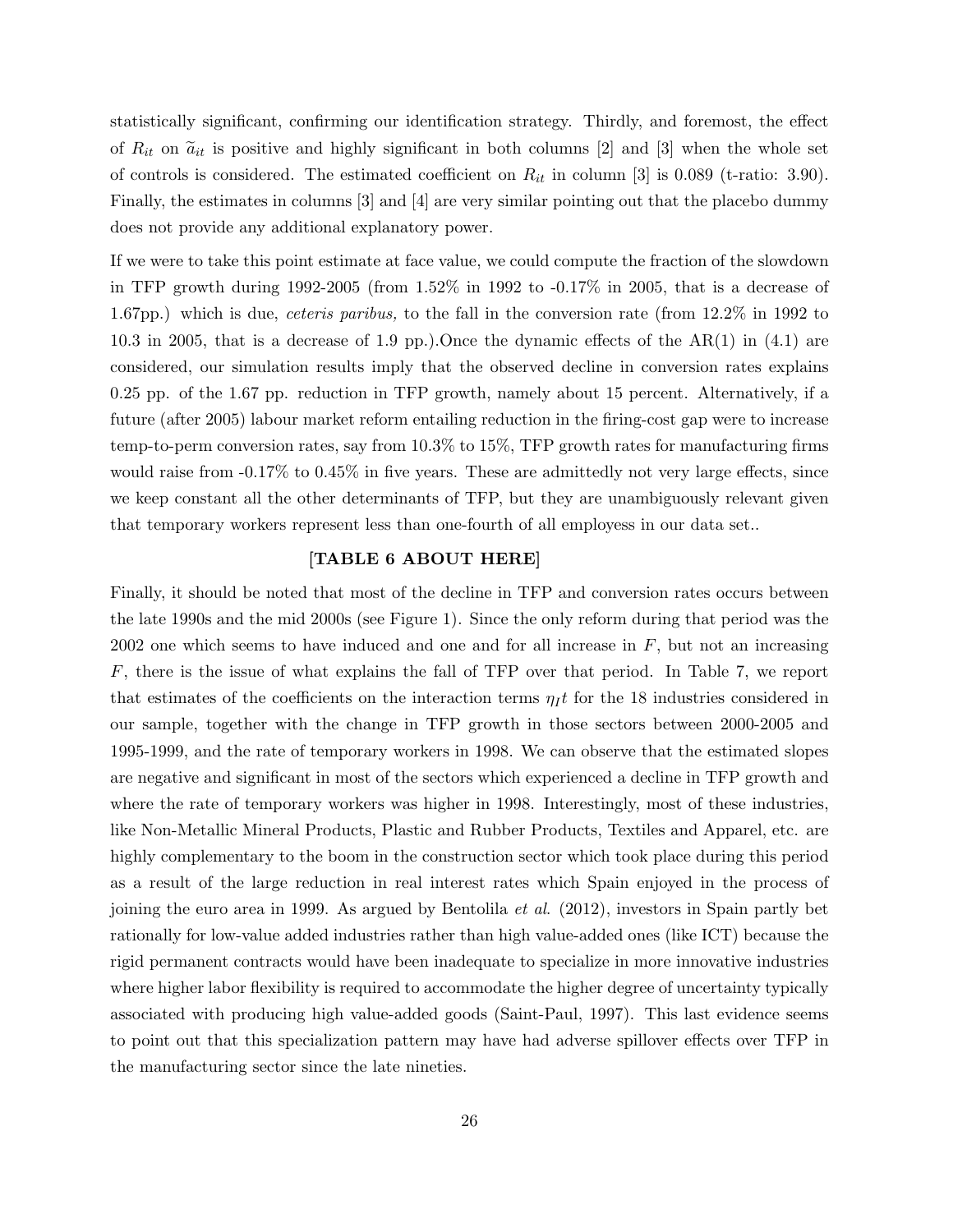### [TABLE 7 ABOUT HERE]

# 5 Conclusions

Since the early nineties, Spain has been the EU country with the highest proportion of temporary workers, with more than twice the average share in the EU-15. In paralell, it has suffered from a drastic productivity slowdown since the mid-1990s. In this paper we document the relationship between these these two stylized features using an unbalanced panel of Spanish manufacturing firms from 1991 to 2005. To interpret the empirical evidence, we build a simple model of a twotier labour market in which temporary workers choose their level of effort in order to maximize expected utility while firms choose their temp-to-perm conversion rates to maximize profits facing a sizeable firing-cost gap between permanent and temporary workers. The main implication is that both temporary workers' effort and firms' conversion rates decrease as the firing- cost gap increases. Further, we also show that the higher is the firing-cost gap, firms have less incentive to provide paid-for training to temporary workers. Since workers ´effort and training can be thought of as components of TFP, it is through this mechanim that dual EPL affects TFP developments

Our empirical findings imply that, all else equal, up to 15% of the the slowdown of TFP growth in Spanish manufacturing firms could be explained by the reduction in conversion rates and that if a future labour market reform were to increase the conversion rate by around 5 pp.per year, TFP growth would pick up from current (as of 2005) -0.17% to about 0.45 pp. in five years.

One shortcoming of our empirical approach is the lack of direct information on workers' effort or firms' paid-for training which are embedded in a measure of TFP. Yet, even in the absence of direct information on these variables, the results obtained in this paper shed some light on how dual EPL in two-tier labour markets may have sizeable detrimental effects on firms' productivity.

# Part I

# References

Aguirregabiría, V. and C. Alonso-Borrego (2010) "Labor Contracts and Flexibility: Evidence from A Labor Market Reform in Spain", mimeo. University of Toronto,

Alba-Ramirez, A. (1994): "Formal Training, Temporary Contracts, Productivity and Wages in Spain," Oxford Bulletin of Economics and Statistics, 56(2), 151–170.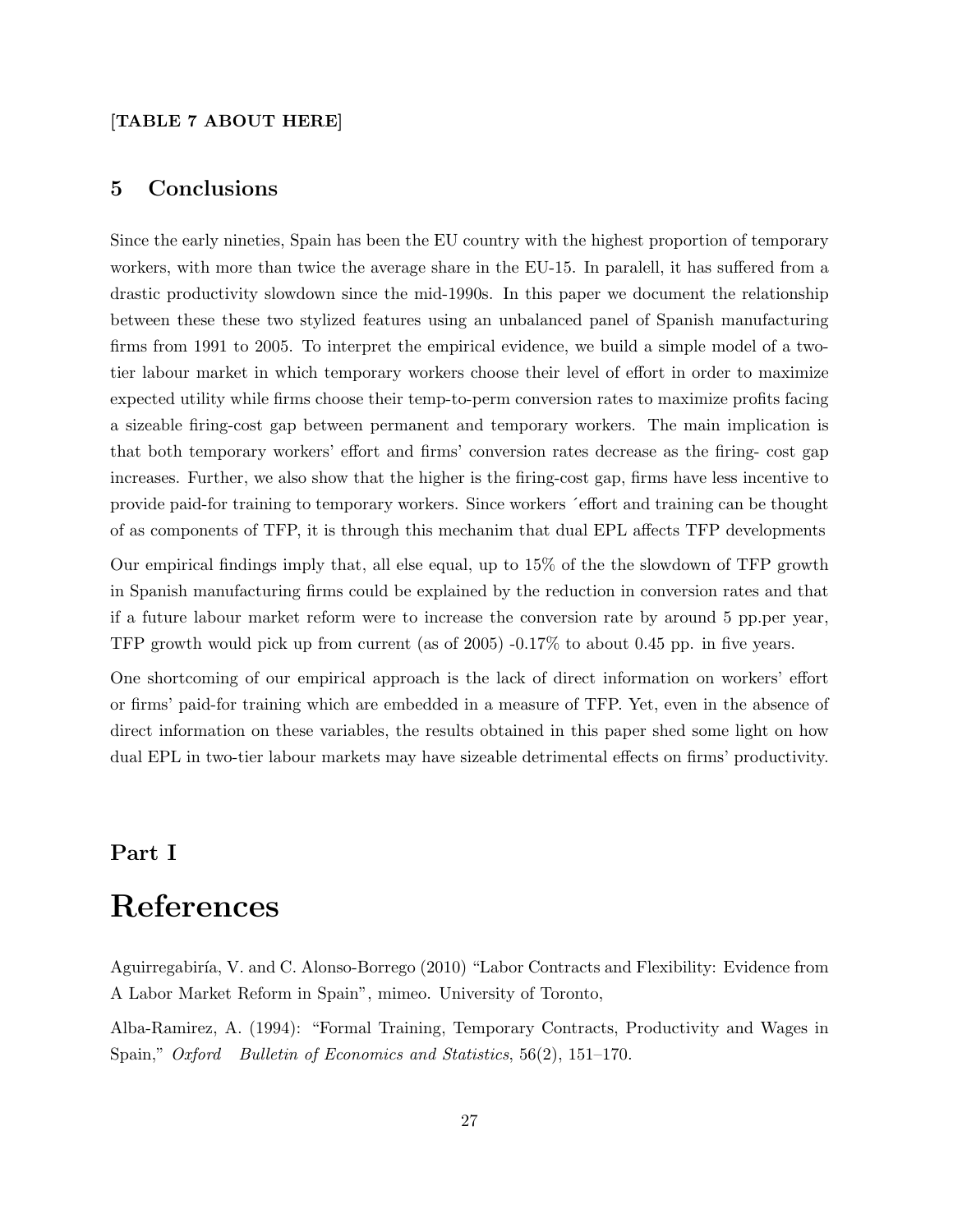Alonso-Borrego, C. (2010), "Firm Behaviour, Market Deregulation and Productivity in Spain ", Banco de España, Documento de Trabajo 1035

Amuedo-Dorantes, C. (2000): "Work Transitions into and out of Involuntary Temporary Employment in a Segmented Market: Evidence from Spain," Industrial and Labor Relations Review, 53(2), 309–325.

Amuedo-Dorantes, C. (2001): "From "temp-to-perm": Promoting Permanent Employment in Spain," International Journal of Manpower, 22(7), 625–647.

Autor, D., W. Kerr, and A. Kugler (2007): "Do Employment Protection Reduce Productivity? Evidence from US States," The Economic Journal, 117, F189–F217.

Bassanini, A., L. Nunziata, and D. Venn (2008): "Job Protection Legislation and Productivity Growth in OECD Countries," IZA Discussion Paper, No. 3555.

Bentolila, S. Dolado,J. and J.Jimeno (2008): Two-tier Employment Protection Reforms: The Spanish Experience" CES-Ifo-DICE, Journal for International Comparisons (2008), 6, 49-56

Bentolila, S., P. Cahuc, J. Dolado, and T. Le Barbanchon (2012): "Two-Tier Labour Markets in a Deep Recession: France vs. Spain," forthcoming The Economic Journal, 2012..

Blanchard, O., and A. Landier (2002): "The Perverse Effects of Partial Labor Market Reform: Fixed Duration Contracts in France," The Economic Journal, 112, 214–244.

Blundell, R., and S. Bond (1998): "Initial Conditions and Moment Restrictions in Dynamic Panel Data Models," *Journal of Econometrics*, 87, 115–143.

Boeri, T., and P. Garibaldi (2007): "Two Tier Reforms of Employment Protection: A Honeymoon Effect?," The Economic Journal, 117, 357–385.

Cahuc, P., and F. Postel-Vinay (2002): "Temporary Jobs, Employment Protection and Labor Market Performance," Labour Economics, 9, 63–91.

Darling, D. A. (1957): "The Kolmogorov-Smirnov, Cramer-von Mises Tests," Annals of Mathematical Statistic, 28(4), 823–838.

de la Rica, S., J. J. Dolado, and V. Llorens (2008): "Ceilings or Floors? Gender Wage Gaps by Education in Spain," Journal of Population Economics, 21, 751–776.

Delgado, M., J. Fariñas, and S. Ruano (2002): "Firm Productivity and Export Markets: a Non-Parametric Approach," Journal of International Economics, 57(2), 397–422.

Dolado, J. J., C. Garcia-Serrano, and J. F. Jimeno (2002): "Drawing Lessons From The Boom Of Temporary Jobs In Spain," The Economic Journal, 112(721), 270–295.

Engellandt, A., and R. T. Riphahn (2005): "Temporary Contracts and Employee Effort," Labour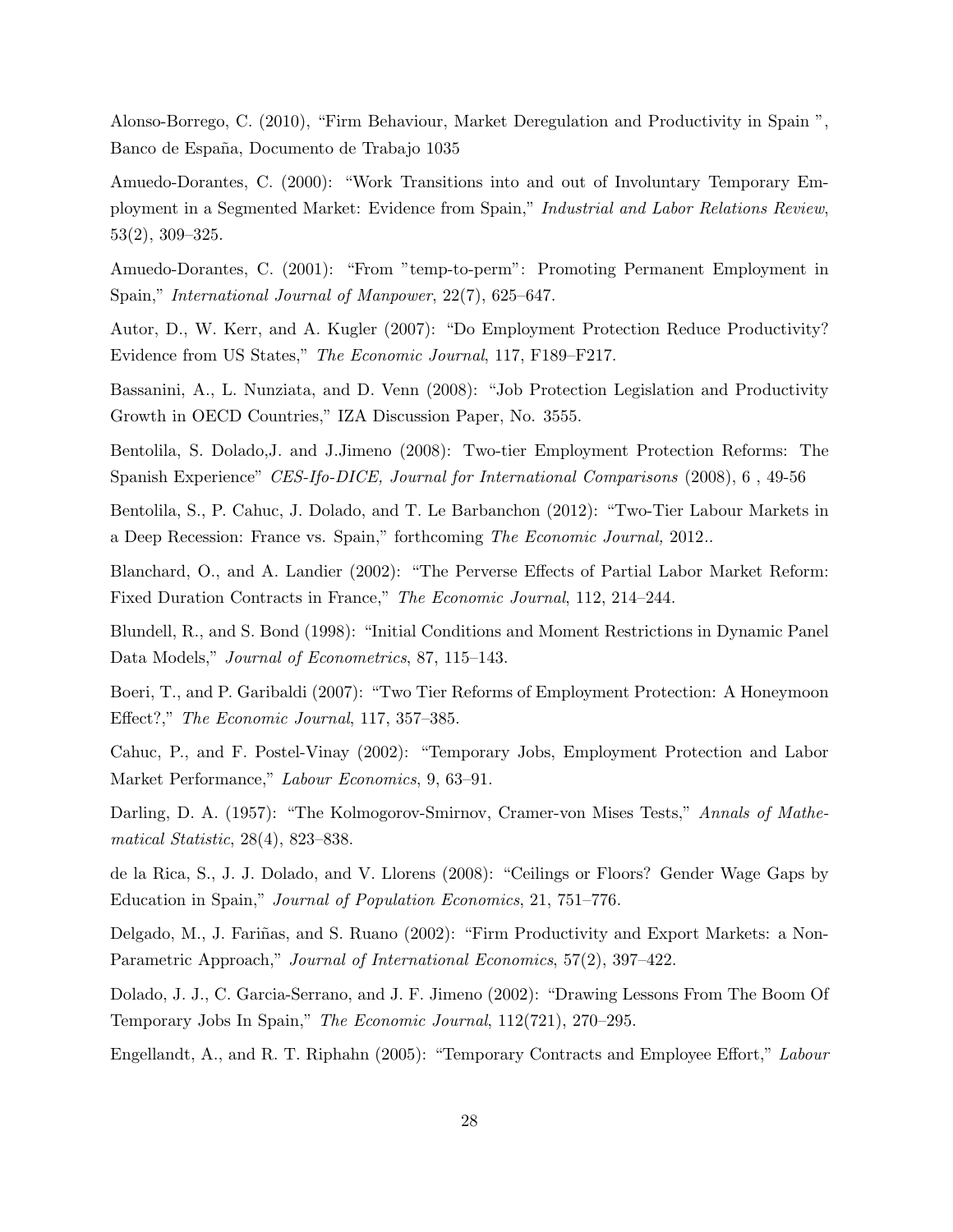Economics, 12(3), 281–299.

Escrib´a, J. and M.J. Murgui (2009): "Regional Aspects of the Productivity Slowdown: An Analysis of Spanish Sectorial Data from 1980 to 2003", SGPC WP. 2009-03.

Escribano, A., and R. Stucchi (2008): "Catching Up in Total Factor Productivity through the Business Cycle: Evidence from Spanish Manufacturing Surveys," mimeo, Universidad Carlos III.

Fariñas, J., and S. Ruano (2004): "The Dynamics of Productivity: A Decomposition Approach Using Distribution Functions," Small Business Economics, 22(3-4), 237–251.

González, X. and D. Miles (2011): "Labor Market Rigidities and Economic Efficiency: Evidence from Spain". mimeo, Universidad de Vigo.

Güell, M. (2003): "Fixed-Term Contracts and Unemployment: An Efficiency Wage Analysis," CREA Working Paper 18, Universitat Pompeu Fabra.

Güell, M., and B. Petrongolo (2007): "How Binding are Legal Limits? Transitions from Temporary to Permanent Work in Spain," Labour Economics, 14, 153–183.

Hall, R. (1988): "The Relation between Price and Marginal Cost in U.S. Industry," *Journal of* Political Economy, 96(5), 921–947

Ichino, A., and R. Riphan (2005): "The Effect of Employment Protection on Worker Effort: A Comparison of Absenteeism During and After Probation," Journal of the European Economic Association, 3(1), 120–143.

Lazear and Rosen (1981): " Rank-Order Tournaments as Optimal Contracts", Journal of Political Economy, 89, 841-864.

Levinsohn, J and A. Petrin (2003): " Estimating Production Functions Using Inputs as Controls for Unobservables" Review of Economic Studies, 70, 317-342.

MacLeod, W.B. and V. Navakachara (2007): "Can Wrongful Discharge Law Enhance Employment ?", The Economic Journal, 117, 218-278.

Michelacci, C. and J. Pijoan-Mas (2011): "Intertemporal Labor Supply with Search Frictions", forthcoming in Review of Economic Studies

Olley G.S. and A. Pakes (1996): "The Dynamic of Productivity in the Telecommuunications Equipment Industry", Econometrica, 64, 1263-1297

Saint-Paul, G. (1997),"Is Labour Rigidity Harming Europe's Competitiveness? The Effect of Job Protection on the Pattern of Trade and Welfare", European Economic Review 41, 499-506.

Sanchez, R., and L. Toharia (2000): "Temporary Workers and Productivity: The Case of Spain," Applied Economics, 32, 583–591.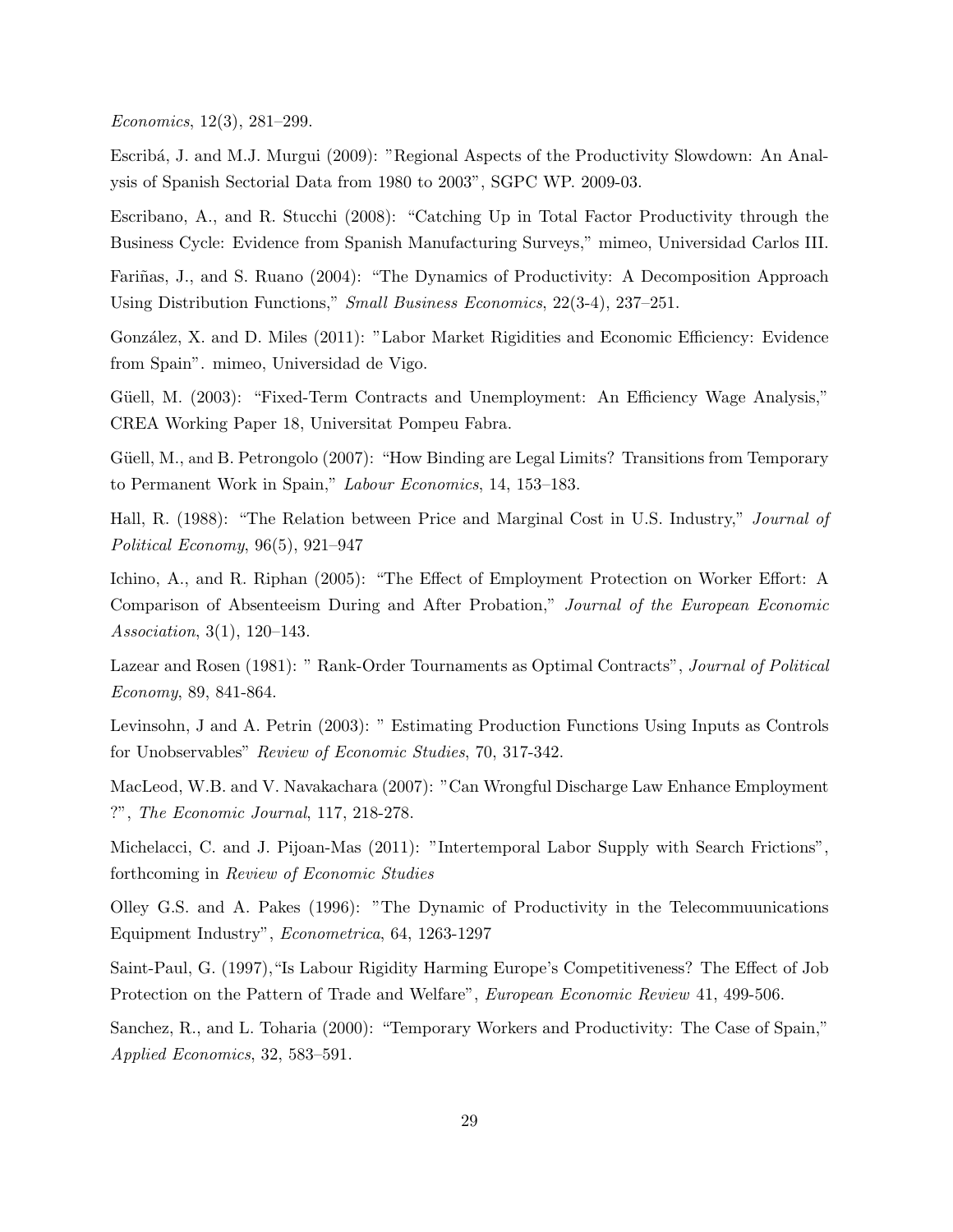Schmitz, Jr., J. A. (2005): "What Determines Productivity? Lessons from the Dramatic Recovery of the U.S. and Canadian Iron Ore Industries Following Their Early 1980s Crisis," Journal of Political Economy, 113(3), 582–625.

# Part II

# Appendix: Data and definition of variables

## 5.1 Sample selection rules

We follow five rules for dropping firms or observations, namely, we exclude hose firms those firms that: (i) change from one industry to another because their TFP in different moments of time is not comparable; (ii) report observations with negative value added or negative intermediate consumption or with ratios of labour cost to sales or material cost to sales larger than unity; (iii)) report an incomplete exercise in a year different than the one in which it leaves the market; and finally (iv) do not report all the information required to compute TFP or only provides that information for a single year.

## 5.2 Variable definitions

- *Output*: Value of the produced goods and services computed as sales plus the variation of inventories deflated by the firm's price index of output.
- Permanent workers: Workers hired under an indefinite contract until December 31st of each year.
- Temporary workers: Workers hired under a fixed-term contract until December 31st.
- Conversions from temporary to permanent contracts: Number of workers promoted to an indefinite contract who had a temporary contract at the same firm before December 31st. of the previous year.
- Total effective worked hours: Computed as the number of workers times the average hours per worker. The average hours per worker is computed as the normal hours plus average overtime minus average working time lost at the workplace.
- Materials: Value of intermediate consumption deflated by the firm's price index of materials.
- Capital: Capital at current replacement values is computed recursively from an initial estimate and the data on current investments in equipment goods (but not buildings or financial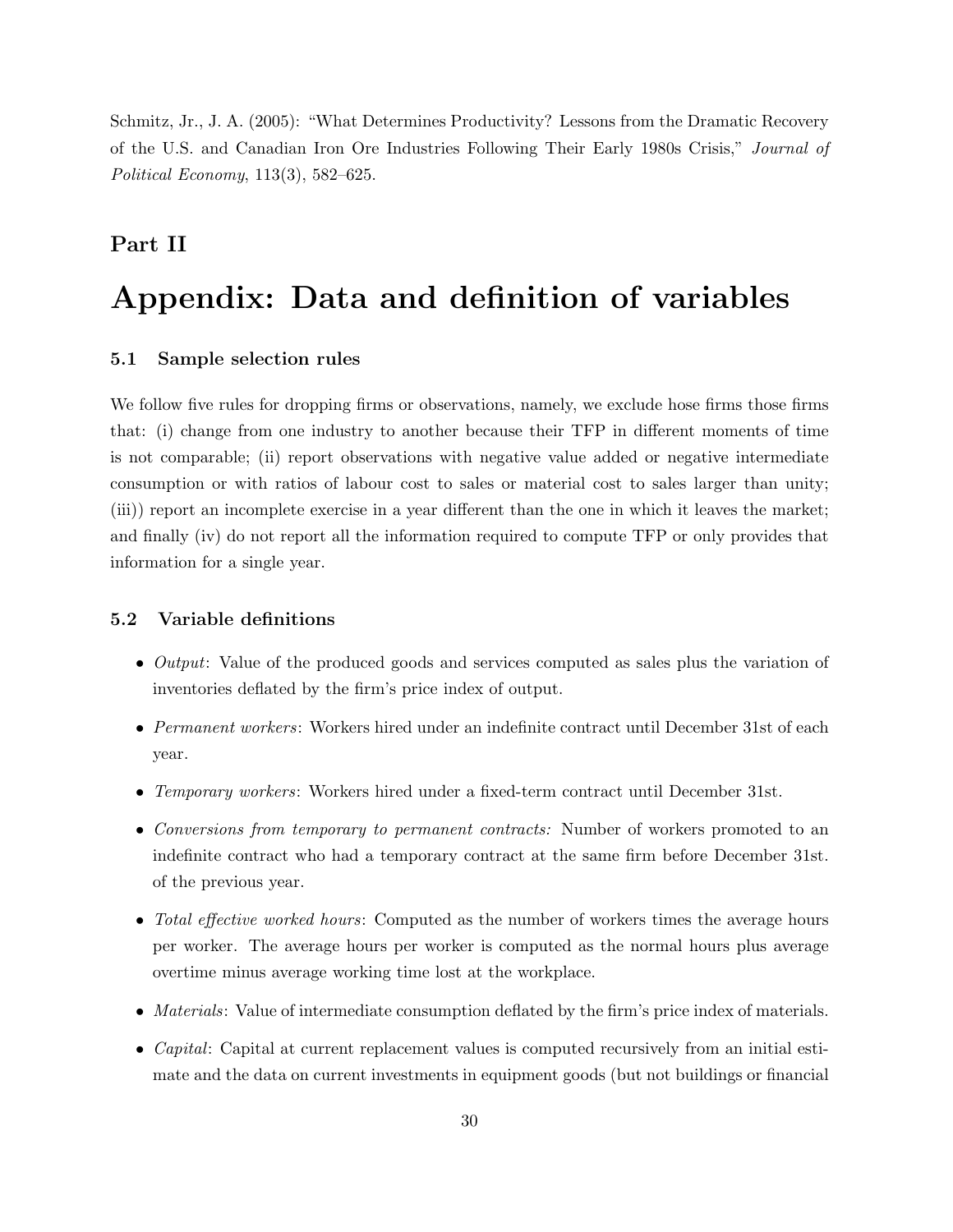assets) applying the recursive formula,  $K_{it} = (1-d) \frac{P_{It}}{P_{t}}$  $\frac{P_{It}}{P_{I,t-1}}K_{i,t-1}+I_{i,t}$ , where d is an industryspecific rate of depreciation and  $P_{It}$  a price index of investment in equipment goods. Real capital is obtained by deflating capital at current replacement values with the price index of investment in equipment goods. For more details and descriptive statistics on this variable see Escribano and Stucchi (2008).

- *Investment*: Value of current investment in equipment goods.
- Wages: Firm's hourly wage rate (total labour cost divided by effective total hours of work) deflated by the firm's price index of output.
- Capital usage cost: Weighted sum of long term interest rate with banks and other long term debt plus the industry-specific depreciation rate minus the investment inflation rate.
- Index of human capital: Proportion of workers with an engineering or other college degrees.
- Age: The age of the firm is the difference between the current year and the year of birth declared by the firm.
- Size: There categories. Firms with more than 200 employees (Large firms) and firms with less than 200 but more that 50 employees (Medium size firms) and firms with less than 50 employees (Small firms).
- Industry: Firms are classified in 18 industries. See Table 2.
- R& D investment: Value of current investment in R& D.
- Expansive/ Recessive Market: Dummy variables that take value 1 when the firm reports that its market is in expansion/recession and 0 otherwise.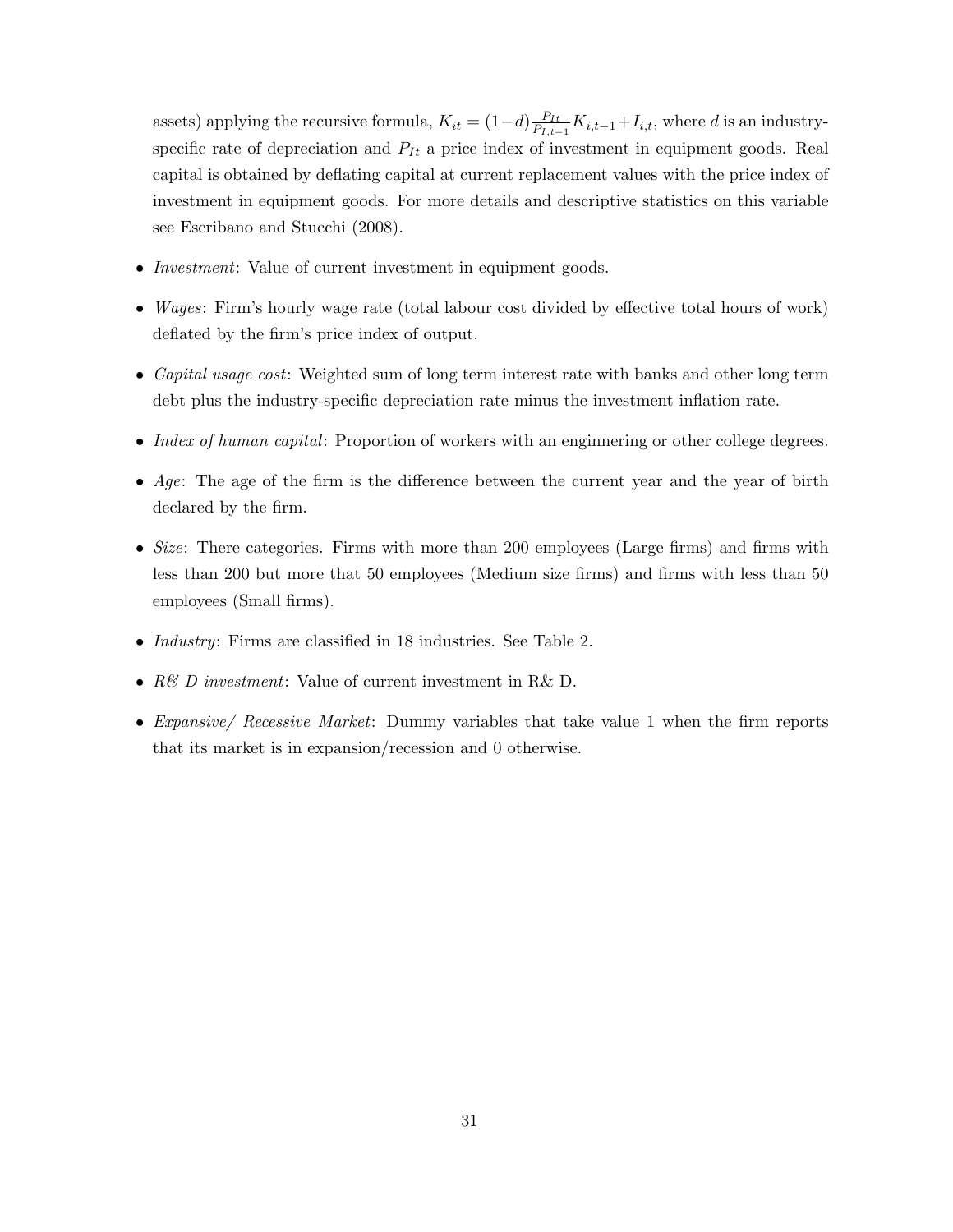# Table 1. Proportion of temporary workers by firm's age and size

Small and Medium-sized firms (less than 200 employees)

|                                 | Mean SD | $\sim$ Obs       |
|---------------------------------|---------|------------------|
| Less than 5 years in the market |         | 41.5 31.0 2641   |
| More than 5 years in the market |         | 20.4 22.1 12.833 |

Large firms (more than 200 employees)

|                                 | Mean SD Obs |               |                 |
|---------------------------------|-------------|---------------|-----------------|
| Less than 5 years in the market |             | 18.5 22.7 276 |                 |
| More than 5 years in the market |             |               | 15.4 16.5 6,542 |
| Source: ESEE (1991-205)         |             |               |                 |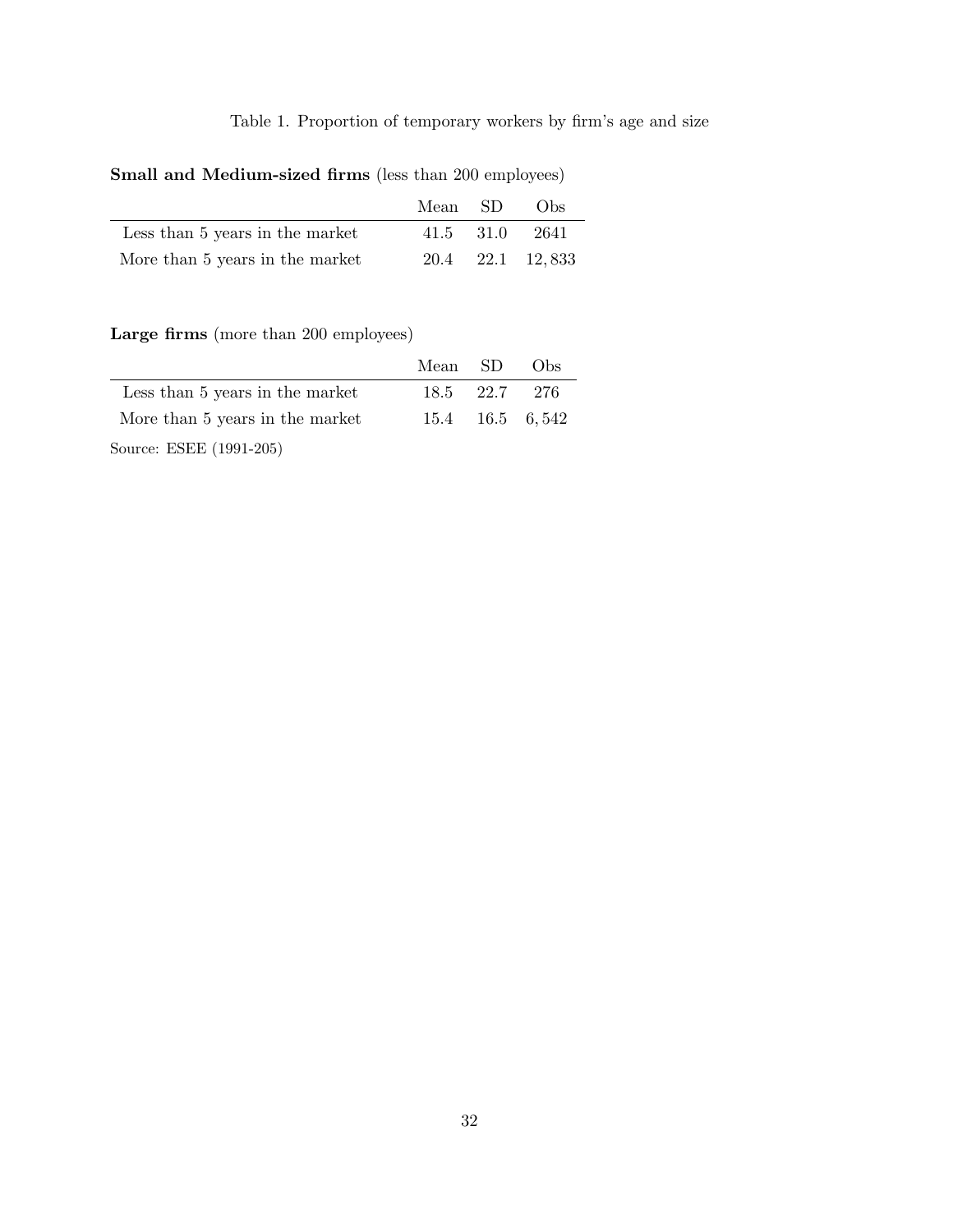| $\mathbf{r}$<br><b>INDUSTRY</b>                   | $\alpha_p$      | $\alpha_T$ | $T$ $T$<br>$\alpha_k$ | $\alpha_m$             | $\boldsymbol{N}$ | $N_a$ |
|---------------------------------------------------|-----------------|------------|-----------------------|------------------------|------------------|-------|
| Ferric and Non Ferric Metals                      | $0.252^{***}\,$ | $0.065***$ | $0.098***$            | $0.585***$             | 739              | 716   |
| Non Metallic Mineral Products                     | $0.168***$      | $0.056***$ | $0.094***$            | $0.682***$             | 1675             | 1541  |
| <b>Chemical Products</b>                          | $0.288***$      | $0.046**$  | $0.187***$            | $0.479***$             | 1616             | 1503  |
| Metallic Products                                 | $0.320***$      | $0.094***$ | $0.202***$            | $0.384***$             | 2050             | 1886  |
| Agricultural and Industrial Machinery             | $0.289***$      | $0.126***$ | $0.057***$            | $0.528***$             | 1473             | 1399  |
| Office Machinery, Data Processing Machinery, etc. | $0.325***$      | $0.094**$  | $0.083**$             | $0.498***$             | 364              | 345   |
| Electrical Material and Electrical Accessories    | $0.282***$      | $0.100***$ | $0.105***$            | $0.513***$             | 1586             | 1475  |
| Vehicles and Motors                               | $0.292***$      | $0.073**$  | $0.102***$            | $0.533***$             | 1117             | 1050  |
| Other Transport Material                          | $0.214***$      | $0.085**$  | $0.121***$            | $0.580***$             | 463              | 444   |
| Meat and Meat Products                            | $0.254***$      | $0.072***$ | $0.089**$             | $0.585***$             | 680              | 646   |
| Food and Tobacco                                  | $0.204***$      | $0.076***$ | $0.159***$            | $0.561***$             | 2322             | 2136  |
| Beverages                                         | $0.202***$      | $0.071**$  | $0.087***$            | $0.640***$             | 511              | 475   |
| Textiles and Apparels                             | $0.286***$      | $0.114***$ | $0.073***$            | $0.527***$             | 2421             | 2251  |
| Leather products and shoes                        | $0.185***$      | $0.088**$  | $0.138***$            | $0.589***$             | 772              | 710   |
| Wood and Furniture                                | $0.289***$      | $0.099***$ | $0.183***$            | $0.429***$             | 1829             | 1683  |
| Paper, Paper Products and Printing Products       | $0.238***$      | $0.053***$ | $0.093***$            | $0.616^{\ast\ast\ast}$ | 1949             | 1813  |
| Plastic Products and Rubber                       | $0.308^{***}\,$ | $0.086***$ | $0.113***$            | $0.493***$             | 1004             | 943   |
| Other Manufactured Products                       | $0.307***$      | $0.085***$ | $0.072**$             | $0.464***$             | 551              | 523   |

Table 2. Estimates of input elasticities with Levinsohn and Petrin's (2003) approach

Notes: \* \* significant at 10\%, \* \* at 5\%, \* \* at 1\%. CRS are not rejected in all cases with p-values

always exceeding 0.20; N is the number of firms in each industry;  $N_a$  denotes the number of available observations satisfying the assumptions of Levinsohn and Petrin (2003).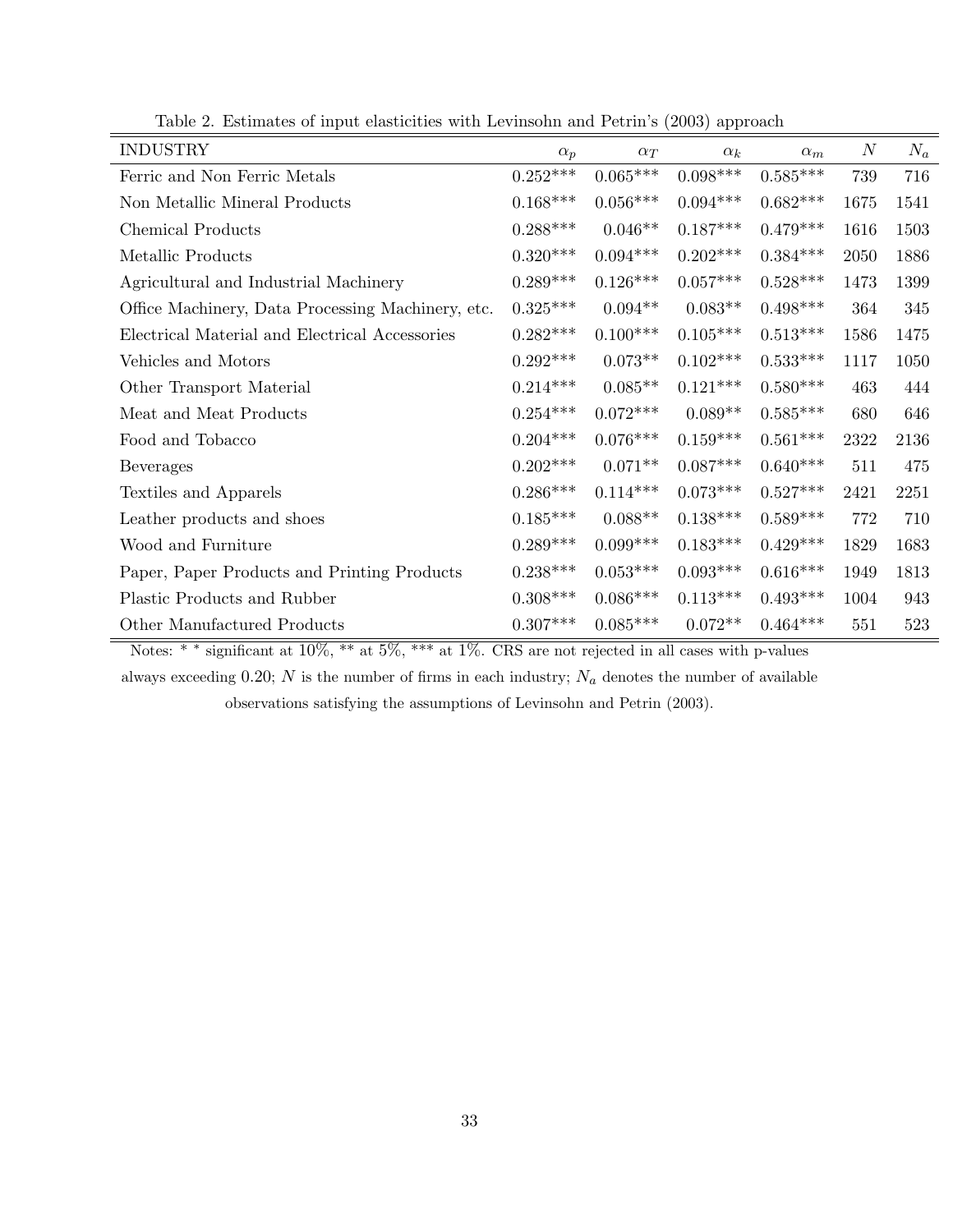|            | No. of firms   |            |                            | Equality of Dns.<br>Diff. favourable to firms with $R > 8\%$ |           |         |
|------------|----------------|------------|----------------------------|--------------------------------------------------------------|-----------|---------|
|            | $\%R \leq 8\%$ | $\%R\,8\%$ | Statistic                  | p-value                                                      | Statistic | p-value |
|            |                |            |                            |                                                              |           |         |
|            |                |            | Small & Medium Sized Firms |                                                              |           |         |
| 1992       | 346            | 705        | 0,098                      | 0,038                                                        | 0.008     | 0,946   |
| 1993       | 357            | 652        | 0,093                      | 0,044                                                        | 0,003     | 0,996   |
| 1994       | 313            | 613        | 0,120                      | 0,006                                                        | 0,000     | 1,000   |
| 1995       | 274            | 577        | 0,157                      | 0,000                                                        | 0,011     | 0,954   |
| 1996       | 305            | 582        | 0,122                      | 0,006                                                        | 0,005     | 0,991   |
| 1997       | 427            | 684        | 0,133                      | 0,000                                                        | 0,009     | 0,958   |
| 1998       | 401            | 611        | 0,116                      | 0,004                                                        | 0,002     | 0,997   |
| 1999       | 433            | $591\,$    | 0,153                      | 0,000                                                        | 0,004     | 0,994   |
| 2000       | 440            | 547        | 0,150                      | 0,000                                                        | 0,003     | 0,996   |
| 2001       | 417            | 504        | 0,117                      | 0,005                                                        | 0,002     | 0,998   |
| 2002       | 436            | 447        | 0,144                      | 0,000                                                        | 0,002     | 0,998   |
| $\,2003\,$ | 374            | 313        | 0,139                      | 0,003                                                        | 0,007     | 0,983   |
| 2004       | 374            | 307        | 0,103                      | 0,060                                                        | 0,007     | 0,985   |
| $\,2005\,$ | 545            | 470        | 0,093                      | 0,028                                                        | 0,006     | 0,985   |
|            |                |            |                            | Large Firms                                                  |           |         |
| 1992       | $224\,$        | 274        | 0,051                      | 0,914                                                        |           |         |
| 1993       | $224\,$        | 197        | 0,058                      | 0,888                                                        |           |         |
| 1994       | 194            | 205        | 0,094                      | 0,041                                                        | 0,127     | 0,924   |
| 1995       | 180            | 198        | 0,169                      | 0,000                                                        | 0,011     | 0,980   |
| 1996       | 176            | 174        | 0,144                      | 0,000                                                        | 0,033     | 0,840   |
| 1997       | 180            | 202        | 0,097                      | 0,037                                                        | 0,037     | 0,793   |
| 1998       | 175            | 192        | 0,098                      | 0,038                                                        | 0,042     | 0,704   |
| 1999       | 176            | 168        | 0,092                      | 0,047                                                        | 0,049     | 0,667   |
| $2000\,$   | $201\,$        | $255\,$    | 0,148                      | 0,027                                                        | 0,019     | 0,935   |
| 2001       | 187            | $205\,$    | 0,187                      | 0,005                                                        | 0,015     | 0,962   |
| $2002\,$   | 193            | 178        | 0,111                      | 0,004                                                        | 0,008     | 0,987   |
| $\,2003\,$ | 175            | 139        | 0,118                      | 0,006                                                        | 0,002     | 0,998   |
| $\,2004\,$ | 157            | 154        | 0,110                      | 0,005                                                        | 0,008     | 0,967   |
| $2005\,$   | 192            | $209\,$    | 0,135                      | 0,004                                                        | 0,009     | 0,985   |

|  |  |  |  |  | Table 3. TFP differences between firms with low and high temp-to-perm conversion rates |
|--|--|--|--|--|----------------------------------------------------------------------------------------|
|  |  |  |  |  |                                                                                        |

Notes: Firms' TFP measured using the TFP index,  $\tilde{a}$ , defined in equation (3.5).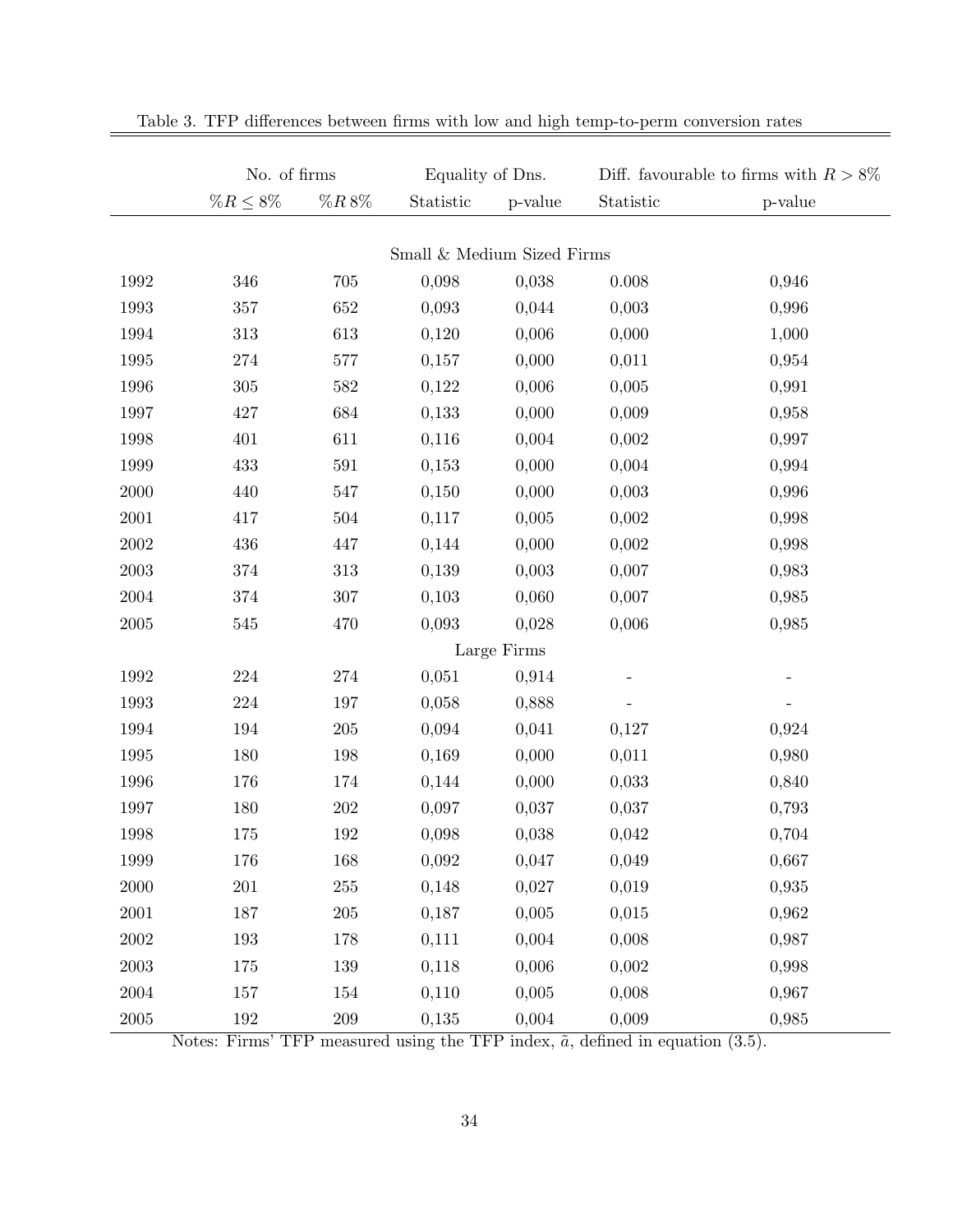| Lable 4. Descriptive statistics of the sample.    |         |               |
|---------------------------------------------------|---------|---------------|
|                                                   | Mean    | S.D.          |
| Average TFP growth 1992-1995 (in percent)         | 1.60    |               |
| Average TFP growth 1996-2000 (in percent)         | 1.56    |               |
| Average TFP growth 2001-2005 (in percent)         | 0.40    |               |
| Average change in share of temp workers 1992-1995 | 1.53    |               |
| Average change in share of temp workers 1996-2000 | $-1.12$ |               |
| Average change in share of temp workers 2001-2005 | $-1.08$ |               |
| Average conversion rate 1992-1995                 | 12.55   | $\frac{1}{1}$ |
| Average conversion rate 1996-2000                 | 12.78   |               |
| Average conversion rate 2001-2005                 | 10.30   |               |
| Percentage of temporary workers                   | 22.99   | 22.85         |
| Percentage of foreign capital                     | 16.87   | 35.73         |
| Percentage of workers with a college degree       | 4.05    | 6.78          |
| $R\&D$ Expenditure / Sales (in percentage)        | 0.69    | 2.2           |
| Age (in years)                                    | 24.11   | 20.48         |
| Percentage of incorporated companies              | 64.94   | 47.72         |
| Percentage of entrants                            | 7.03    | 25.57         |
| Percentage of exiting firms                       | 1.32    | 11.4          |
| Percentage of firms with scission                 | 0.66    | 8.09          |
| Percentage of firms involved in a merger process  | 1.42    | 11.85         |
| Percentage of firms reporting expansive market    | 29.03   | 45.39         |
| Percentage of firms reporting recessive market    | 20.56   | 40.42         |

Table 4. Descriptive statistics of the sample

Source: ESEE (1991-2005)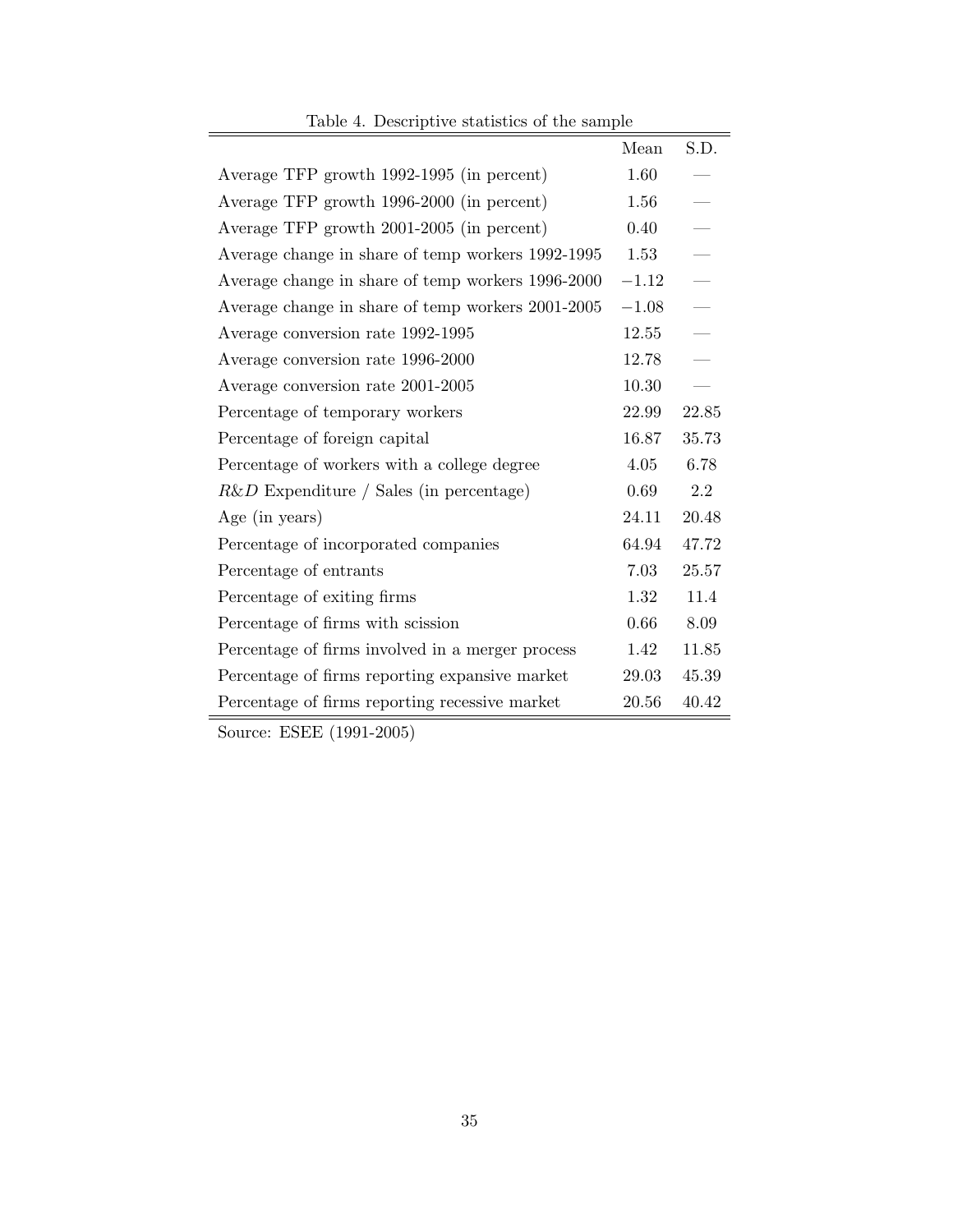| Table 5. First-stage estimates |            |                              |  |  |  |
|--------------------------------|------------|------------------------------|--|--|--|
|                                | $[1]$      | $\left\lceil 2 \right\rceil$ |  |  |  |
| $F_1 * t_{w-1}$                | $0.133***$ | $0.141***$                   |  |  |  |
|                                | [0.036]    | [0.034]                      |  |  |  |
| $F_2 * t_{w-1}$                | $0.109***$ | $0.115***$                   |  |  |  |
|                                | [0.031]    | [0.030]                      |  |  |  |
| $F_3 * t_{w-1}$                | $-0.053**$ | $-0.051**$                   |  |  |  |
|                                | [0.025]    | [0.024]                      |  |  |  |
| $F_4 * t_{w-1}$                |            | 0.007                        |  |  |  |
|                                |            | [0.015]                      |  |  |  |
| No. obs.                       | 15792      | 15792                        |  |  |  |
| Partial R-squared              | 0.44       | 0.45                         |  |  |  |

Notes: S.e's in brackets. Estimation method: OLS. Additional regressors: IVs in Table 6; \* significant at 10%, \*\* at 5%, \*\*\* at 1%.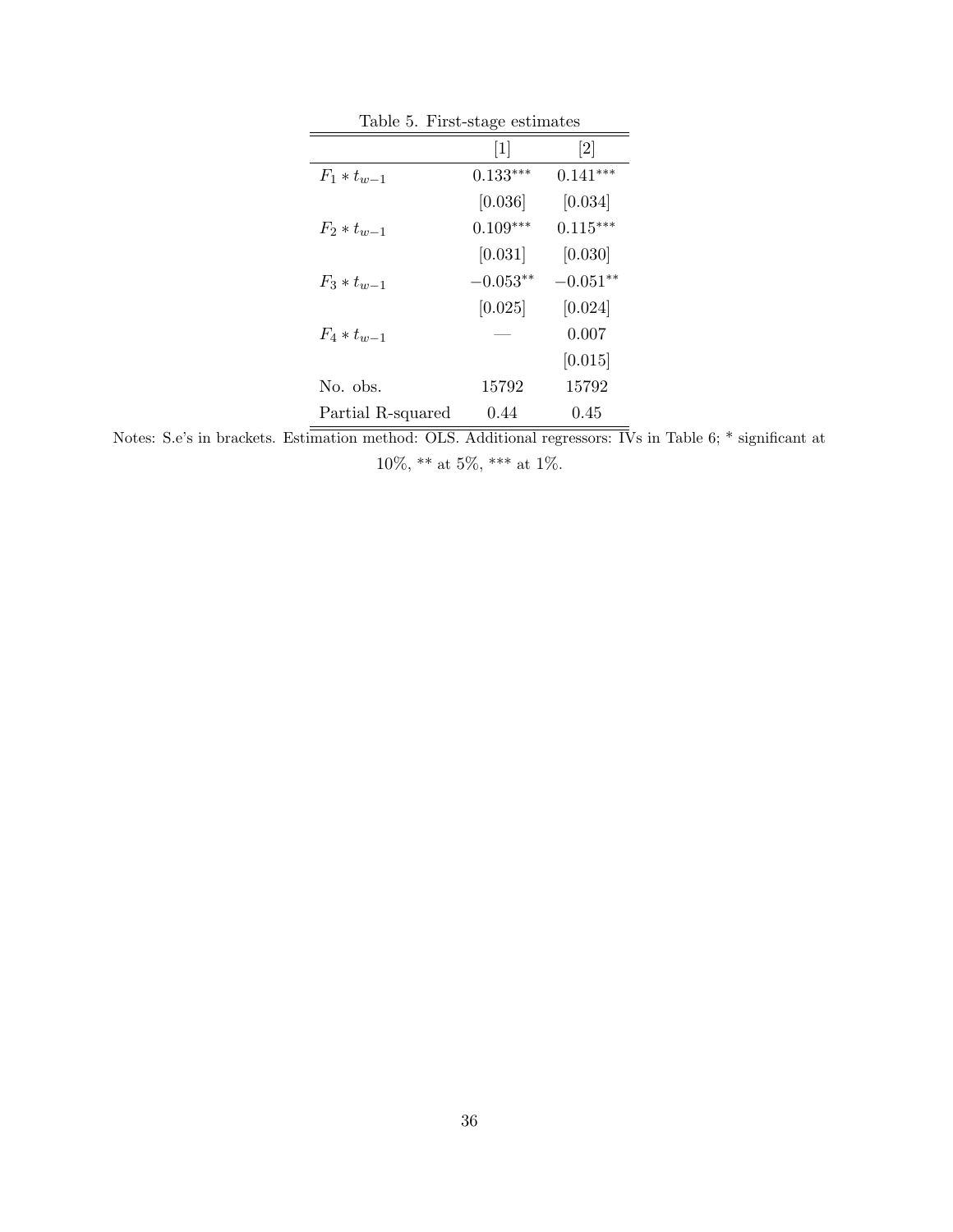| Variables                                          | $[1]$           |                 | $[3]$      | $[4]$      |
|----------------------------------------------------|-----------------|-----------------|------------|------------|
| Conversion rate in $t$                             | $0.126***$      | $0.083***$      | $0.089***$ | $0.090***$ |
|                                                    | [0.028]         | [0.022]         | [0.023]    | [0.024]    |
| Proportion of temp. workers in $t-1$               |                 | $-0.018$        |            |            |
|                                                    |                 | [0.022]         |            |            |
| (logged) TFP in $t-1$                              | $0.340***$      | $0.323***$      | $0.315***$ | $0.318***$ |
|                                                    | [0.059]         | [0.059]         | [0.057]    | [0.050]    |
| Proportion of workers with college degree in $t-1$ | $0.027*$        | $0.047**$       | $0.049**$  | $0.051**$  |
|                                                    | [0.016]         | [0.016]         | [0.023]    | [0.025]    |
| $R\&D$ Expenditure (logged) in $t-1$               | $0.003^{***}\,$ | $0.003^{***}\,$ | $0.003***$ | $0.003***$ |
|                                                    | [0.001]         | [0.001]         | [0.001]    | [0.001]    |
| Proportion of public capital in $t-1$              | 0.005           | $0.005\,$       | $0.004\,$  | 0.004      |
|                                                    | [0.005]         | [0.005]         | [0.004]    | [0.004]    |
| Proportion of foreign capital in $t-1$             | $0.014***$      | $0.013***$      | $0.013***$ | $0.013***$ |
|                                                    | [0.004]         | [0.004]         | [0.004]    | [0.004]    |
| Incorporated company in $t-1$                      | $-0.014$        | $-0.014$        | $-0.022$   | $-0.023$   |
|                                                    | [0.027]         | [0.027]         | [0.017]    | [0.021]    |
| Age                                                | 0.026           | $0.026**$       | $0.026**$  | $0.032**$  |
|                                                    | [0.019]         | [0.019]         | [0.015]    | [0.015]    |
| Age Sq.                                            | $-0.001$        | $-0.001$        | $-0.001$   | $-0.004$   |
|                                                    | [0.003]         | [0.002]         | [0.002]    | [0.003]    |
| No. obs.                                           | 15792           | 15792           | 15792      | 15792      |
| Partial R-squared                                  | $0.95\,$        | $\rm 0.92$      | $\rm 0.93$ | $\rm 0.93$ |
| Sargant Test                                       |                 |                 |            |            |
| $m1$ Test (p-value)                                |                 | 0.025           | 0.033      | 0.017      |
| $m2$ Test (p-value)                                |                 | 0.394           | $0.325\,$  | 0.323      |

Table 6. System-GMM estimates of determinants of firms' TFP

Notes: S.e's in brackets. Estimation method: OLS in [1]; System GMM in [2]-[4]. Dependent variable: (logged) TFP in period t in [3]-[4]. Additional covariates: Industry, Size, Year, Entry, Exit, Merger and Scission dummies. Columns 2 and 3 report results using as IVs second lags of all the covariates (except for size, age) and of the three reform dummies. \* significant at 10%, \*\* at 5%, \*\*\*\*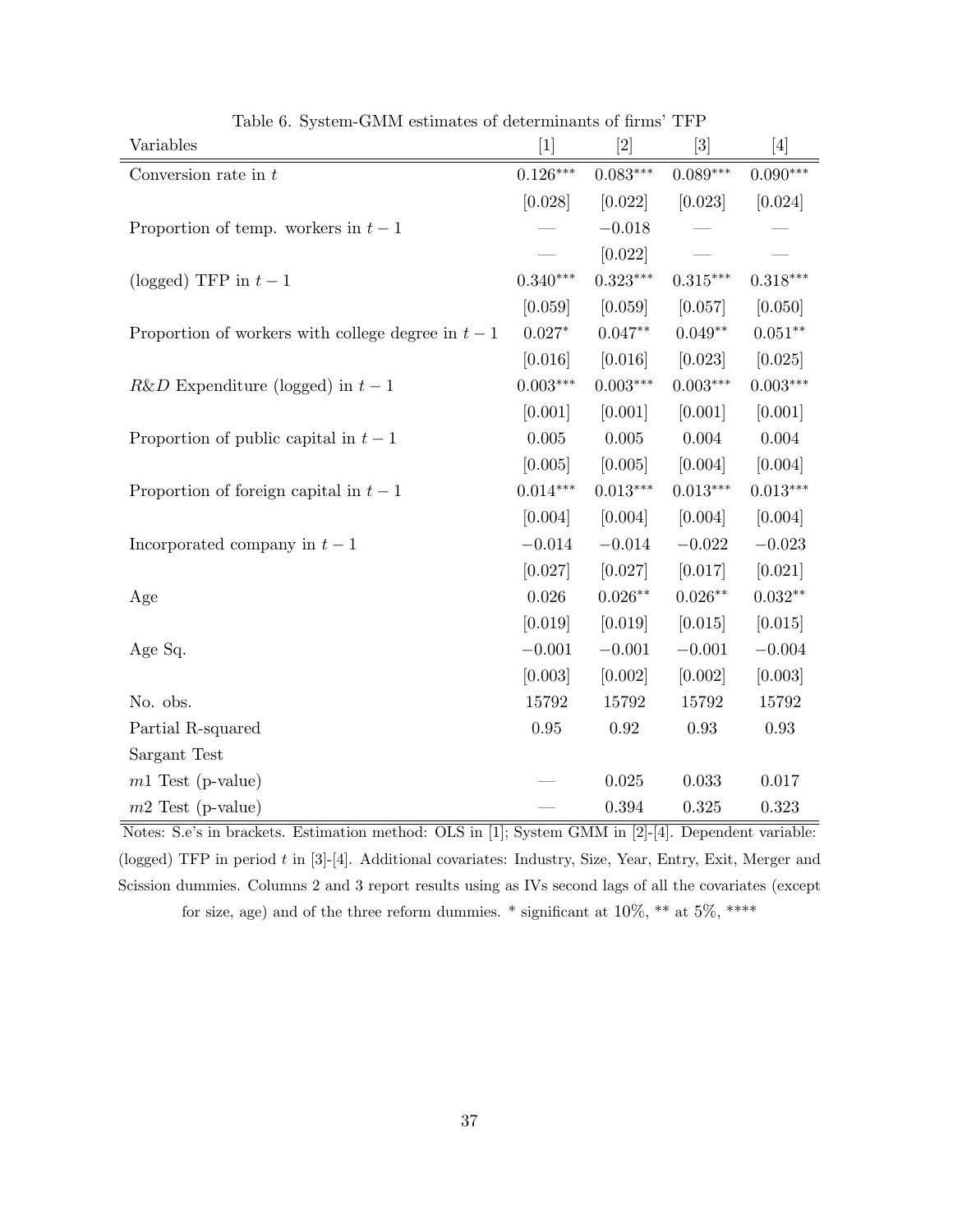|                                       | Coeff       | % Change in TFP                     | % Rate of temp. |
|---------------------------------------|-------------|-------------------------------------|-----------------|
|                                       |             |                                     |                 |
| <b>INDUSTRY</b>                       | $\eta_I t$  | growth rate $(05{\text -}00/95/99)$ | workers 1998    |
| Ferric and Non Ferric Metals          | $-0.008*$   | $-4.64$                             | 15.3            |
| Non Metallic Mineral Products         | $-0.021***$ | 2.78                                | 15.8            |
| <b>Chemical Products</b>              | $0.011***$  | 0.12                                | 16.2            |
| Metallic Products                     | $0.008**$   | $0.09\,$                            | 12.3            |
| Agricultural and Industrial Machinery | 0.003       | 0.26                                | 15.6            |
| Office and Data Processing Machinery  | $-0.09**$   | $-1.93$                             | 19.7            |
| Electrical Material and Accessories   | $0.011***$  | 0.25                                | 21.3            |
| Vehicles and Motors                   | $0.019***$  | 1.12                                | 18.7            |
| Other Transport Material              | $0.014***$  | 0.23                                | 21.2            |
| Meat and Meat Products                | 0.004       | $-0.32$                             | $27.6\,$        |
| Food and Tobacco                      | $0.008**$   | 0.110                               | 28.6            |
| Beverages                             | $0.010***$  | 0.07                                | 30.3            |
| Textiles and Apparels                 | $-0.021***$ | $-7.40$                             | 31.3            |
| Leather products and shoes            | $-0.013***$ | $-4.52$                             | 28.5            |
| Wood and Furniture                    | $-0.011**$  | 0.85                                | 23.6            |
| Paper, Paper Products and Printing    | $-0.012***$ | $-4.33$                             | 26.4            |
| Plastic Products and Rubber           | $-0.021***$ | $-4.72$                             | 30.3            |
| Other Manufactured Products           | $0.010***$  | 0.10                                | 15.6            |

Table 7. Estimates of industy trend slopes

Notes: \* <sup>∗</sup> significant at 10%, \*\* at 5%, \*\*\* at 1%. The first column reports the estimated coefficients of the interaction terms of industry dummies and a linear trend. The second column reports the change in average TFP growth between 2005-2000 and 2000-1998. The third column reports the rate of temporary workers in each industry in 1998.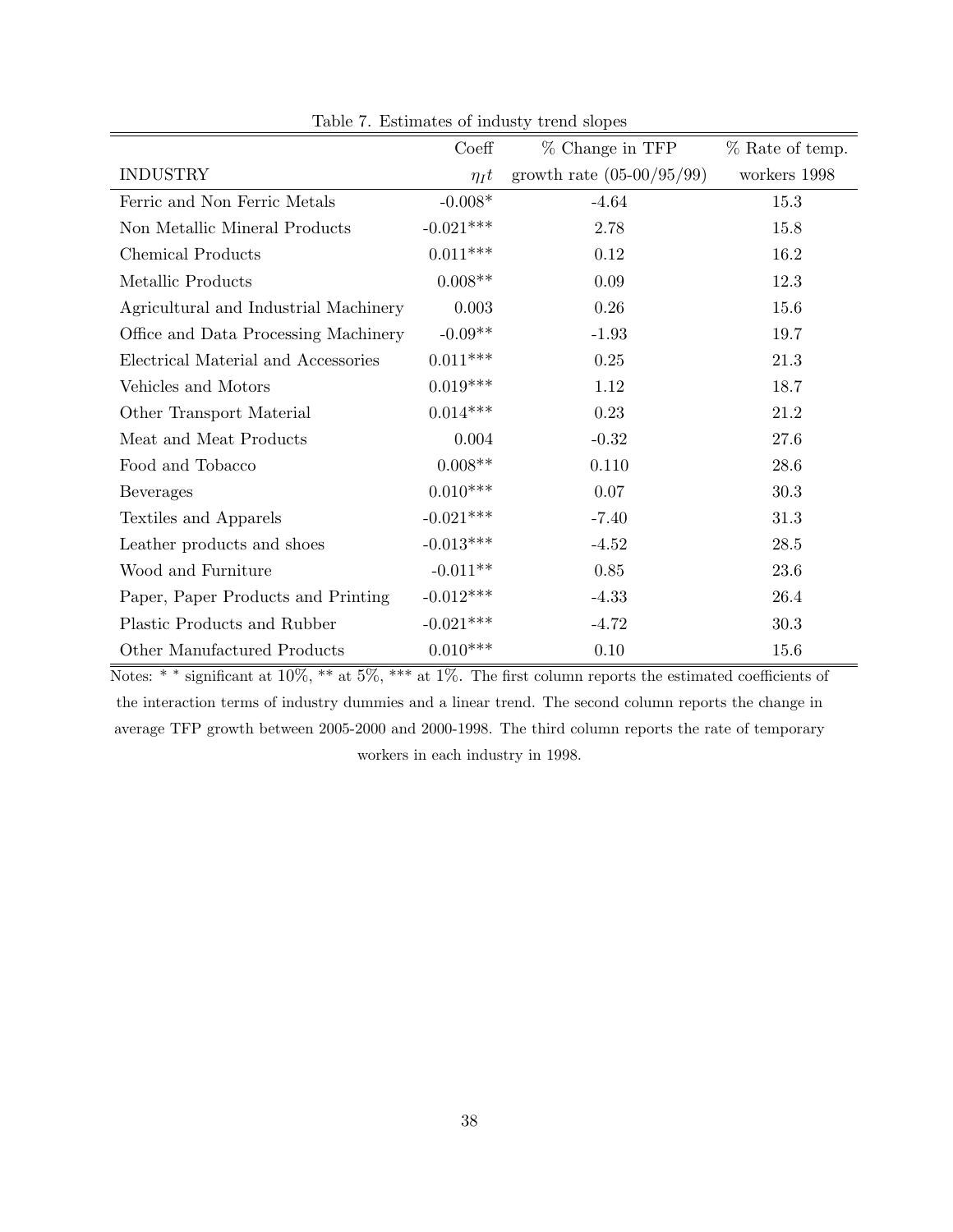

Figure 1: Weighted averages of conversion rates and firms' TFP growth rates (ESEE, 1992-2005).



Figure 2: Weighted averages of conversion rates and firms' TFP growth rates (ESEE, 1992-2005).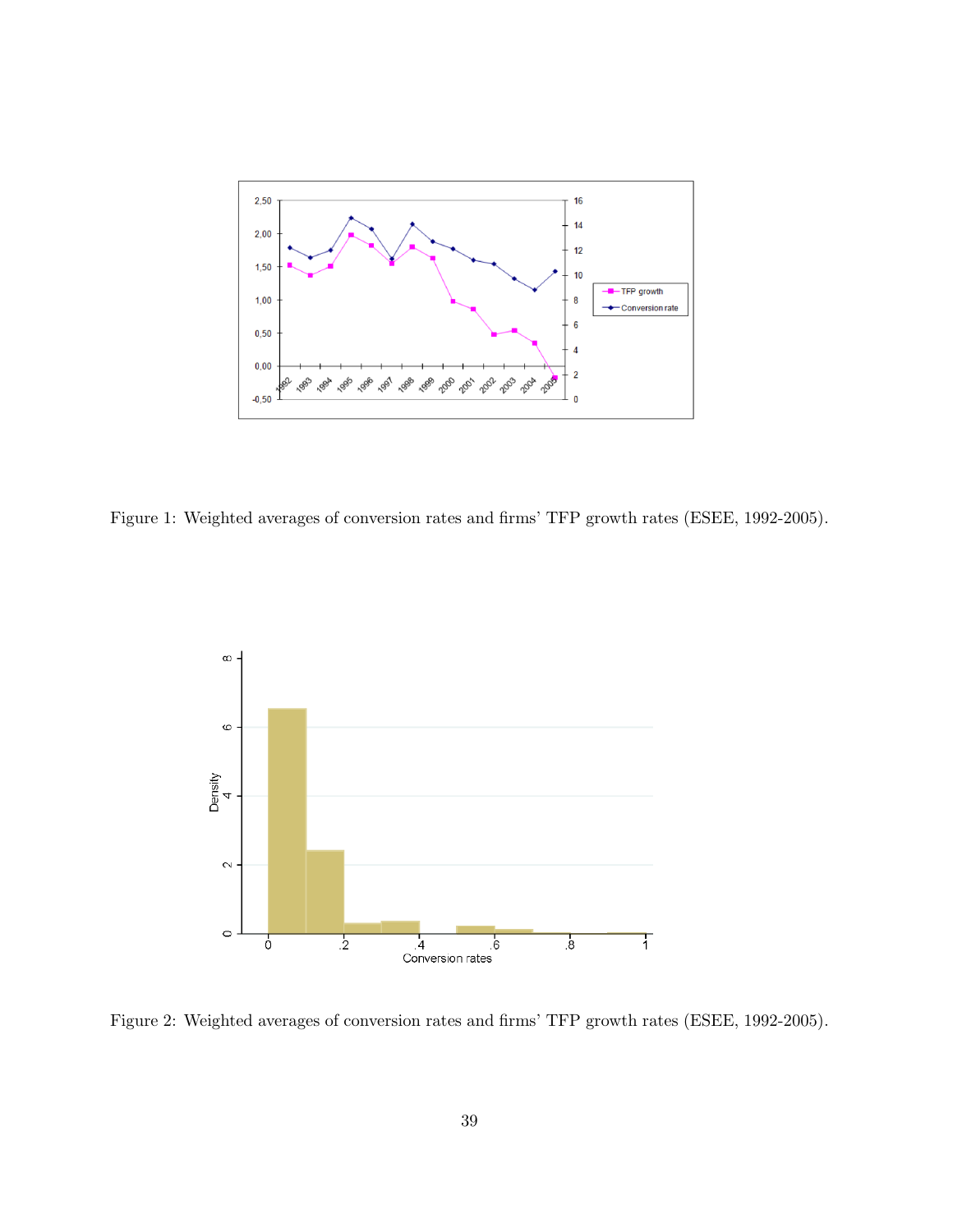

Figure 3: C.d.fs of conversion rates and firms' TFP by size and age. Firms' TFP measured using the TFP index,  $\tilde{a}$ , estimated by Levisohn and Petrin's (2003) approach; conversion rates are obtained from ESEE.